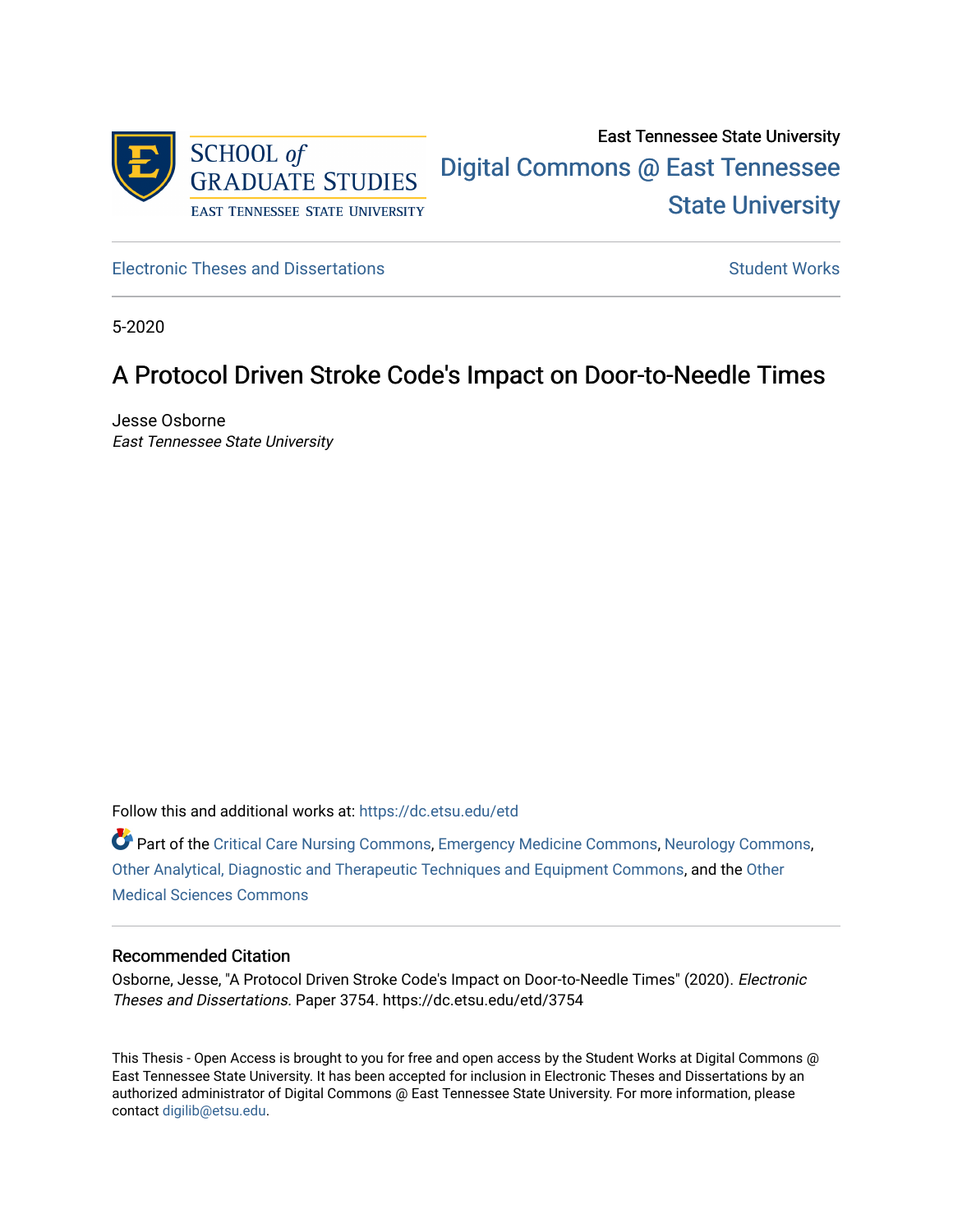A Protocol Driven Stroke Code's Impact on Door-to-Needle Times

A thesis

presented to

the faculty of the Department of Allied Health

East Tennessee State University

In partial fulfillment

of the requirement for the degree

Master of Science in Allied Health

by

Jesse A. Osborne

May 2020

 $\mathcal{L}_\text{max}$  , where  $\mathcal{L}_\text{max}$ 

Dr. Randy Byington

Dr. Ester Verhovsek-Hughes

Dr. Deborah Dotson

Keywords: stroke protocols, stroke code, tPA, door-to-needle time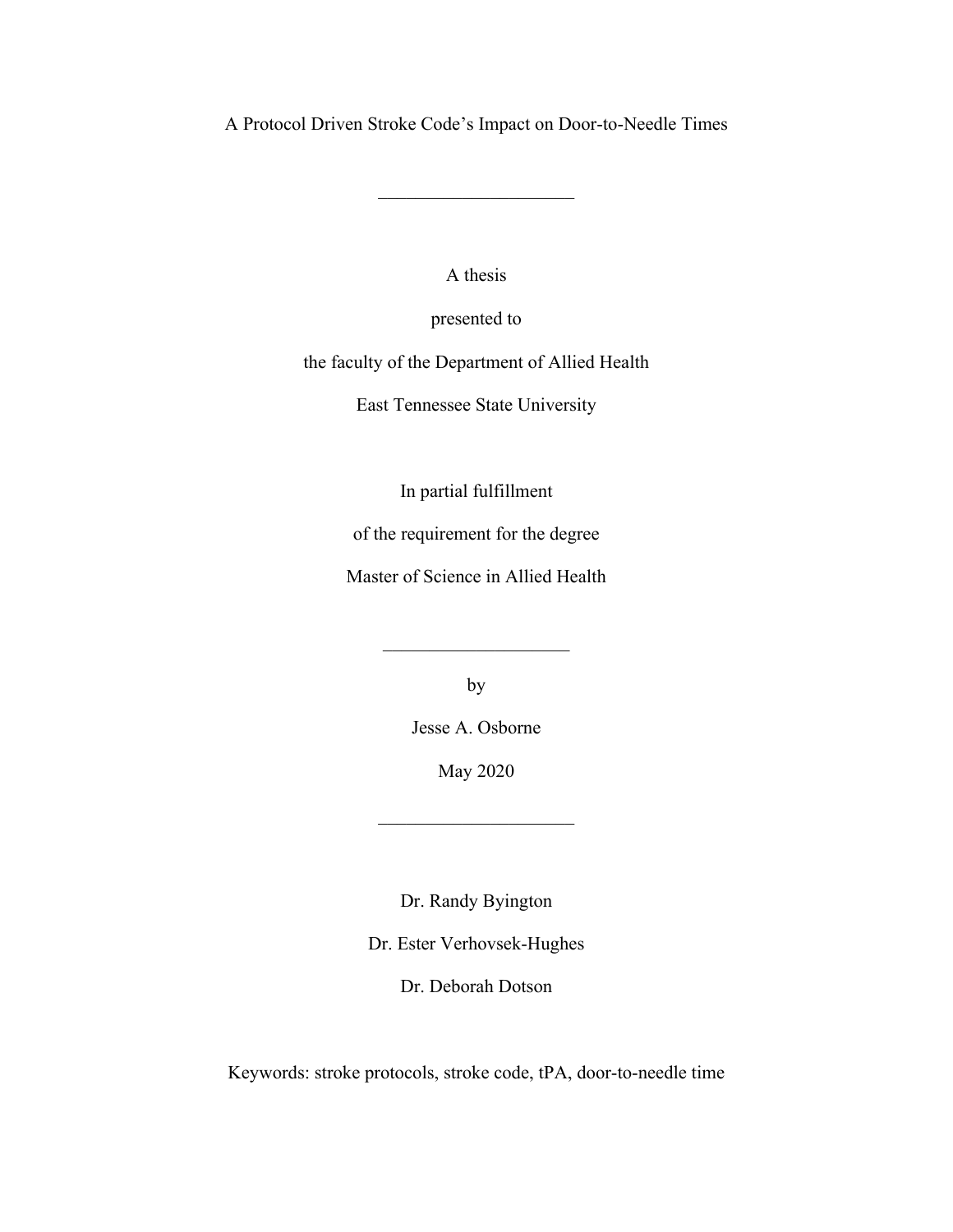#### ABSTRACT

#### A Protocol Driven Stroke Code's Impact on Door-to-Needle Times

by

## Jesse Osborne

Tissue plasminogen activator (tPA) is most effective the faster it is able to be administered to a patient that has been affected by stroke. A Stroke Code is a strategy that acute care facilities implement to reduce the time from diagnosing a stroke to administering tPA. The purpose of this study was to determine if the initiation of a Stroke Code in an acute care hospital reduces the door-to-needle time for patients affected by a stroke. In particular, does a Stroke Code reduce door-to-needle times. The research was conducted using data from April 1, 2014 to December 31, 2014 (pre-Stroke Code period) and September 1, 2015 to December 31, 2016 (post-Stroke Code period). The population of this study was treated at Holston Valley Medical Center in Kingsport, Tennessee. The analysis revealed a decrease in door-to-needle times after a Stroke Code was implemented at the acute care facility.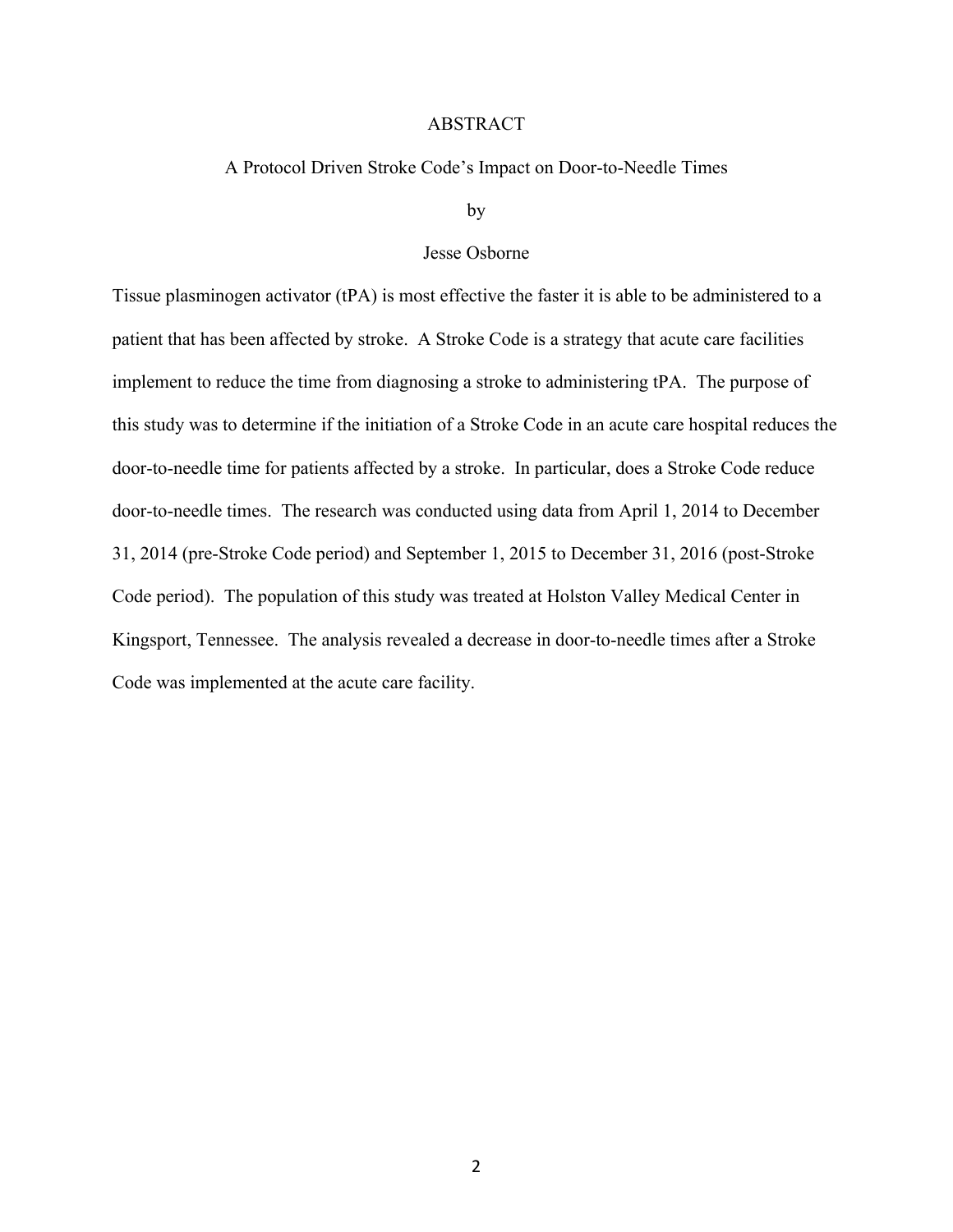#### AKNOWLEDGEMENTS

I thank each and every one of my committee members: Dr. Randy Byington, Dr. Ester Verhovsek-Hughes, and Dr. Deborah Dotson for all of the assistance they have given in the creation of every aspect of this thesis. I also say a special thanks to Dr. Byington, my committee chair, for assisting me in finalizing the statistical portion of my thesis and helping bring this project to completion.

Extended thanks to Dr. Shirley Cherry for assistance of the literature review and the initiation of this thesis. Another special thanks to Tammy Wright, the HVMC Stroke Coordinator at the time of data retrieval, for assisting with the data used for this research.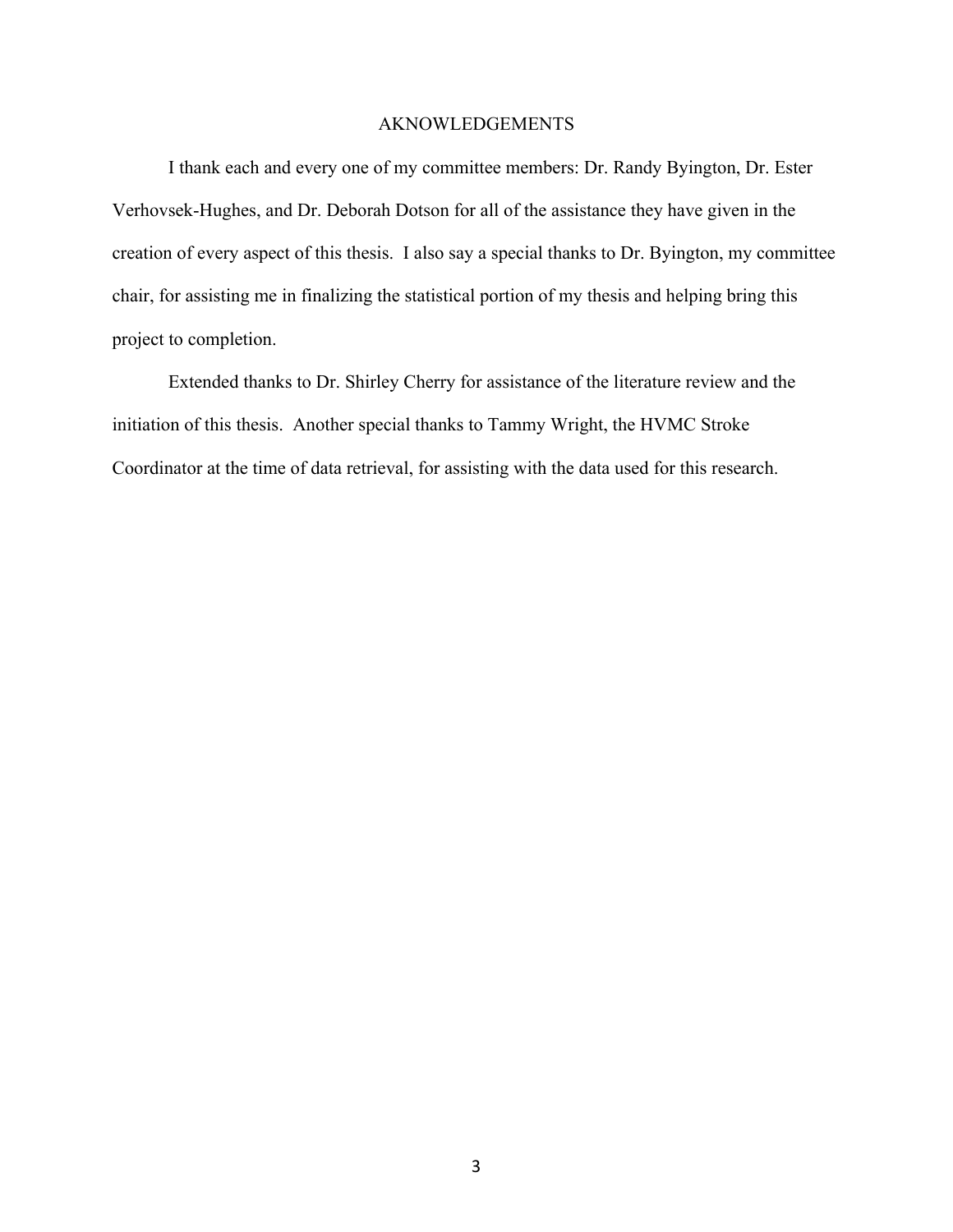# TABLE OF CONTENTS

|         | Page |
|---------|------|
|         | 2    |
|         | 3    |
|         | 6    |
| Chapter |      |
| 1.      | 7    |
|         | 7    |
|         | 8    |
|         | 8    |
|         | 8    |
|         | 8    |
|         | 8    |
|         | 9    |
|         | 9    |
| 2.      | 12   |
|         | 12   |
|         | 15   |
|         | 17   |
|         | 19   |
|         | 21   |
|         | 23   |
|         | 24   |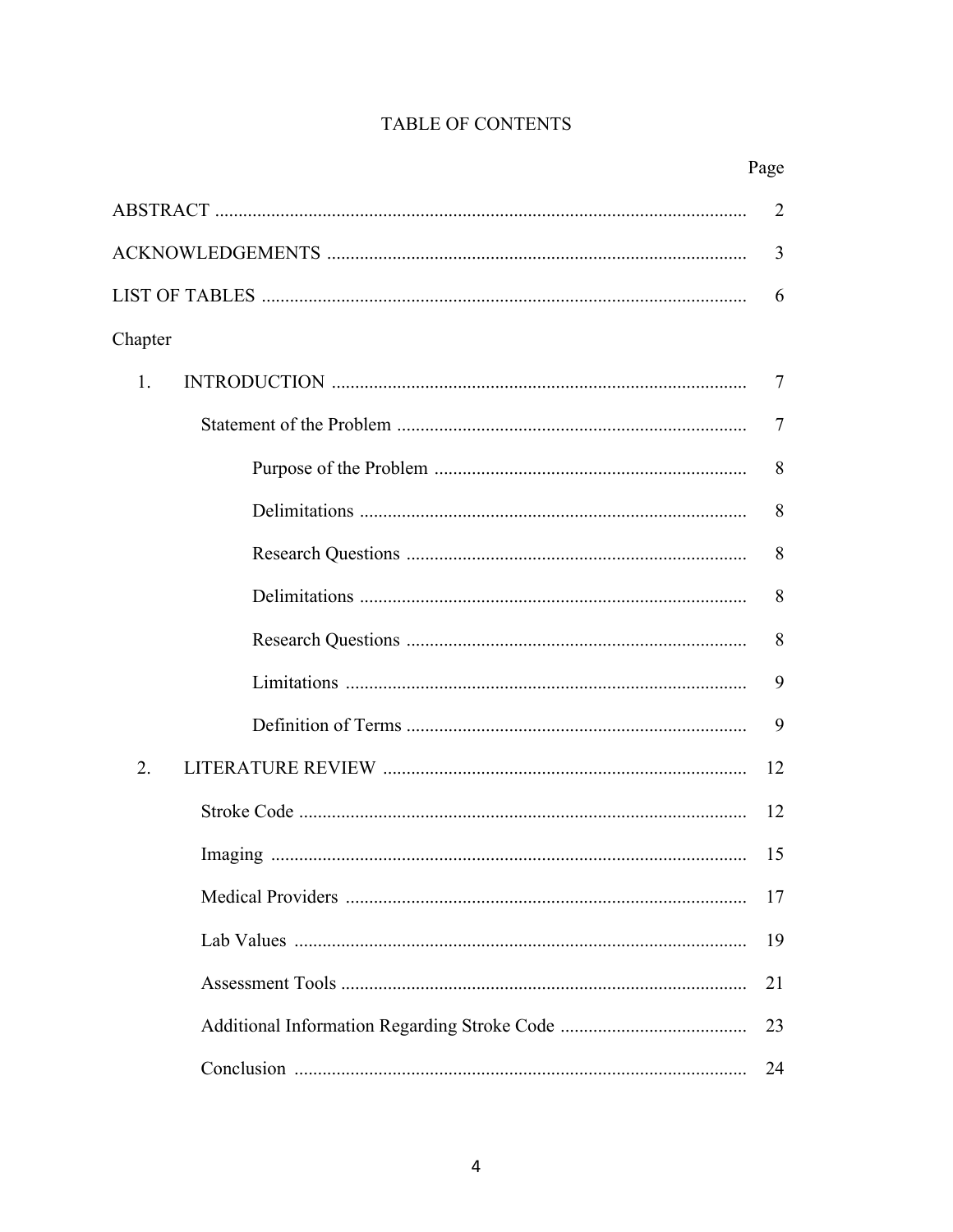| 3. |                                                         | 27 |
|----|---------------------------------------------------------|----|
|    |                                                         | 27 |
|    |                                                         | 28 |
|    |                                                         | 29 |
|    |                                                         | 29 |
|    |                                                         | 30 |
| 4. |                                                         | 31 |
|    |                                                         | 32 |
|    |                                                         | 33 |
|    |                                                         | 33 |
|    |                                                         | 34 |
|    |                                                         | 35 |
|    |                                                         | 36 |
|    | Research Question 5: Difference in Door-to-Needle Times | 37 |
|    |                                                         | 38 |
| 5. | CONCLUSIONS, DISCUSSION, AND RECOMMENDATIONS            | 39 |
|    |                                                         | 39 |
|    |                                                         | 40 |
|    |                                                         | 42 |
|    |                                                         | 43 |
|    |                                                         | 46 |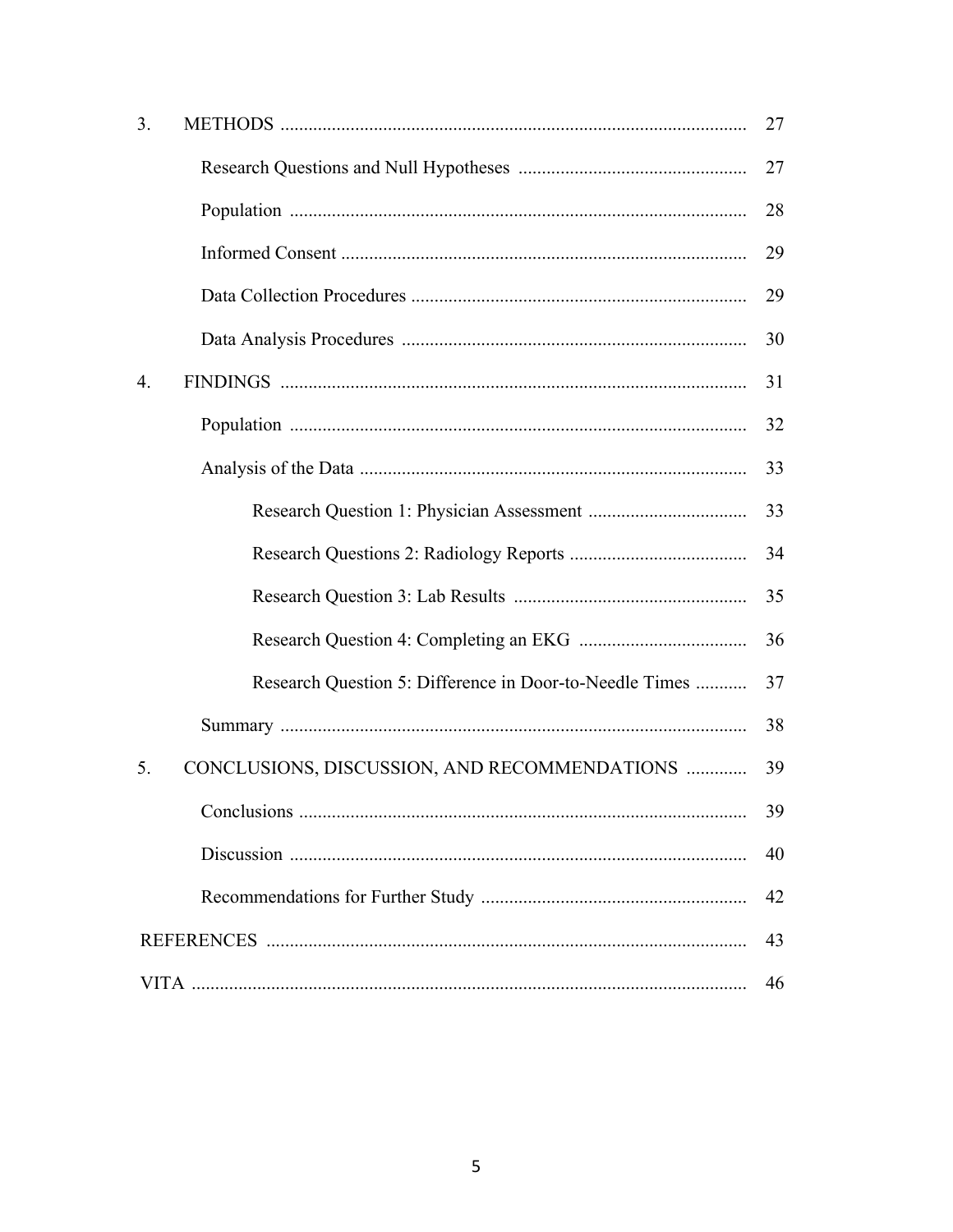# LIST OF TABLES

| Table |                                                                    | Page |
|-------|--------------------------------------------------------------------|------|
| 1.    | Time from Patient Arrival to Physician Assessment Between pre-     |      |
|       |                                                                    | 33   |
| 2.    | Times from Patient Arrival to Receiving Radiology Reports between  |      |
|       |                                                                    | 34   |
| 3.    | Times of Patient Arrival to Receiving Lab Results between pre- and |      |
|       |                                                                    | 35   |
| 4.    | Times of Patient Arrival to Completing and EKG on Patients During  |      |
|       |                                                                    | 36   |
| 5.    | Door-to-Needle Times Between pre- and post-Stroke Code Periods     | 37   |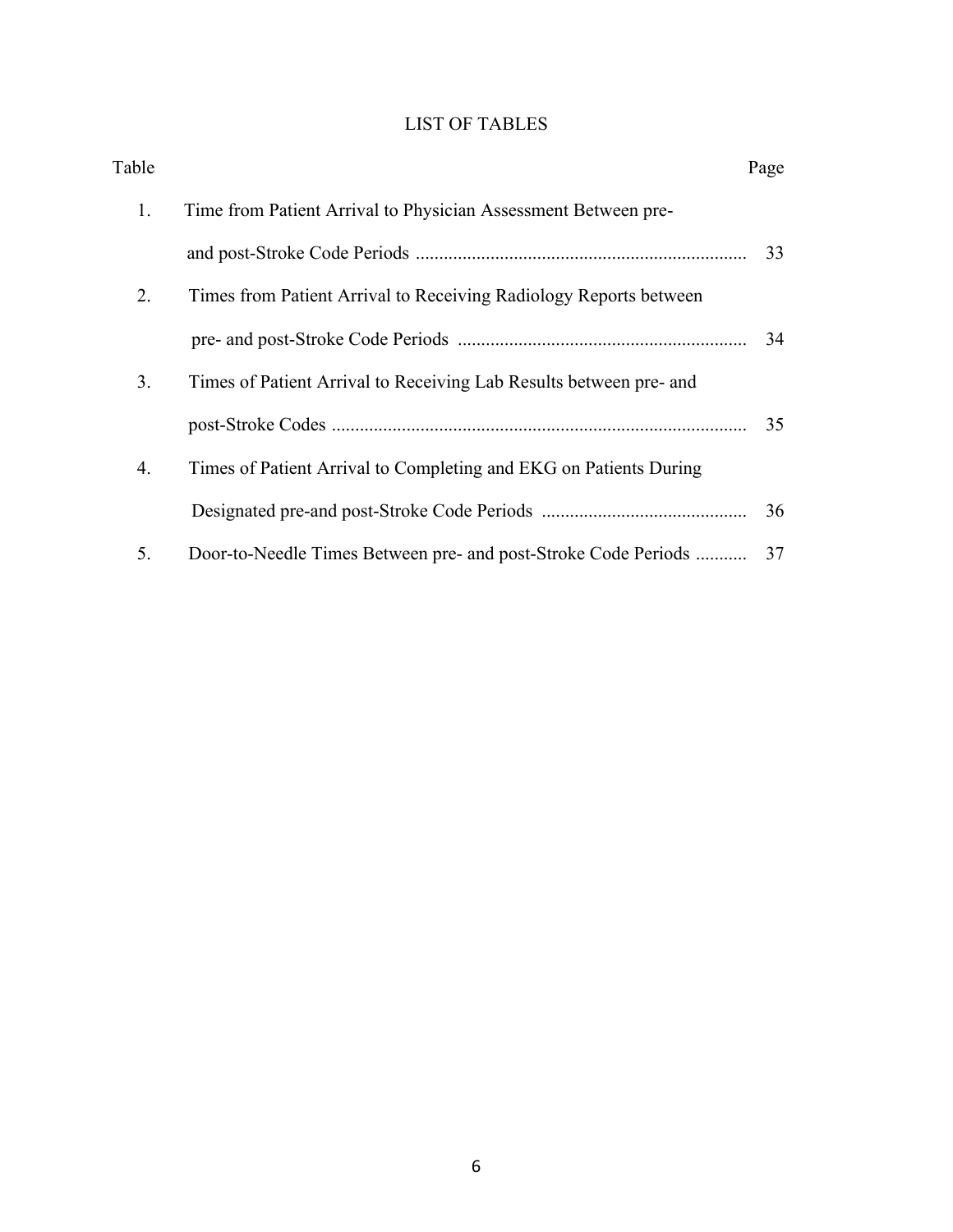#### CHAPTER 1

## INTRODUCTION

A stroke is a cerebrovascular attack that is life threatening and may cause debilitating side effects. Strokes can be either hemorrhagic or ischemic; while both have adverse effects to the brain, there are different treatment options. Since the outcome of stroke treatment is time dependent, it is vital that practitioners minimize their response time when caring for individuals who may have been affected by a stroke. Because the time window for a patient who has experienced a stroke to receive tissue plasminogen activator (tPA) treatment is up to 4.5 hours (Hacke et al., 2008, p. 2839), health care providers must quickly diagnose and prepare patients for treatment.

A technique to minimize the time from diagnosis to treatment for those impacted by stroke is the activation of a Stroke Code. A Stroke Code is a notification sent to a multidisciplinary team to inform them that a patient may be experiencing a stroke. As a result of the initiation of a Stroke Code, providers implement a set of diagnostic protocols used to evaluate the patient. These protocols include collection of samples for submission of predetermined laboratory testing and imaging (CT or MRI) of the brain with interpretation by a radiologist. A Stroke Code is initiated to reduce the time it takes health care providers to recognize a stroke, transfer the patient to the appropriate treatment location, receive the proper laboratory and imaging test results, and decrease overall door-to-needle times. A successful Stroke Code increases the efficiency and effectiveness of treating patients.

## **Statement of the Problem**

Since the timeframe allotted to treat patients with a stroke is of utmost importance, health care organizations must have predetermined protocols that allow effective treatment for patients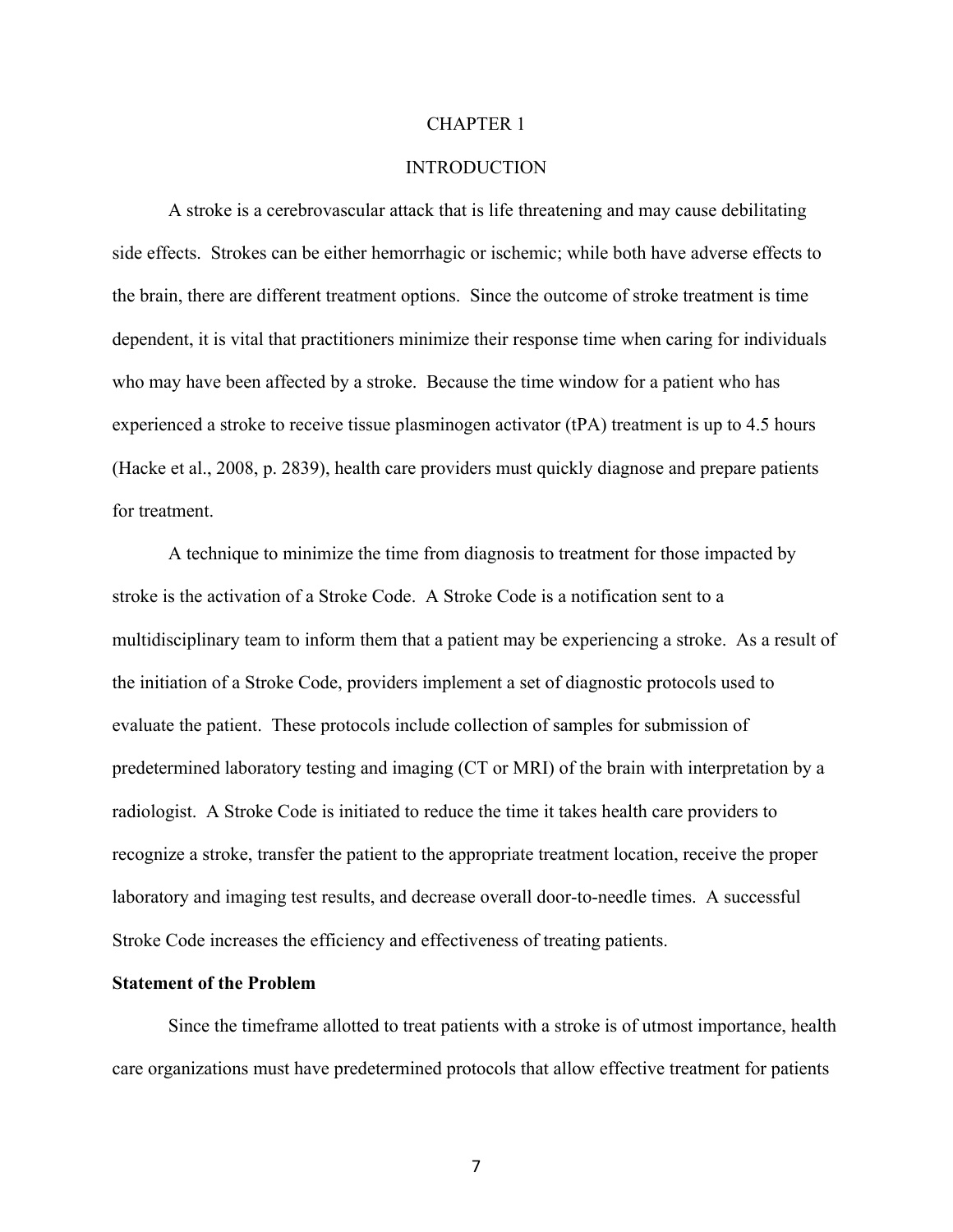suspected of a stroke. If patients who experienced a stroke are not treated within a certain amount of time, the options for treating a stroke are vastly decreased. Therefore, the initiation of a Stroke Code will be evaluated to determine if it is a viable option for acute care settings to reduce diagnostic times to prepare the patient for treatment.

#### **Purpose of the Study**

The purpose of this study was to determine if the initiation of a Stroke Code in an acute care hospital reduces the door-to-needle time for patients affected by a stroke. The study also sought to determine which protocols within the Stroke Code process may be effective and which may be ineffective in decreasing the time from diagnosis to treatment. Disease specific protocols, such as those used for patients presenting with stroke-like symptoms, can be vital in assuring patients receive appropriate treatment. A Stroke Code may lead to a more responsive and unified approach of health care providers when presented with a patient who had stroke-like signs and symptoms. Emergency department (ED) staff treat increasingly high numbers of patients, and a Stroke Code that prioritizes patients can be beneficial.

### **Delimitations**

The study was delimitated to the patients of Holston Valley Medical Center, a tertiary care hospital located in northeast Tennessee. The study was further delimited to patients presenting from April 2014 until December 2014, a time when the facility did not use a Stroke Code intervention. Data was further collected post Stroke Code implementation from September 2015 to December 2016.

## **Research Questions**

The following questions guided this project: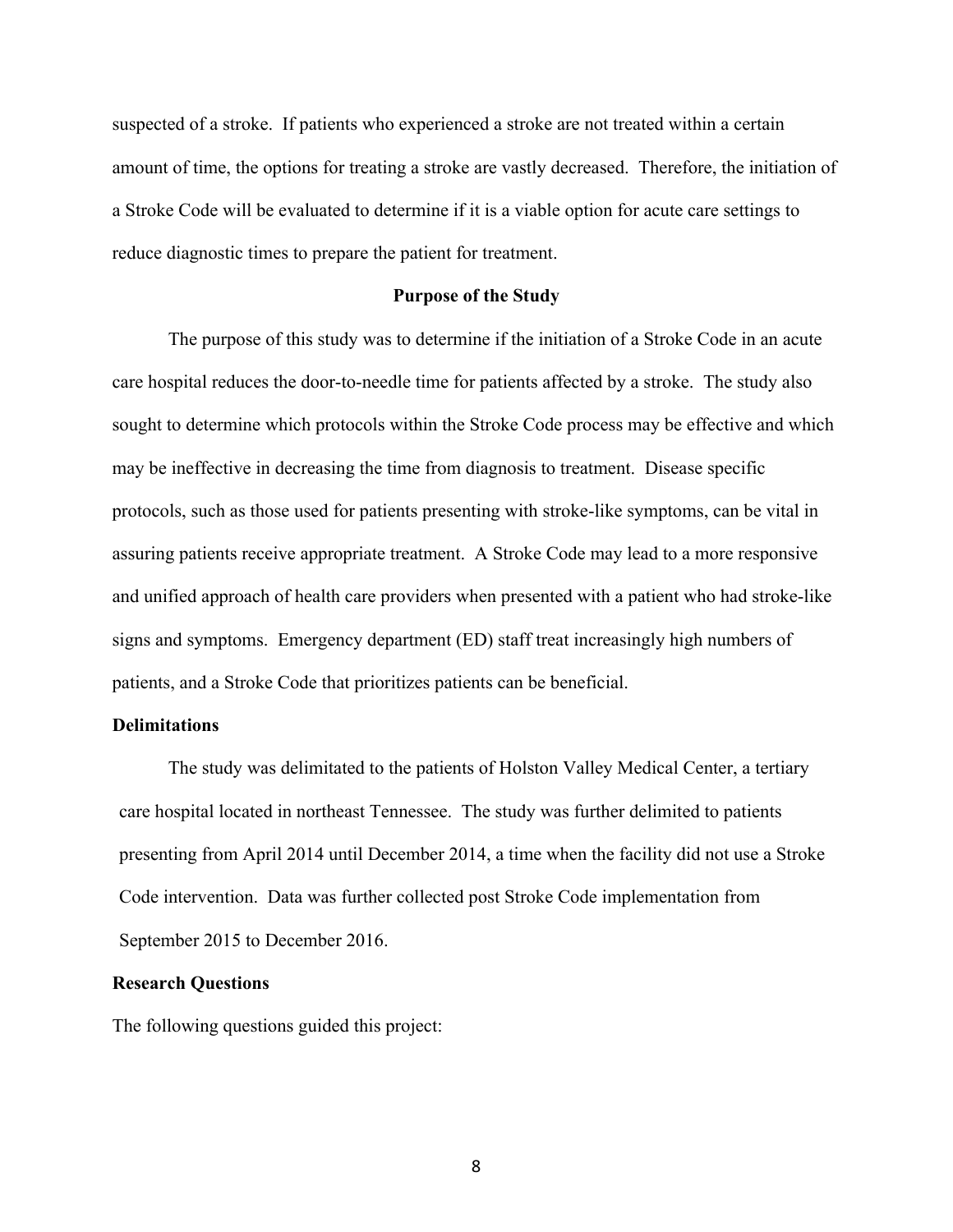- 1. Is there a significant difference in the time from patient arrival to physician assessment between pre- and post-Stroke Code periods?
- 2. Is there a significant difference in the times from patient arrival to receiving radiology report on patients between the pre- and post-Stroke Code periods?
- 3. Is there a significant difference in times from patient arrival to receiving lab results between the pre- and post-Stroke Code periods?
- 4. Is there a significant difference in times of patient arrival to completing an EKG on patients during designated pre- and post-Stroke Code periods?
- 5. Is there a significant difference in the door-to-needle times between the pre- and post-Stroke Code periods?

## **Limitations**

Certain factors did limit the data collected in this study. Those factors are as follows:

- 1. Patients who had advanced directives declining life saving measures were not included in the study.
- 2. The Stroke Code protocols are in a constant state of alteration to maximize the fastest and most accurate diagnosis of a stroke. Changes in protocols may affect the consistency of data collected.

## **Definition of Terms**

For the purposes of this study, these words were defined as follows:

• Basic Metabolic Panel (BMP) – a blood test to evaluate levels of glucose, calcium, sodium, potassium, carbon dioxide, chloride, blood urea nitrogen, and creatinine.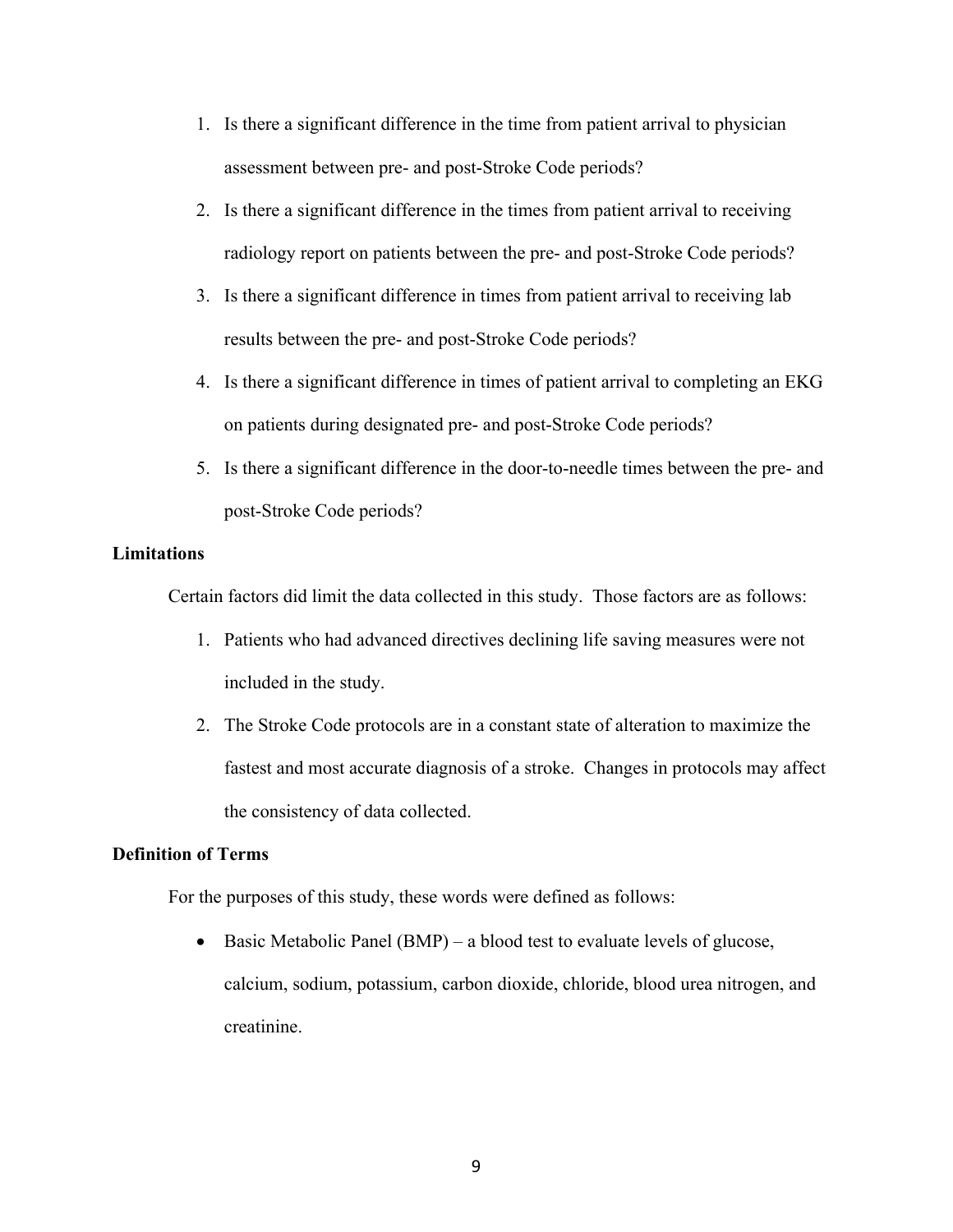- Cincinnati Prehospital Stroke Scale numerical scale used to visually assess for potential stroke.
- Complete Blood Count (CBC) a blood test to evaluate the levels of red blood cells, white blood cells, hemoglobin, hematocrit, and platelets.
- Computed Tomography Scan  $(CT)$  imaging modality using x-rays to capture sectional anatomy that allows health care providers to visualize areas of interest.
- Door-to-needle (DTN) term used to explain the time from when a patient that has experienced a stroke arrives at the hospital until surgical or medical intervention is performed.
- Emergency Medical Services (EMS) individuals responsible for prehospital care of patient seeking medical attention and/or transportation to the Emergency Department.
- Hemorrhagic stroke –occurs when a blood vessel ruptures and blood runs into the brain.
- I BEST Program modified Stroke Code the in-hospital brain salvage through emergent stroke therapy (I-BEST program). The I-BEST is derived from the BEST program, which is a Stroke Code aimed at OHS patients.
- In-hospital stroke (IHS) stroke that occurs after a patient is admitted to the hospital.
- Ischemic stroke result of obstruction within a blood vessel supplying blood to the brain.
- Magnetic Resonance Imaging (MRI) imaging modality using a magnetic field and radiowaves to capture sectional anatomy to visualize areas of interest.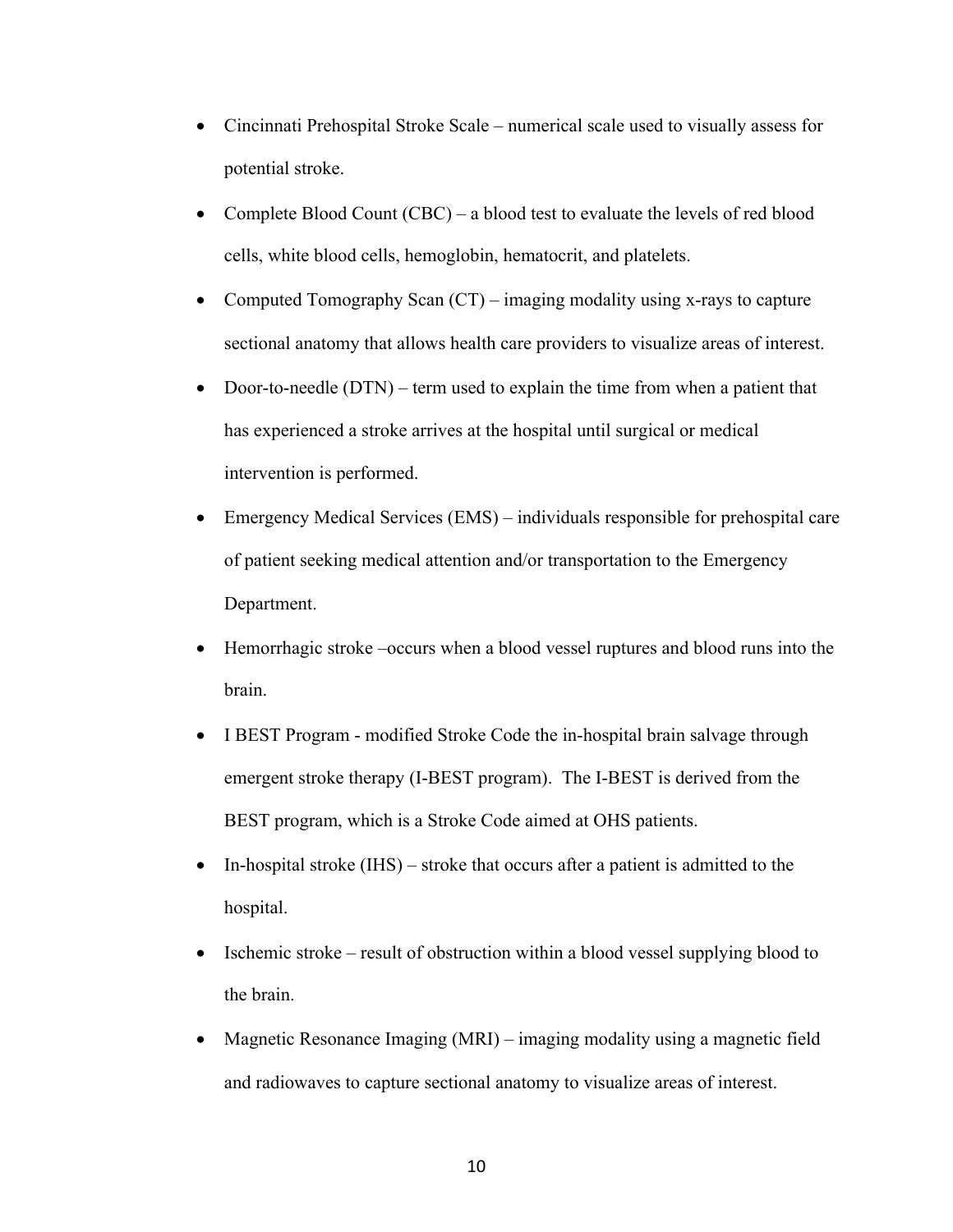- Out-of-hospital stroke (OHS) stroke that occurs when a patient is not hospitalized.
- Protocol policy that determines a process to be performed in a particular situation.
- Stroke occurs when a vessel in the brain ruptures or is obstructed by a foreign object (often blood clot, fat, bone, etc.).
- Stroke Code notification to multiple health care providers to inform them that a patient may have had a stroke.
- Thrombolysis using medication to break down clots that occur in vessels.
- Tissue plasminogen activator  $(tPA)$  FDA approved treatment for ischemic stroke.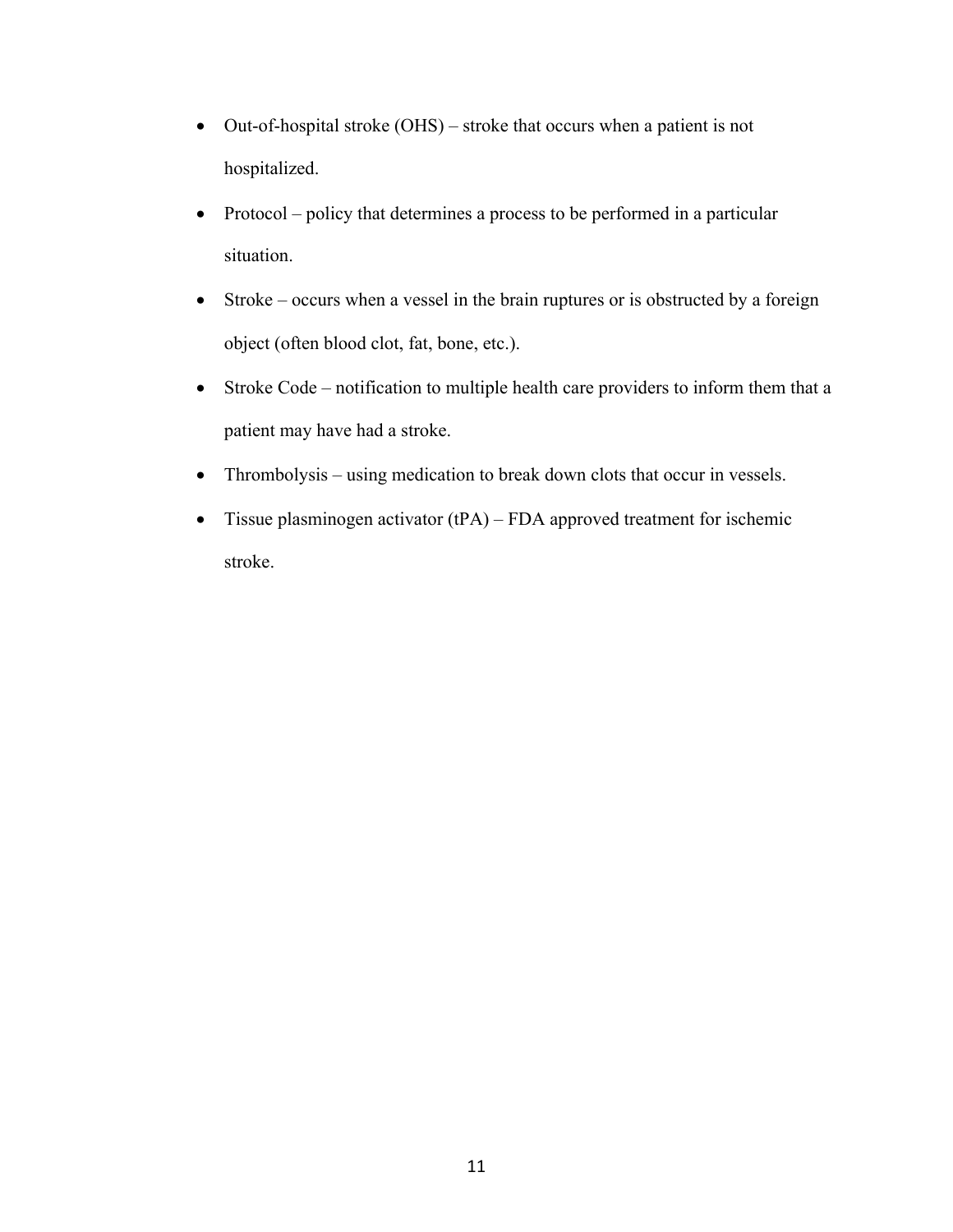#### CHAPTER 2

#### LITERATURE REVIEW

#### **Stroke Code**

The core concept of treating a patient who has experienced a stroke is to medically intervene as quickly as possible. Acute care facilities implement a Stroke Code (SC), also known as a Code Stroke, to decrease the time from stroke diagnosis until the time medical intervention takes place. Stroke Codes are intended to reduce the door-to-needle times and help achieve treatment within The Golden Hour. Advani, Naess and Kurz (2017) explained "that treatment within 60 minutes of symptom onset produces excellent outcomes with significantly lower rates of morbidity and mortality" (p. 1). Chen et al. (2014) included research from a health care facility that uses a Stroke Code that ". . . involves the cooperation and integration of the emergency, radiology, laboratory medicine, and neurology staff who conduct the initial assessment, imaging, and evaluation of acute ischemic stroke patients to expedite acute stroke treatment, particularly with IV-tPA" (p. 2). Chen et al. (2014) stated "acute stroke care implemented with 'Stroke Code' (SC) or similar strategies is reported in several studies to enhance IV-tPA administration and reduce door-to-needle (DTN) time" (p. 1). A Stroke Code team is multidisciplinary; members have clearly defined roles to provide treatment in a timely manner. In the Chen et al. (2014) study, a triage nurse notified the emergency department ED physician who determined if the Stroke Code should be initiated (Chen et al., 2014). Other researchers based their study on a Stroke Code initiated by Emergency Medical Services (EMS) (Kim et al., 2016; Tai, Weird, Hand, & Davis, 2011). If and when the Stroke Code is initiated, a series of evaluation, imaging, laboratory testing, and intervention (if applicable) will begin to take place in a predetermined order. Ultimately, Chen et al. (2014) discovered that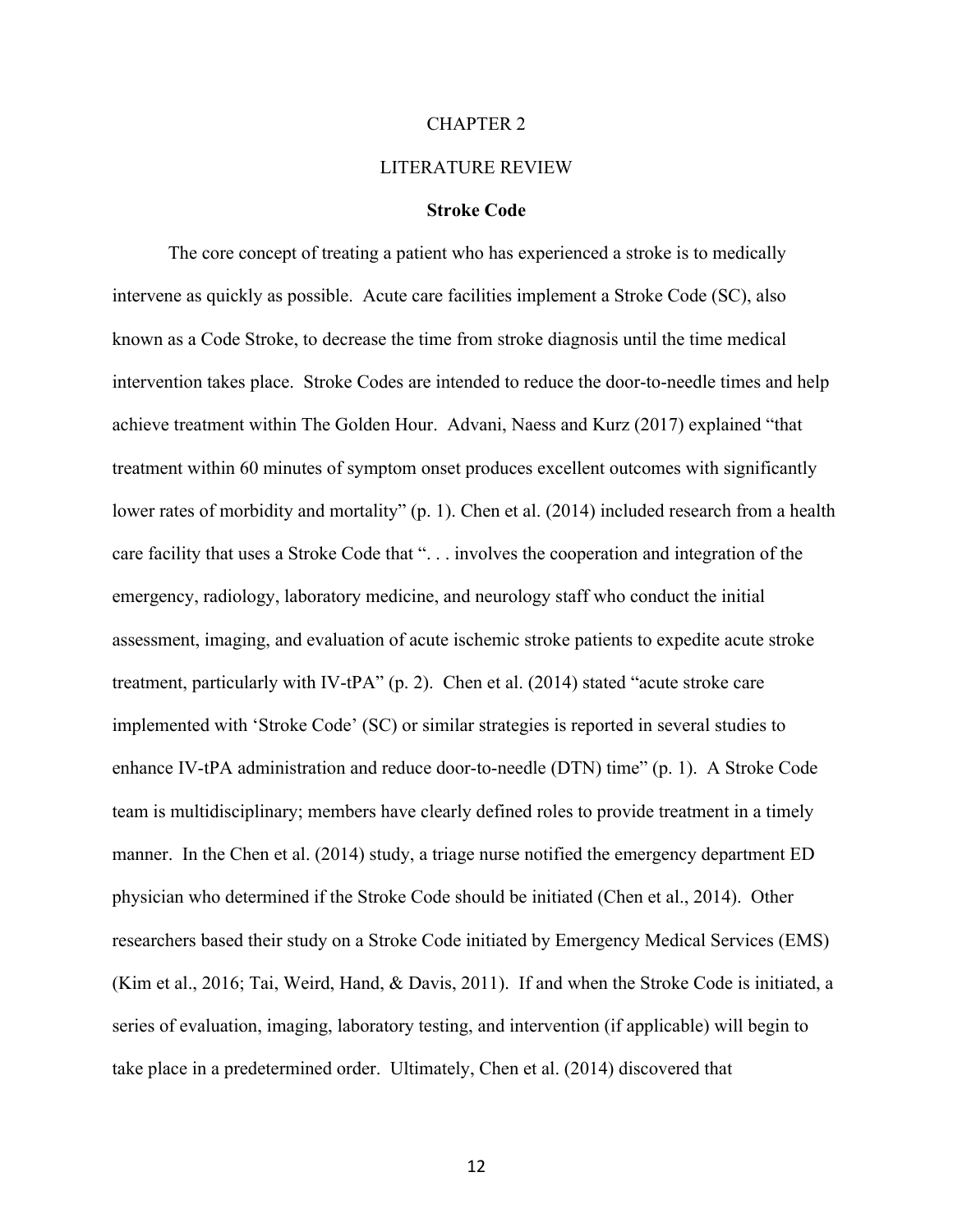…implementation of a SC significantly increases IV-TPA administration and significantly shortens DTN time. SC usage was associated with a 13-minute reduction in door-to-CT time, a 37-minute reduction in DTN time, a 5-fold increase in the percentage of patients reaching the DTN goal of  $\leq 60$  minutes, and a trend toward better functional outcomes without increases in symptomatic ICH (intracerebral hemorrhage) or mortality rate. (Chen et al., 2014, p. 6)

Tai et al. (2011) stated "the diagnosis of 'time-critical therapy' such as stroke made in emergency departments has been reported to be delayed and less accurate in the absence of effective protocols" (p. 1316). Prior to implementation of Stroke Codes in acute care settings, information vital to a patient's outcome was relayed without a system to improve treatment times. The lack of protocols that organized diagnostic tools to determine a stroke often leads to a delay in recognizing a stroke and ultimately decreased the ability to medically intervene. In the Tai et al. (2011) study, "the code stroke system aims to reduce delays in assessment and investigation of patients, thereby increasing rates of thrombolysis" (p. 1317). The researchers collected data pre-code stroke era (January 2003 to June 2007) of patients who underwent thrombolysis and compared it to patients who underwent the same treatment during the code stroke era (July 2007 to December 2010) (Tai et al., 2011). Tai et al. (2011) concluded that:

… an implemented code stroke system was associated with a 20% relative reduction in door-to-needle time, 18% relative reduction in door-to-CT time, and an increase in IVtPA usage from 3.9% to 17.3% while maintaining a low proportion of death. (p. 1320)

There are differences in the initiation of a Stroke Code for patients in the hospital and those being transported to the hospital for a suspected stroke. These Stroke Codes are still intended to efficiently and effectively treat patients. Husseini and Goldstein (2013) stated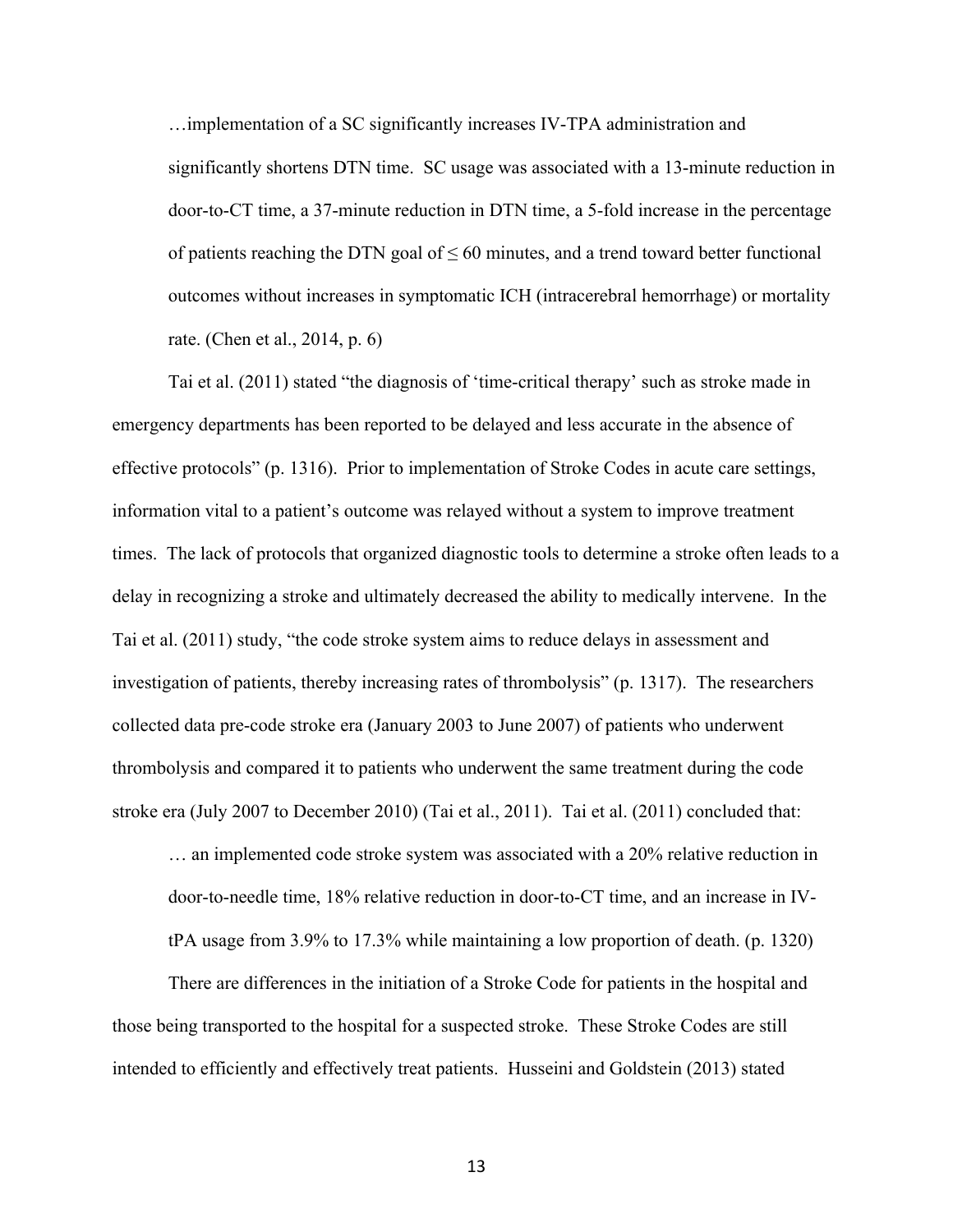"stroke rapid-response teams ("code strokes") are intended to provide expeditious clinical expertise to support the evaluation and timely treatment of patients sustaining acute stroke" (p. 345). The researchers reported differences in the effectiveness of Stroke Codes for hospitalized and non-hospitalized patients. Husseini and Goldstein (2013) "found that code strokes in hospitalized patients were frequently activated for a host of stroke mimics that commonly did not necessitate immediate neurologic care" (p. 347). The authors concluded that this could be the lack of physician initiating the Stroke Code (common in ED settings) or staff members not being educated on the signs and symptoms of a stroke. Many Stroke Codes in their study were activated when patients were identified as having altered mental status. Husseini and Goldstein (2013) suggested that "developing a standardized assessment protocol for hospitalized patients with altered mental status might improve the efficiency of care by allowing more appropriate initial evaluation" (p. 348).

Yoo et al. (2016) agreed with Husseini and Goldstein (2013) that "time delay to reperfusion therapy is common in patients with in-hospital stroke (IHS) and many patients are not treated rapidly as would be expected" (p. 657). Even though research is more suggestive of the benefits for Stroke Codes for out-of-hospital stroke (OHS) compared to in-hospital stroke, IHS Stroke Codes are still effective. Yoo et al. (2016) argued that "patients with IHS are potentially good candidates for reperfusion therapy. . . . They have advantages over those with OHS, including saved time due to not requiring transport to a hospital from the place where the stroke developed" (p. 657). Yoo et al. (2016) named their modified Stroke Code the in-hospital brain salvage through emergent stroke therapy (I-BEST program). The I-BEST is derived from the BEST program, which is a Stroke Code aimed at OHS patients. Yoo et al. (2016) concluded that "the study showed that I-BEST program was effective in reducing time intervals from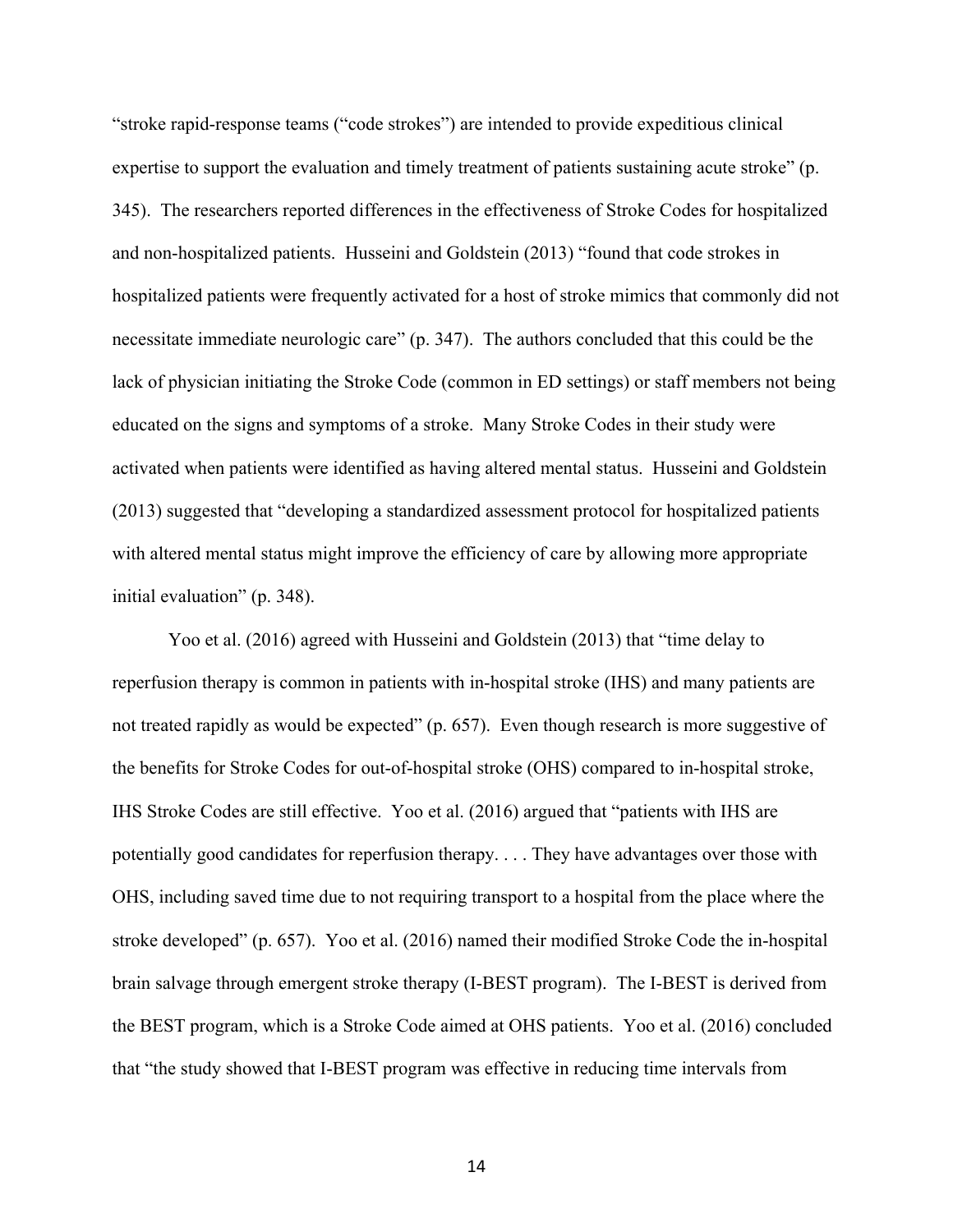symptom onset to reperfusion therapy in patients with IHS" (p. 658) and that "this finding supports wide implementation of this program for patients with IHS" (p. 661).

According to Sattin, Olson, Liu, Raman, and Lyden (2006) "the odds of favorable outcome appear to decline over time, implying that treatment should be rendered as early as possible" (p. 2935). The researchers explained that their "expedited code stroke protocol avoids delays for tests that we believe contribute little to the evaluation of the patient's suitability for thrombolysis" (Sattin et al., 2006, p. 2398). The researchers modified their Code Stroke such that "if the impression suggests that the patient may benefit from rt-PA, the drug is brought to the bedside unmixed pending further evaluation" (Sattin et al., p. 2935). Having the thrombolytic medication bedside was a tactic used to reduce time of medication delivery instead of having to wait until the end of evaluation before an order was put forth to receive the medication from the pharmacy. Sattin et al. (2006) concluded that the "expedited code stroke protocol is feasible and appears safe" (p. 2939).

#### **Imaging**

An important part of the Stroke Code process is the type of imaging that must be performed during a Stroke Code. The patient must undergo imaging to confirm that a stroke has indeed occurred. Wintermark et al. (2008) stated that "acute stroke patients should undergo either a 'baseline' MRI or CT study" (p. 1622).

Baseline MRI sequences should include: scout image, diffusion-weighted imaging 3D time-of-flight MR-angiogram (MRA) of the intracranial arteries, gradient-recalled echo (GRE) imaging, perfusion-weighted imaging, and T2-fluid attenuated inversion recovery (FLAIR). The baseline CT study should include: noncontrast CT, perfusion CT, CT-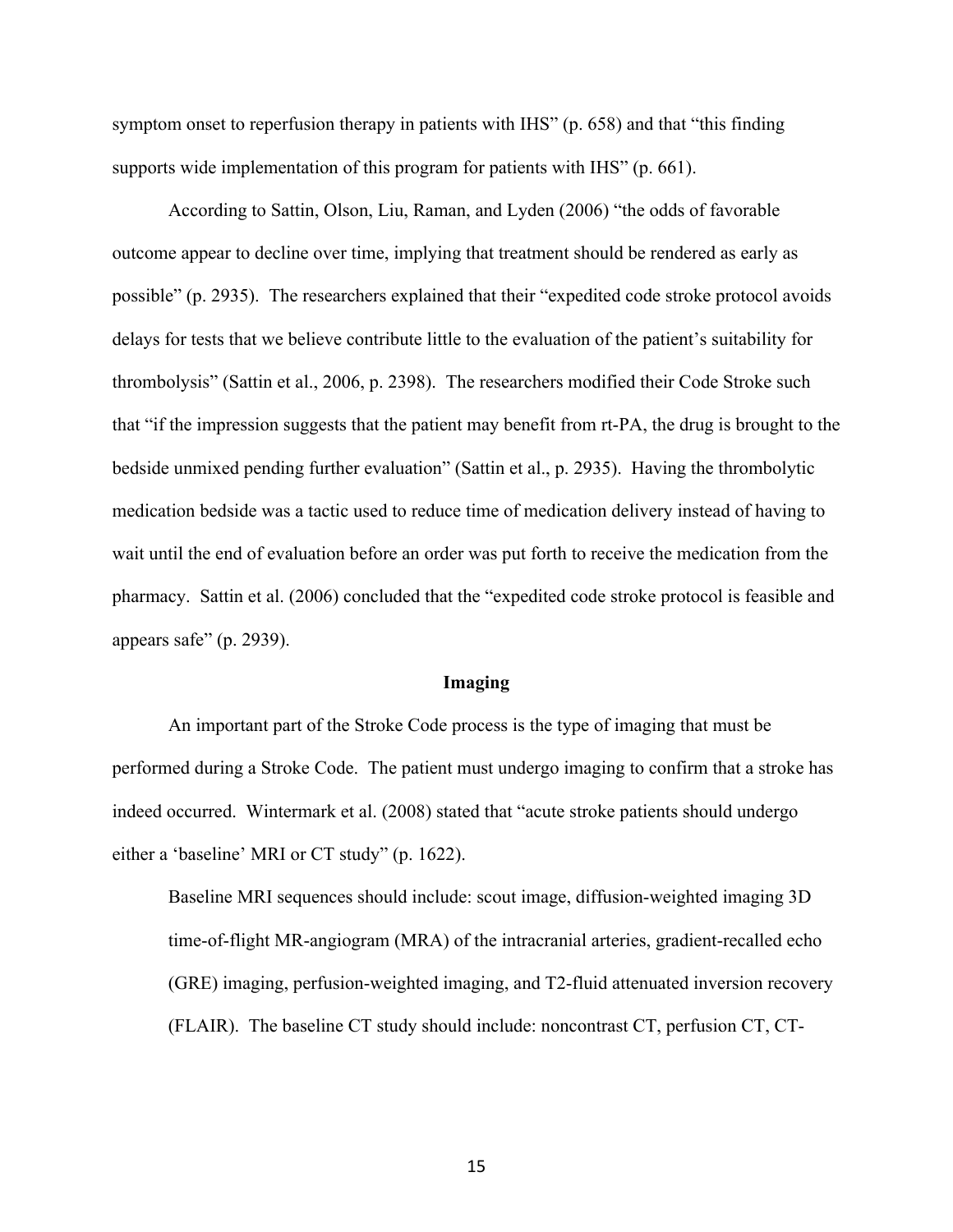angiography (CTA), and contrast-enhanced CT) (Wintermark et al., 2008, pp. 1622- 1623).

The researchers primarily focused on different types of imaging required for the entire treatment of stroke, "(1) the initial parenchymal and vascular state, (2) the biological effect of the intervention, (3) the occurrence of early hemorrhagic transformation, and (4) the final tissue outcome" (Wintermark et al., 2006, p. 1622). The researchers included two guidelines regarding the type of imaging modality used to diagnosis a stroke: "1. A standard set of imaging sequences to be performed at specific time points; and 2. a standardized image processing toolbox to analyze these imaging sequences to extract quickly (ideally subminute but certainly <5 minutes) necessary for information of the selection of acute stroke patients for acute therapies" (Wintermark et al., 2006, p. 1626).

Chalela et al. (2007) conducted a study to "prospectively compare CT and MRI for the detection of acute stroke in the full range of patients who present for emergency assessment of stroke-like symptoms" (p. 293). While a "CT is the most common imaging tool to assess for acute stroke; it is cheaper to perform and is more easily assessable than MRI" (Chalela et al., 2007, p. 297), an MRI may be more reliable in detecting acute stroke and have benefits in determining if findings are acute or chronic. To determine the most effective scan to perform in the case of suspected acute stroke, Chalela et al. conducted a 2-year study on patients referred to the hospital's Stroke Team because of suspected acute stroke. An MRI was performed initially, followed by a CT. Limitations did exist in the study including metallic material in the patient and time restraint to treat stroke therapeutically. Once imaging was available, two neuroradiologists and two stroke neurologists interpreted the images. For conformation of the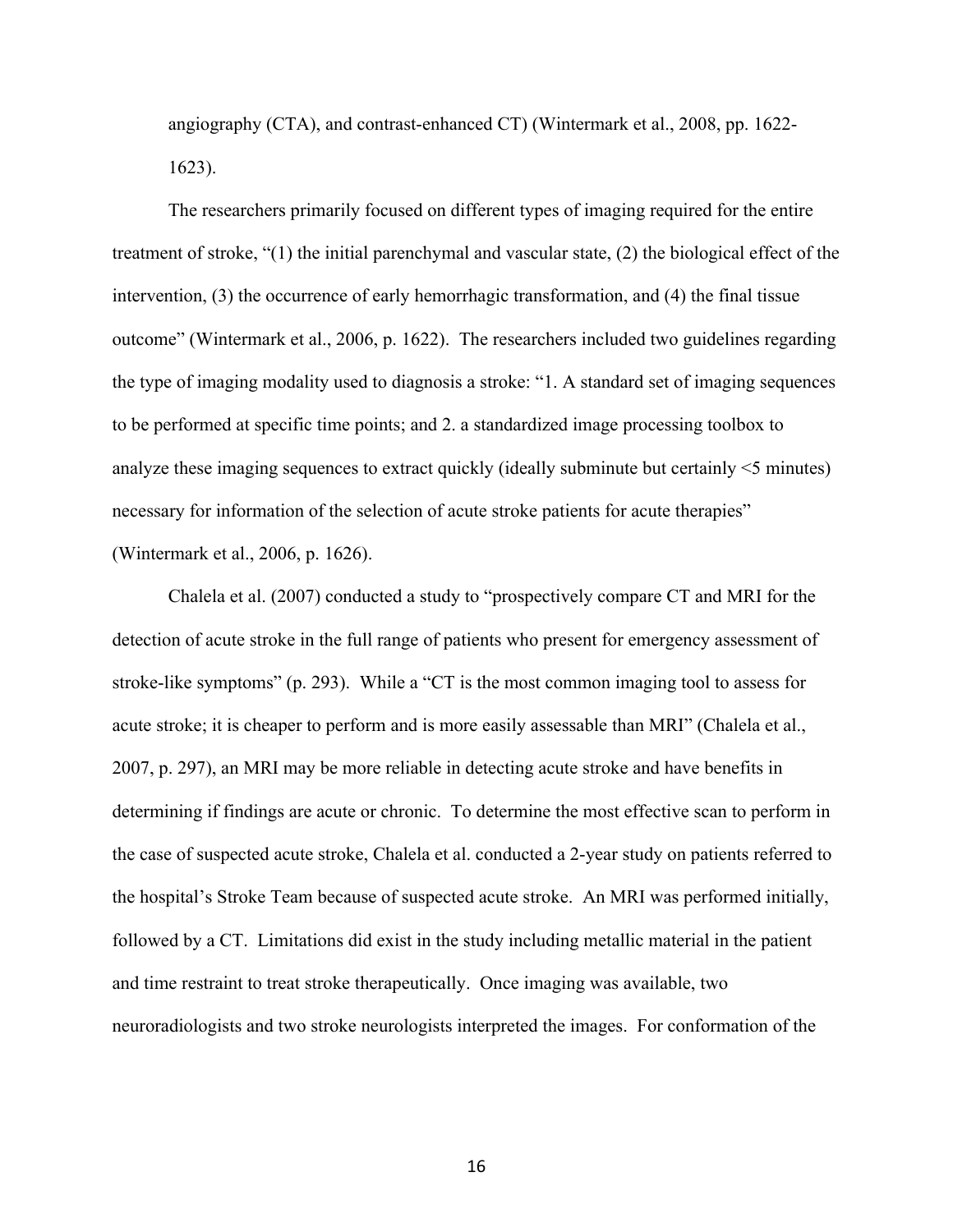findings, stroke had to be recognized by three out of the four interpreters (Chalela et al., 2007). Chalela et al. (2007) determined that

MRI can be used as the sole modality for the emergency imaging of patients with suspected acute stroke, whether ischaemic or haemorrhagic. The high diagnostic accuracy of MRI was the same for scans within the first 3 hours as it was for the entire sample, and thus is relevant to patients who might be eligible for standard thrombolytic treatment of stroke (p. 297).

Chalela et al. (2007) did not include any information about which scan took less time to perform, which would be valuable information in deterring the type of imaging for a Stroke Code situation but confirmed that "MRI is more effective for detection of acute ischaemia and can detect acute and chronic haemorrhage. It should be the preferred test for accurate diagnosis of patients with suspected acute stroke" (Chalela et al., 2007, p. 298).

Chalela et al. (2007) and Wintermark et al. (2006) agreed that MRI is the better imaging modality to determine an acute stroke. On the other hand, several researchers concluded that a noncontrast CT scan is the preferred modality because of it being less expensive and quicker to perform (Chen et al., 2014, Husseini and Goldstein, 2013, Sattin, Olson, Liu, Raman, & Lyden, 2006, Tai et al., 2012, and Yoo et al., 2016).

## **Medical Providers**

An interdisciplinary group of medical providers is necessary to perform a Stroke Code. Stroke Codes often used different combinations of team members to deliver fast evaluation and treatment of individuals believed to be affected by a stroke. Stroke Codes "involved emergency triage, assessment by an emergency physician, ordering of investigations and prompt referral to the stroke team through switchboard to all members of the Code Stroke team, each of whom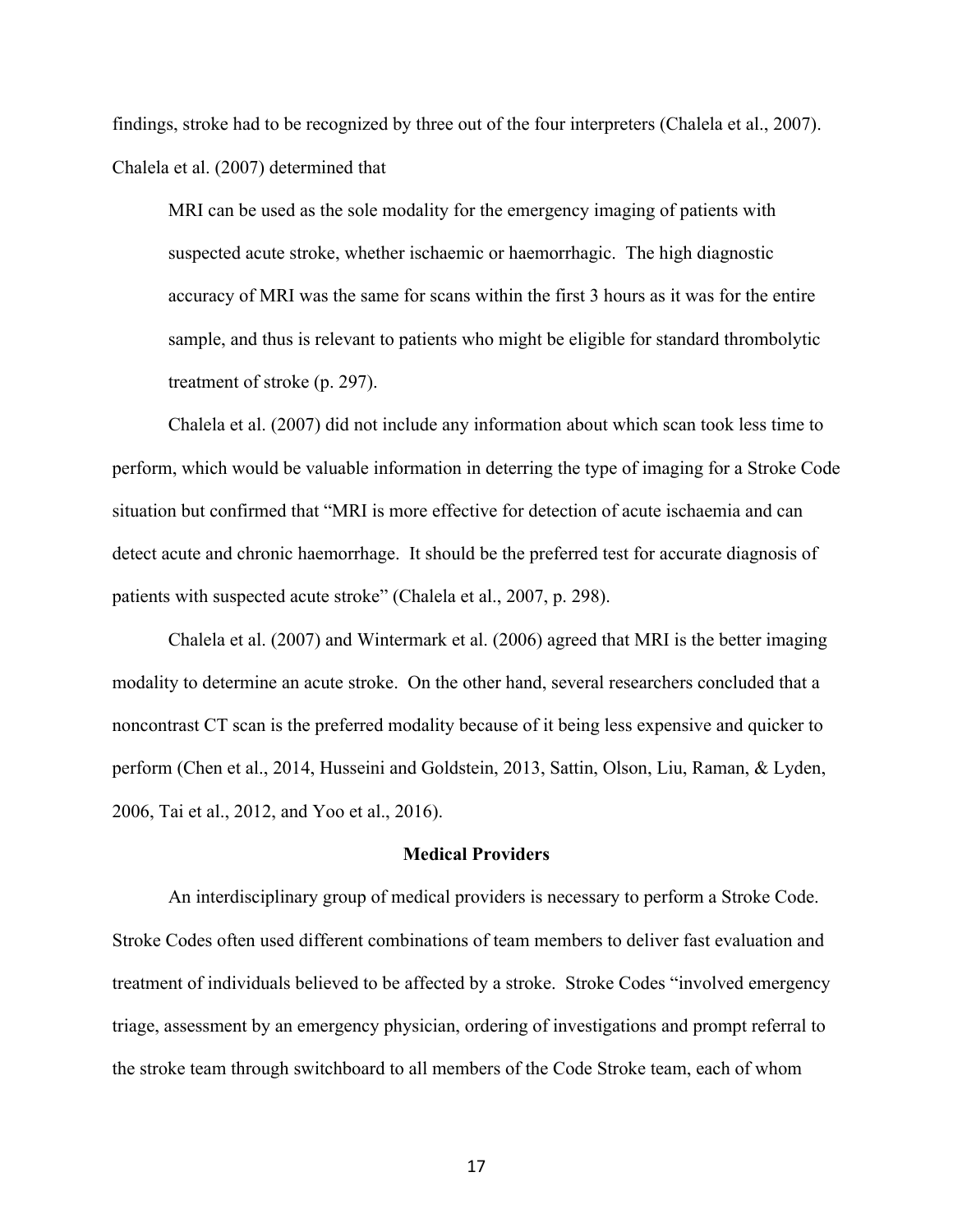possess a linked pager" (Tai et al., 2011, p. 1317). By having all the team members connected via pagers, there could be a faster initiation of the Stroke Code protocols. Before this was implemented, the notifications were often slow and referrals were directed to the wrong neurological providers (neurology registrar vs. stroke registrar) (Tai et al., 2011, p. 1317).

The Stroke Code studied at the National Taiwan University Hospital "involve[d] the cooperation and integration of the emergency, radiology, laboratory medicine, and neurology staff that conduct the initial assessment, imaging, and evaluation of acute ischemic stroke patients to expedite acute stroke treatment" (Chen et al., 2014, p. 2). In this protocol, the triage nurse contacted an ED physician in the critical care section if the nurse suspected a hyperacute stroke. If the physician initiated the Stroke Code protocol "the patient is triaged to the critical care section, and computer-based text messages are sent simultaneously to the duty radiologist, the consultant neurologist, the stroke nurse practitioner, and the on-call stroke attending staff" (Chen et al., 2014, p. 2).

At a South Korean hospital, a regional comprehensive stroke center, researchers studied the effects of prehospital notification to reduce the treatment time of acute stroke (Kim et al., 2016).

[I]f a patient had at least one stroke warning sign by American Heart Association Stroke Council criteria, ER doctors or nurses activated the Stroke Code program, thereby initiating a predetermined set of events and recruiting the stroke team, which included neurologist, neurosurgeons, and an interventional neuroradiologist, by both a text message on their mobile phones and a broadcasting system. (p. 1666)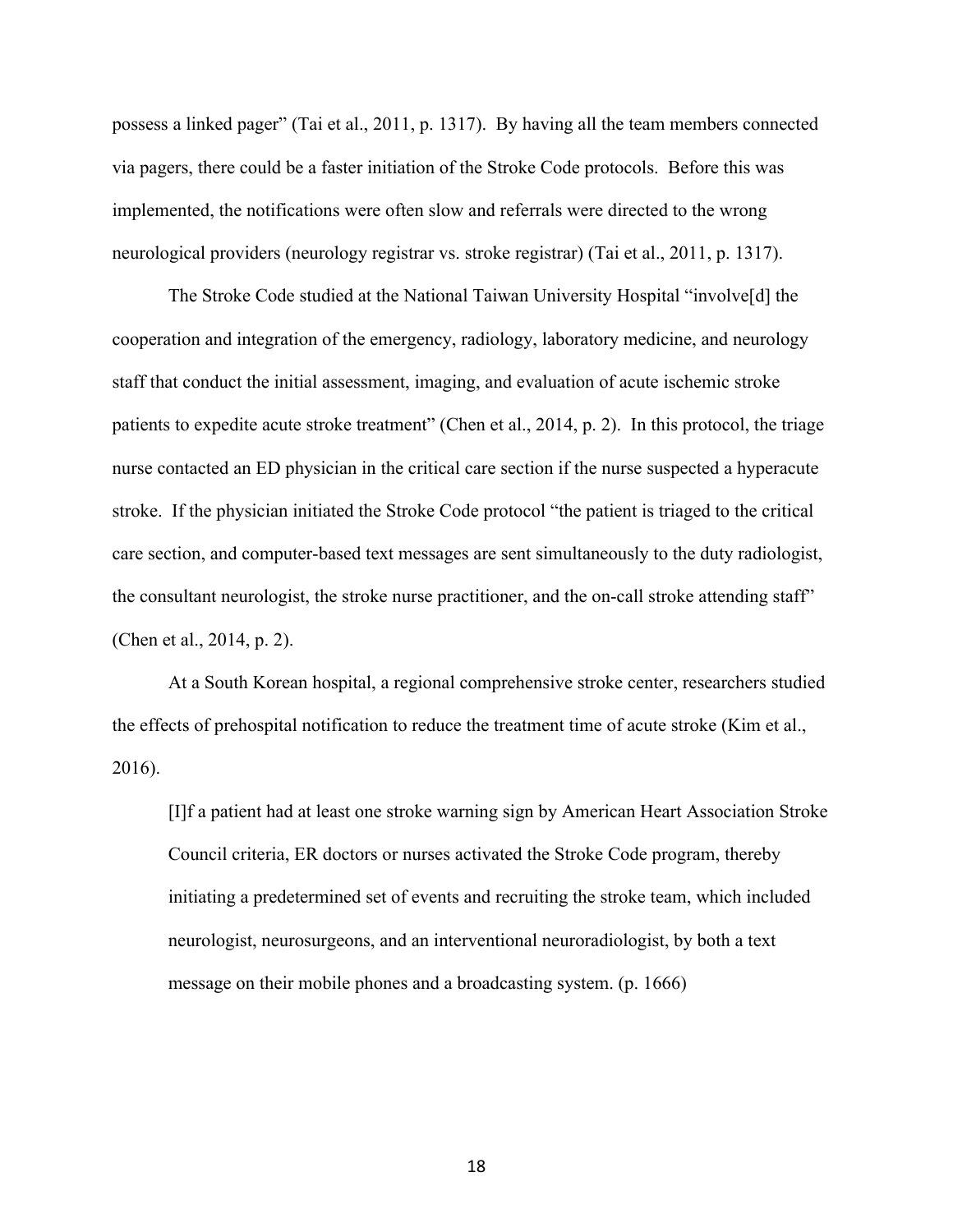Once the Stroke Code was activated by an ER doctor or nurse, the patient's information was sent to other medical providers who would have direct contact with the patient (laboratories, radiology, and pharmacy) (Kim et al., 2016, p. 1666).

The OHS Stroke Code studied by Husseini and Goldstein (2013) involved patients impacted by a stroke who were "rapidly assessed by an ED nurse, and if stroke [was] suspected, an ED physician immediately perform[ed] an initial evaluation" (Husseini & Goldstein, 2013, p. 346). Once the Stroke Code is activated, a notification is sent to "responding neurologist, a pharmacist, and a nursing administrator" (Husseini & Goldstein, 2013, p. 346). In Puolakka, Strbian, Harve, Kuisma, and Lindsberg (2016) study, the medical providers included in the Stroke Code were both those involved with the patient prior to hospital arrival (regional emergency medical communication center and paramedics) and medical providers in the hospital (ED physician, hospital stroke neurologist, and nursing staff). The Sattin et al. (2006) study included the ED Physician, stroke team physician, pharmacist, nurses, and a radiologist (pp. 2935-2939).

### **Lab Values**

Lab values are also an important component of the Stroke Code process. Laboratory values must be verified to assure that the patient meets the qualifications for IV-tPA administration and to rule out that a high or low glucose is mimicking stroke-like symptoms. In the Stroke Code studied by Chen et al. (2014)

the emergency department (ED) nurse [performed] emergency blood tests, including blood glucose measurements . . . . A special mark [was] attached to the tube containing the blood sample for priority examination in the laboratory, particularly with respect to determination of the prothrombin time/international normalized ratio (INR). Because an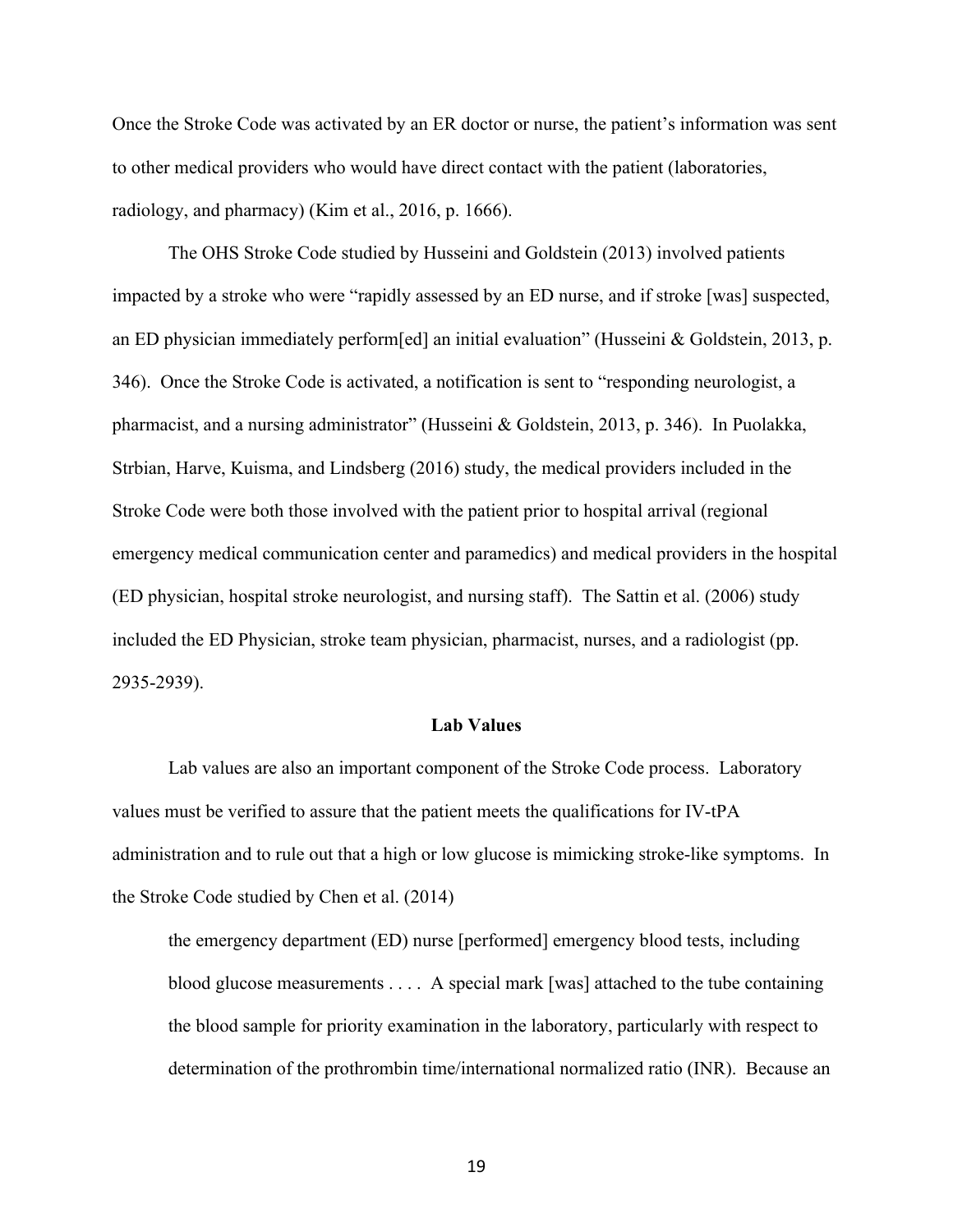INR <1.7 is a prerequisite for IV-tPA administration, a target door-to-INR time of  $\leq 60$ min is set into the protocol. (p. 3)

Vera et al. (2010) studied different lab analyses because their research focused on In Hospital Stroke (IHS). The researchers indicated that during a suspected IHS that "complete haematological and biochemical tests . . . were performed in all patients" (Vera et al., 2010, p. 171). Values consistently recorded throughout their study were "age, gender . . . blood pressure, temperature, and glycemia" (Vera et al., 2010, p. 171). Vera et al. (2010) noted that IV-tPA was not administered if INR was  $\leq 1.7$ , indicating that INR was indeed included in the blood test that was collected.

Puoloakka, Strbain, Harve, Kuisma, and Lindsberg (2016) focused their study on the prehospital care of individuals believed to be affected by stroke. The ambulance crew measured "blood pressure, oxygen saturation, tympanic temperature, and blood glucose" (Puloakka et al., 2016, p. 3). The researchers reported "the key to short door-to-needle times is to do as little as possible after the patient has arrived at the ED and as much as possible before that" (Puloakka et al., 2016, p. 6).

Sattin el al. (2006) indicated that "the most important laboratory result we require before treatment is the serum glucose" (Sattin et al., 2006, p. 2936). The researchers also stated that paramedics may obtain a glucose level before arrival to the ED. The glucose level collected may be used until the chemistry panel is resulted and received by the physician or nurse. Another lab value that was collected was the platelet count. Sattin et al. (2006) explained that "the pivotal rt-PA study protocol also required a platelet count  $>100,000/\mu L$ " (p. 2936). Sattin et al. (2006) noted that treatment was not delayed until the results of the prothrombin time (PT) or partial thromboplastin time (PTT) were received unless there was a reason to believe that the results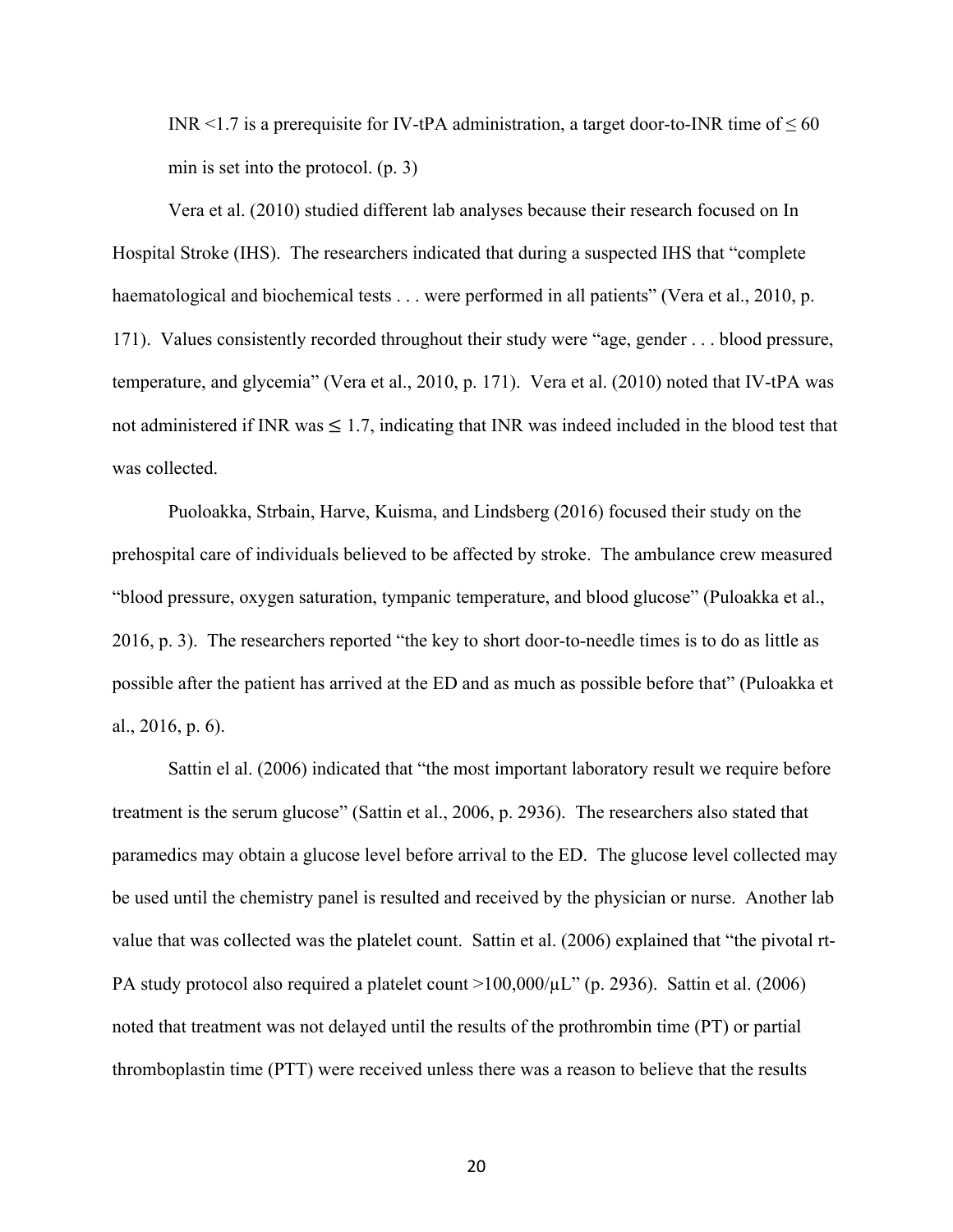would be abnormal and be a contraindication for tPA. Sattin et al. (2006) also did not require a stool guaiac blood tests to be performed before treatment (p. 2936).

#### **Assessment Tools**

In order to help determine if the patient has had a stroke, and there is a need to initiate a Stroke Code, certain evaluations will be performed. Assessment tools or evaluations that are used to look for signs of stroke include facial droop, slurred speech, and unilateral weakness. Some assessment tools, such as the Cincinnati Prehospital Stroke Scale are used to determine if there is a likelihood that a patient is impacted by an acute stroke, and others, such as the National Institutes of Health Stroke Scale are used to assess the severity of a stroke. Some of the studies used single or multiple assessment tools to evaluate patients. Hacke et al. (2008) researched multiple assessment tools in their study. During initial assessment, along with CT or MRI, "the National Institutes of Health Stroke Scale (NIHSS), a 15-item scale that measures the level of neurologic impairment" (p. 1320) was performed. They used other assessment tools later in their study including a modified Rankin Scale (to determine disability), the Barthel Index (to assess the patient's ability to perform daily activities), and the Glasgow Outcome Scale (to assess the patient's level of disability) (Hacke et al., 2008). While the NIHSS was used initially during the Stroke Code and the modified Rankin and Barthel Index were used after stroke treatment, each assessment tool gives valuable information on the patient's progress during an acute stroke.

Puolakka et al. (2016) concentrated on prehospital variants that could have an effect on treatment time for an acute stroke. "For acute stroke, the dispatcher screens for symptoms according to the BE FAST (balance, eyes, face, arm, speech, time) algorithm and some common stroke associated complaints to make the dispatch decision" (Puolakka et al., 2016, p. 2). Based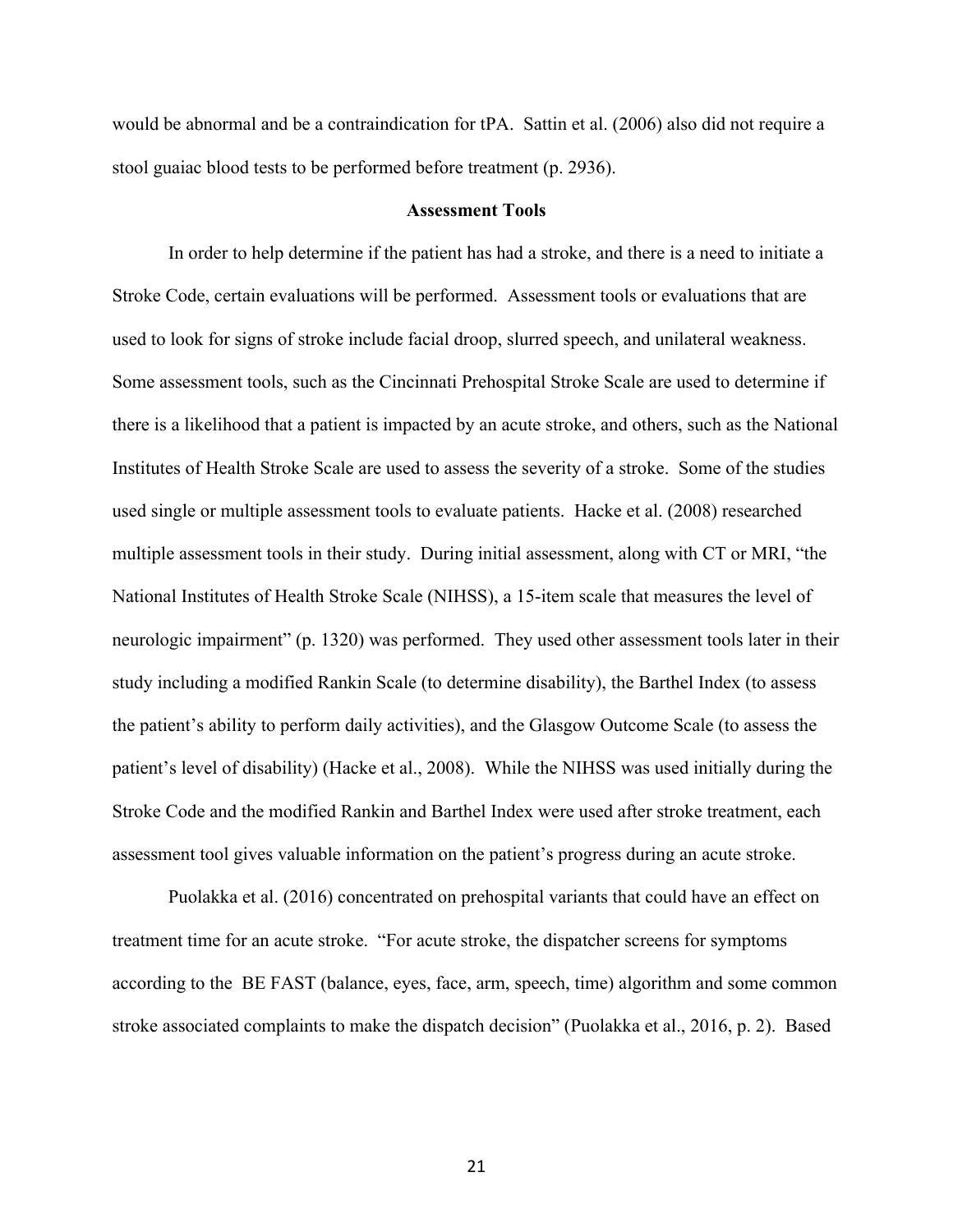on the results of the FAST assessment, the patient would be considered "high priority" which would prompt an ambulance to be sent to their location immediately.

The prehospital Stroke Code Kim et al. (2016) evaluated used the "Cincinnati Prehospital Stroke Scale for early detection and transport of stroke patients" (p. 1666). The Cincinnati Prehospital Stroke Scale (CPSS) is an assessment tool used to evaluate facial droop, arm drift, and speech for determination of stroke. Kothari, Pancioli, Liu, Brott, and Broderick (1999) assessed the effectiveness of the CPSS when performed by prehospital providers. The researchers concluded that the "CPSS was easily taught, was reproducible, and was a valid tool when performed by paramedics and EMTs in identifying stroke patients who may be candidates for thrombolysis" (Kothari et al., 1999, p. 376).

Frendl, Strauss, Underhill, and Goldstein (2009) compared patients identified retrospectively from paramedic records who experienced a stroke/transient ischemic attack (TIA) with those of the hospital's prospective stroke registry for the year before and after training paramedics in the use of the Cincinnati Prehospital Stroke Scale (p. 754). Unlike Kim et al. (2016) and Kothari et al. (1999), they found that "simple EMS training in the CPSS, or its use, had no impact on paramedic's stroke/TIA identification accuracy" (p. 756). Friendl et al. (2009) determined:

70% of patients with a final diagnosis of stroke had at least one documented CPSS abnormality. Of patients presenting with a CPSS abnormality, however, less than half had a final diagnosis of stroke or TIA, reflecting the low specificity of the scale as used in the field. (p. 756)

The golden assessment tool when dealing with patients who experienced an acute stroke is the National Institutes of Health Stroke Scale (NIHSS). Josephson, Hills, and Claiborne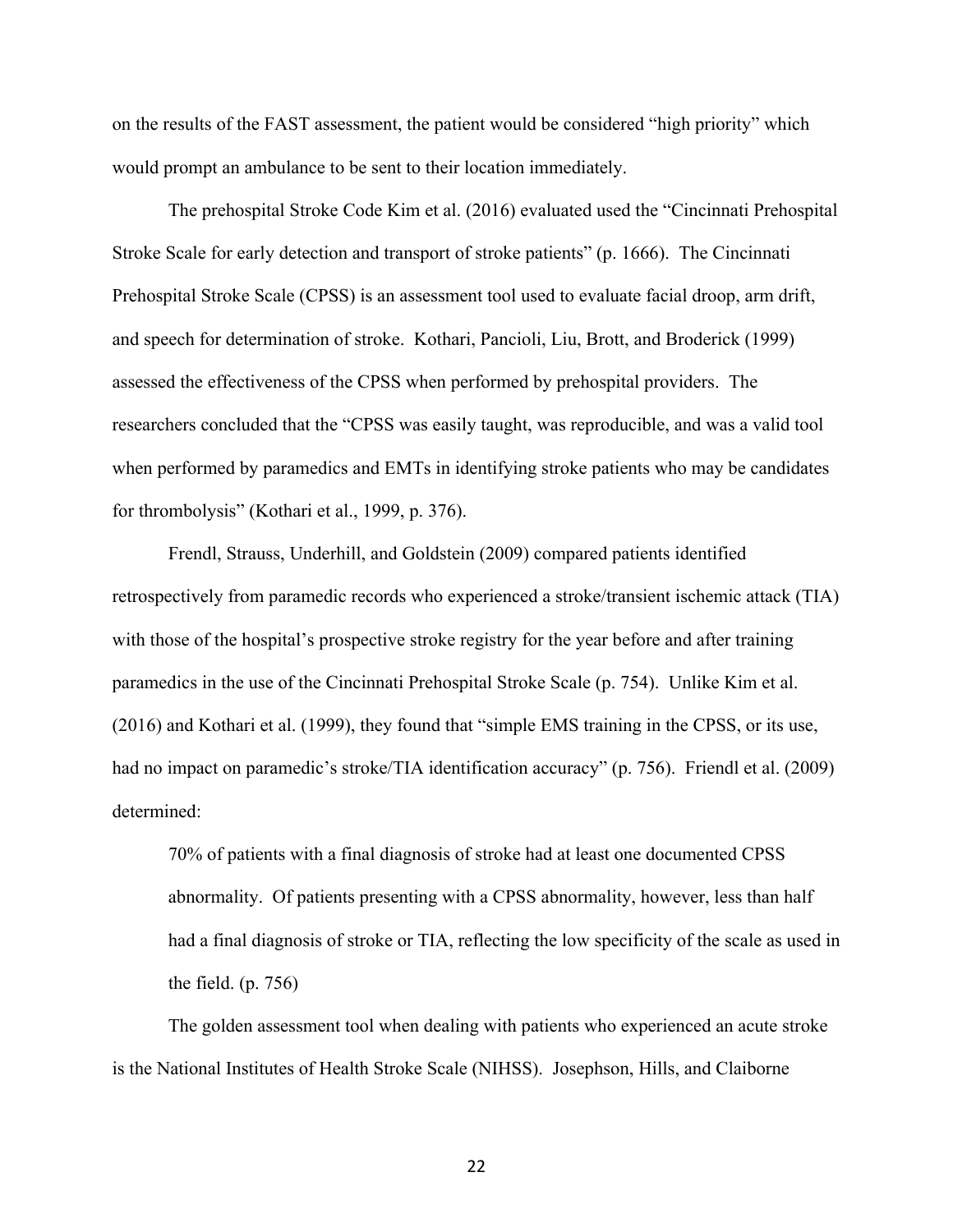Johnston (2006) stated that "the NIH Stroke Scale is widely used in stroke clinical care" (p. 389). Multiple researchers used the NIHSS in the Stroke Code studies, both outside-of-hospital and inhospital stroke (Chen et al., 2014, Hacke et al., 2008, Husseini and Goldstein, 2013, Josephson, Hills, & Claiborne Johnston, 2006, Kothari et al., 1999, Sattin et al., 2006, Tai et al., 2012, and Vera et al., 2010,).

## **Additional Information Regarding Stroke Code**

Stroke Codes do have limitations on their effectiveness of diagnosing stroke. Tai et al. (2011) stated that "patients who presented outside business hours had longer door-to-needle time, CT-to-treatment time and onset-to-treatment time" (p. 1318). Outside of business hours include late at night, weekends, and holidays. While most Stroke Codes are performed 24 hours a day, seven days a week, some health care providers integrated in this protocol may not be present at the hospital and information must be relayed outside of the hospital.

"Despite increased public recognition and promotion in health campaigns, IV-tPA usage among all acute ischemic stroke patients has remained disappointingly low, with reported rates of 3% to 10% in Europe and North America and only 1.5% in Taiwan (Chen et al., 2014, p. 1). This number can be contributed to the fact that IV-tPA is therapeutic in a window of 4.5 hours.

"Altered mental status was the sole presenting symptom in 48% of the hospitalized patients, compared with only 10% of ED patients, and was the only clinical feature independently associated with a stroke mimic in the hospitalized patients" (Husseini  $\&$ Goldstein, 2013, p. 345). While altered mental status could be a symptom of a stroke, it could also be a symptom of disease processes. This could be a factor that helps health care providers understand why the thrombolysis with in-hospital strokes is at a lower rate than those presenting to the ED. Hussieni and Goldstein (2013) argued that "developing a standardized assessment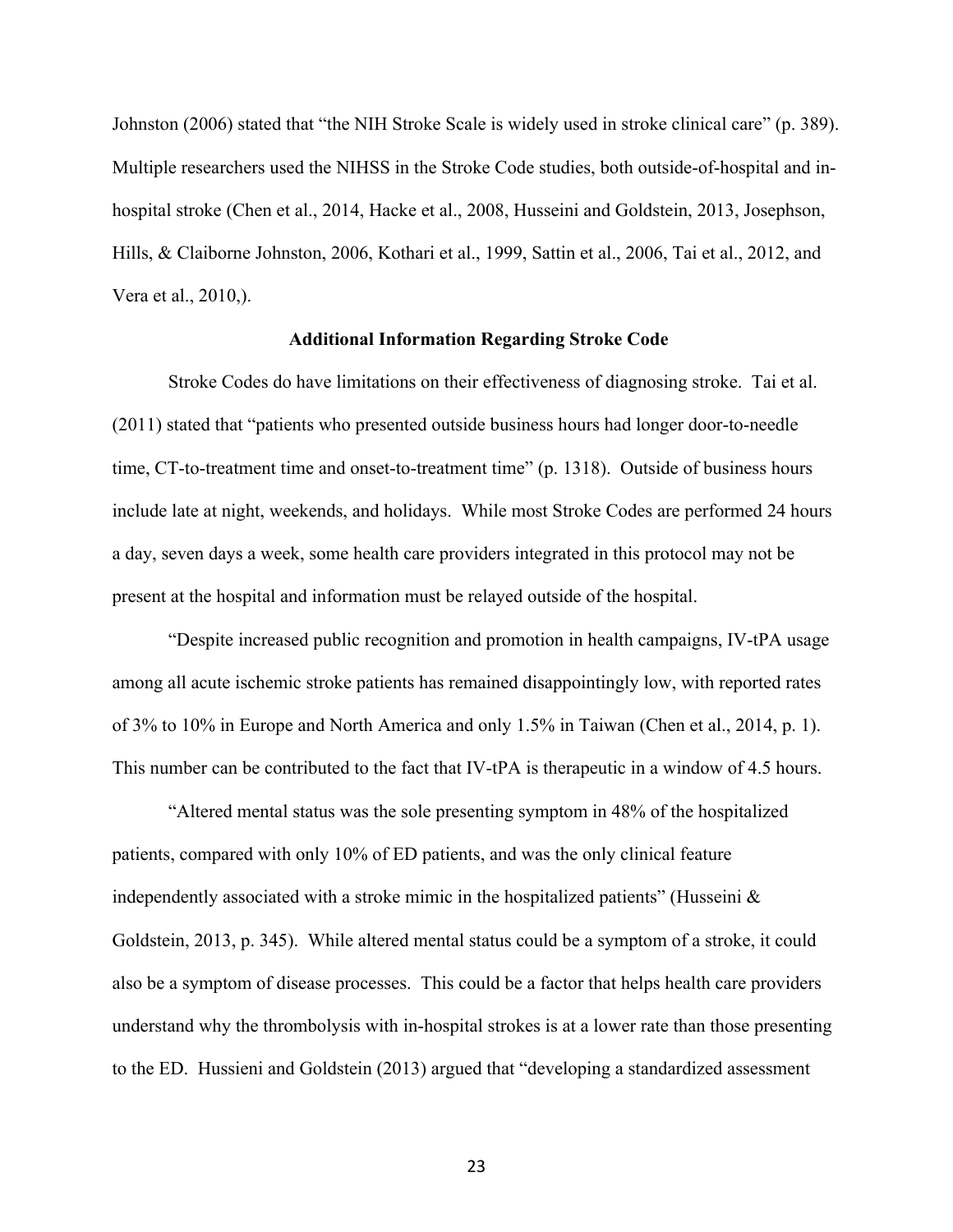protocol for hospitalized patients with altered mental status may improve the efficacy of care" (p. 345).

Yoo et al. (2016) stated that "the actual number of in-hospital-stroke patients who are candidates for reperfusion therapy is relatively low" (p. 661). The reasoning for this can be of a last known well time that is outside of the therapeutic window for thrombolysis or contraindications of the patient's disease process they are being treated for in the hospital. However, Yoo et al. (2016) claimed that "the findings of the present study suggest that the inhospital code stroke program should be implemented in the entire hospital" (p. 661). A system wide implementation of Stroke Code will be able to help treat more patients impacted by stroke.

Puolakka et al. (2016) determined:

the prehospital time intervals revealed that prompt operation on the scene and use of high-priority transport were key operational success features routing patients to the early categories of hospital arrival and recanalization treatment. Still, the delayed activation of the EMS remains the dominant holdup in the stroke chain of survival. (p. 5)

Therefore, time is of the utmost importance in the prehospital phase of stroke care. Prioritizing patients that may be experiencing a stroke allows a decrease in time to transport the patient to the hospital, thus improving the chances that the patient will potentially be able to successfully begin treatment for a stroke.

#### **Conclusion**

A Stroke Code is a notification to multiple health care providers to inform them that a patient may have had a stroke. Chen et al. (2014) found that a Stroke Code can reduce door-toneedle times and improve the rate IV-tPA is used. In fact, he reported that a Stroke Code can greatly increase the rate where patients receive IV-tPA in less than 60 minutes.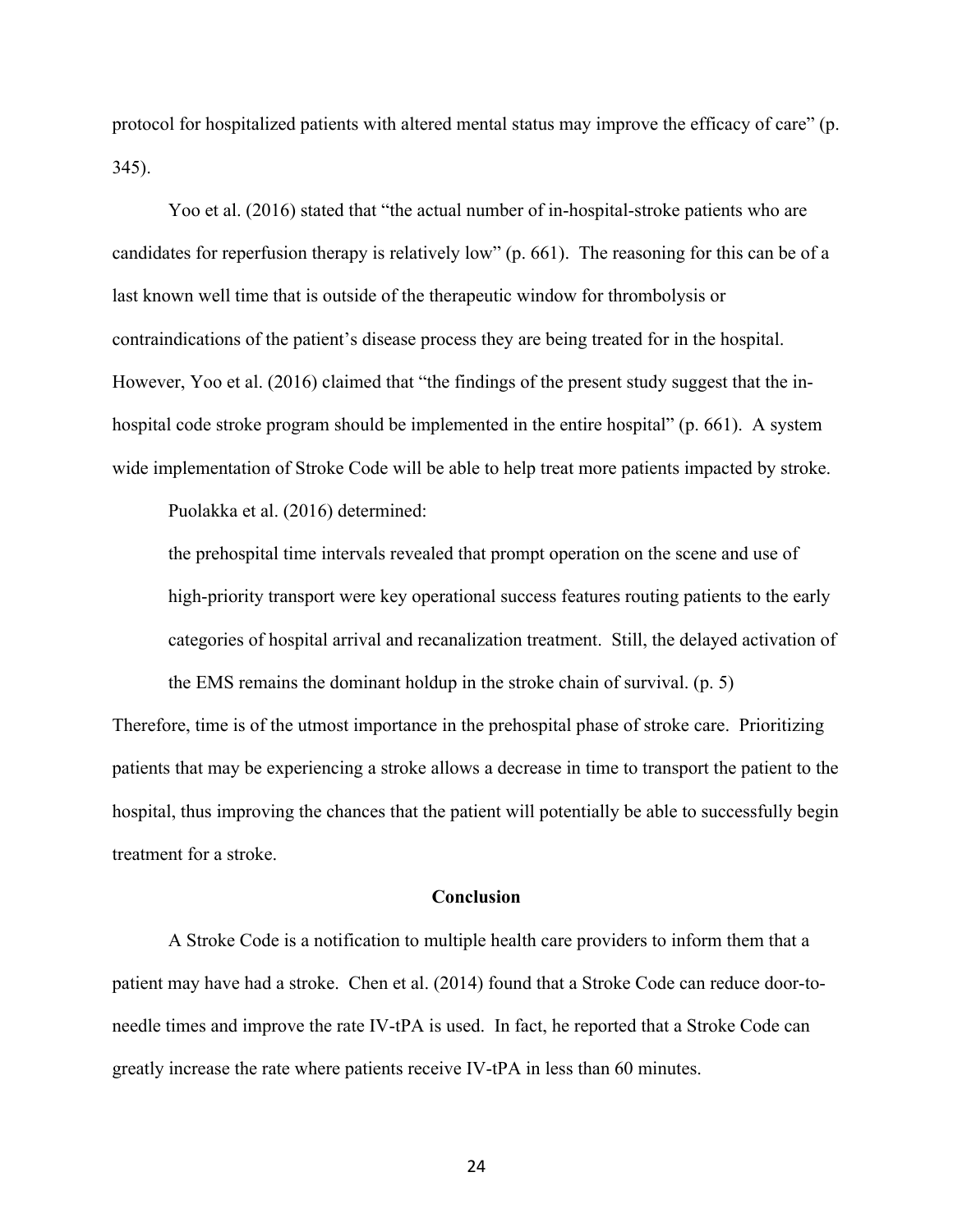A crucial step in a Stroke Code is correct and prompt imaging to confirm that a stroke has indeed occurred. Researchers concluded that either a non-contrast CT or MRI are both acceptable scans to identify stroke.

Stroke Codes include a collective group of multidisciplinary providers. Chen et al. (2014) described a Stroke Code may involve many different health care providers. Puolakka, Strbian, Harve, Kuisma, and Lindsberg (2016) also included providers in Stroke Code prior to hospital arrival, such as regional medical communication center and paramedics. The collective goal of providers, whether before or after hospital arrival, are to decrease the overall DTN times.

Lab test are used during a Stroke Code in order to determine possible causes for strokelike-symptoms and to evaluate if there are contraindications to delivering  $IV - tPA$ . High or low glucose levels may mimic stroke-like-symptoms (Chen et al., 2014). All researchers agreed that serum glucose levels are important to check during a Stroke Code (Chen et al., 2014, Vera et al., 2010, Puloakka et al., 2016, and Sattin el al., 2006). Vera el al. (2010) indicated that "complete haematological and biochemical test" should be performed during In Hospital Stroke Codes (p. 171).

Assessment tools are used in Stroke Codes to determine if there is a likelihood that a patient is suffering an acute stroke, and others are used to assess the severity of a stroke. Kim et al. (2016) discussed the Cincinnati Prehospital Stroke Scale (CPSS) for prehospital Stroke Codes. Other researchers agreed that the CPSS was an easy to learn assessment tool for EMS providers that had accurate outcomes (Kothari, Pancioli, Liu, Brott, and Broderick, 1999). Hacke et al. (2008) used the National Institutes of Health Stroke Scale (NIHSS) in his study when determining the severity of stroke. Other researchers agreed that the NIHSS is the golden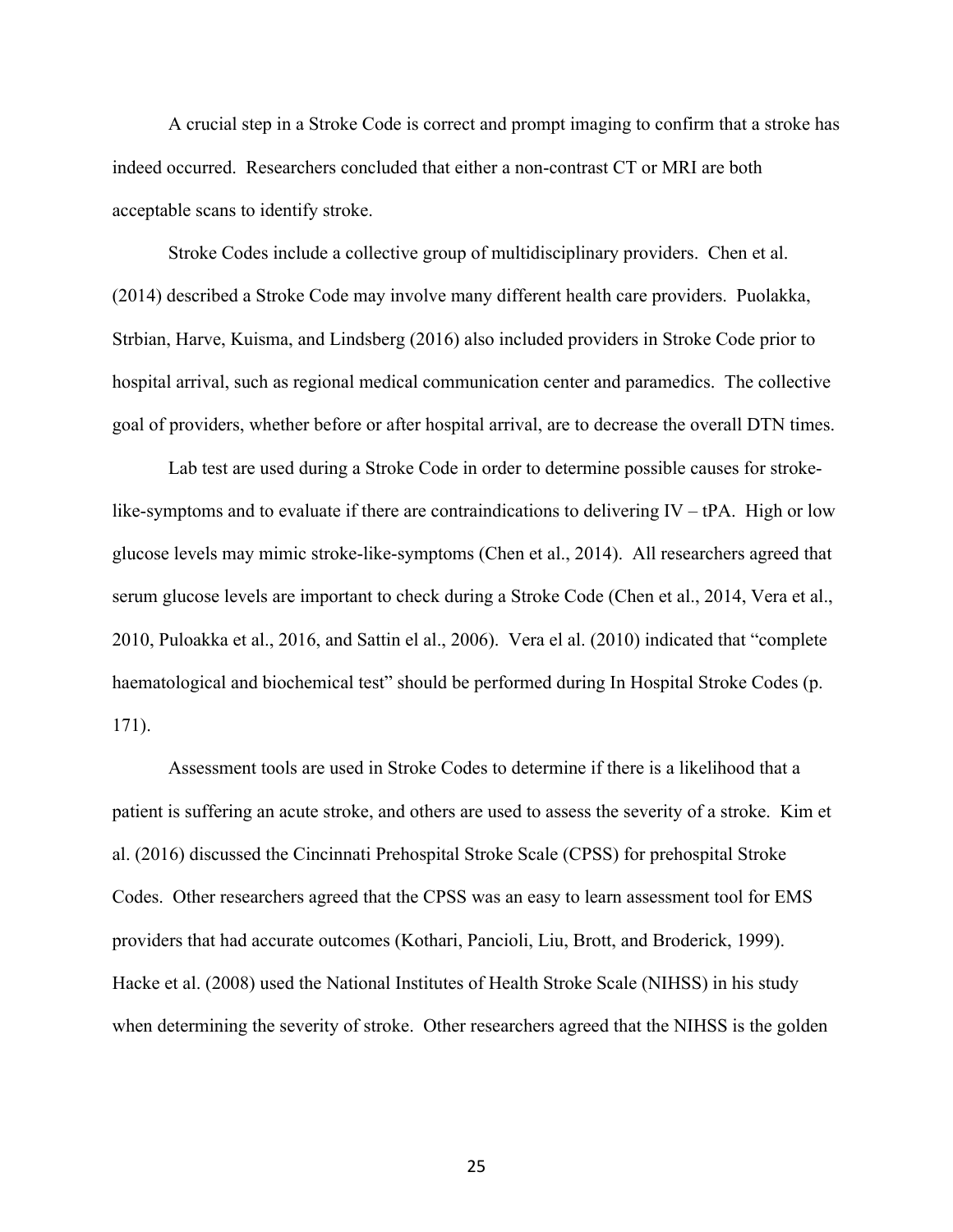assessment tool and should be used in stroke scenarios (Josepheson, Hills, and Claiborne Johnston, 2006, p. 389).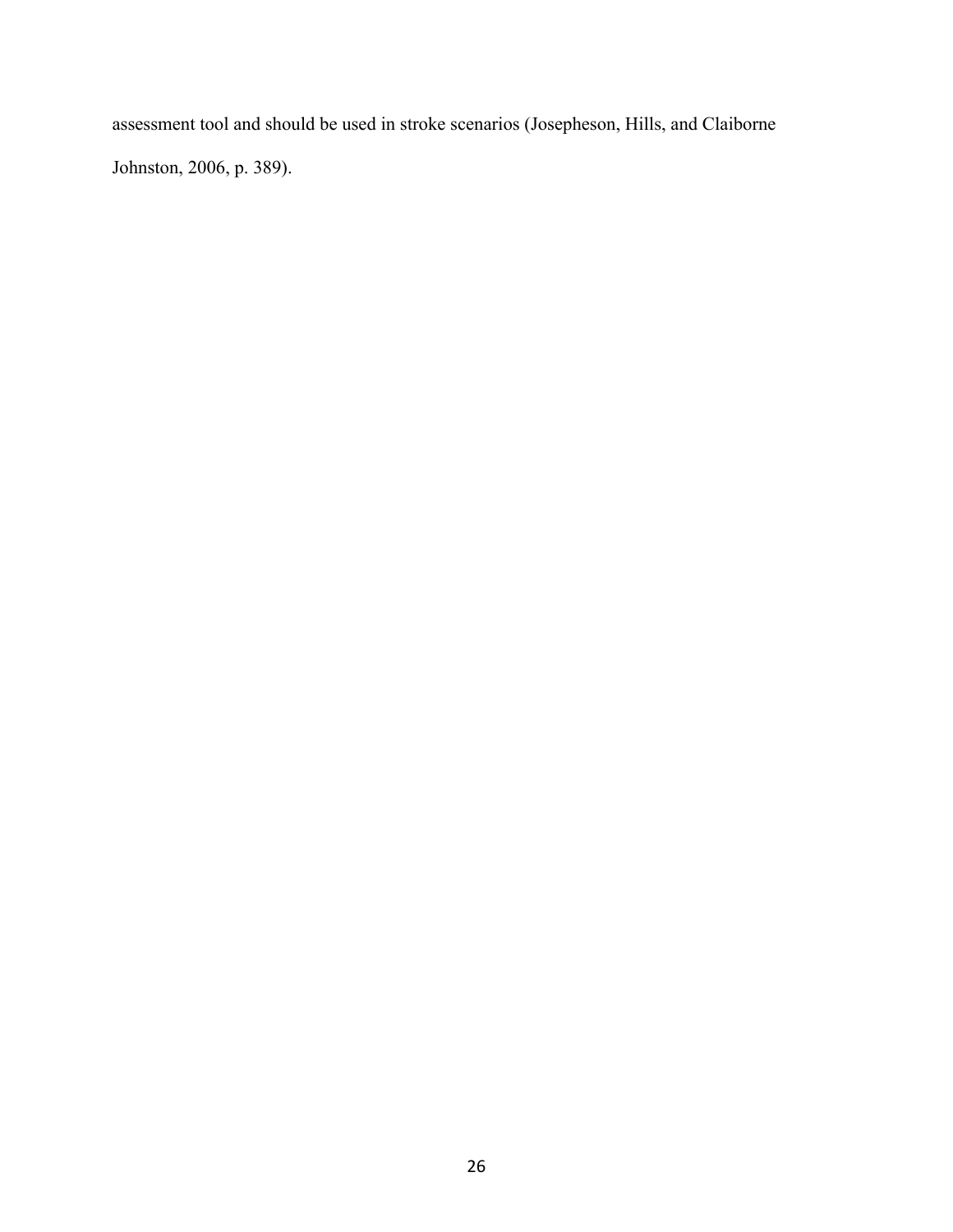#### CHAPTER 3

#### **METHODS**

The purpose of this study was to determine if the initiation of a Stroke Code in an acute care hospital reduces the door-to-needle time for patients affected by a stroke. The study also sought to determine which protocols within the Stroke Code process may be effective and which may be ineffective in decreasing the time from diagnosis to treatment. A retrospective nonexperimental, quantitative design was selected for this study.

An objectives-oriented approach was used to determine if the initiation of a Stroke Code reduces door-to-needle time. In this study, the objective is defined as determining if a Stroke Code impacts the mean door-to-needle time for patients experiencing a stroke. When evaluating the overall process of the Stroke Code, the program objective can be deemed effective if the series of protocols did in fact reduce the mean door-to-needle time for patients diagnosed with a stroke.

#### **Research Questions and Null Hypotheses**

The following research questions and null hypotheses guided the study:

Research Question 1: Is there a significant difference in the time it took the physician to complete an evaluation between the pre- and post-Stroke Code periods?

HO1: There is no significant difference in the time it took the physician to complete an evaluation between the pre- and post-Stroke Code periods.

Research Question 2: Is there a significant difference in the times from patient arrival to receiving radiology report on patients between the pre- and post-Stroke Code periods?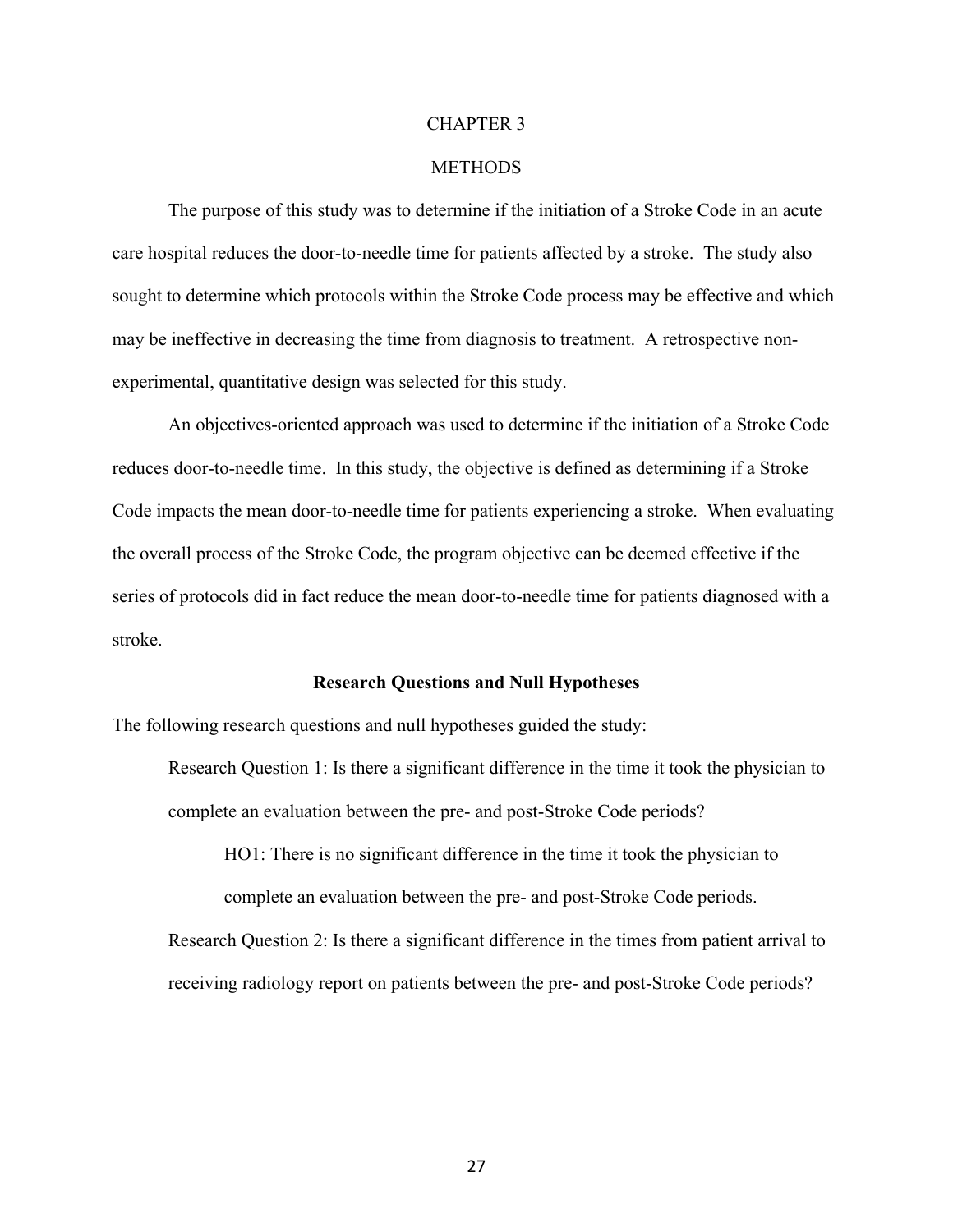HO2: There is no significant difference in the times from patient arrival to

receiving radiology report on patients between the pre-and post-Stroke Codes.

Research Question 3: Is there a significant difference in the times for completing EKGs on patients between the pre- and post-Stroke Code periods?

HO3: There is no significant difference in the times for completing EKGs on patients between the pre- and post-Stroke Code periods.

Research Question 4: Is there a significant difference in the time to receive lab results between the pre- and post-Stroke Code periods?

HO4: There is no significant difference in the time to receive lab results between the pre- and post-Stroke Code periods.

Research Question 5: Is there a significant difference in the door-to-needle times between the pre- and post-Stroke Code periods?

HO5: There is no significant difference in the door-to-needle times between the pre- and post-Stroke Code periods.

## **Population**

The population for the study was patients at an acute care hospital in northeast Tennessee who experienced stroke symptoms. The population was treated at Holston Valley Medical Center, a 590-bed acute care facility that includes critical care and Level 1 Trauma Center services located in Kingsport, Tennessee. HVMC is a member of the 21 hospital Ballad Health system that serves 29 counties in the northeast Tennessee, southwest Virginia, northwest North Carolina, and southeast Kentucky area.

The population for this study was 362 patients who presented to the Emergency Department at Holston Valley Medical Center between April 1, 2014 and December 31, 2016.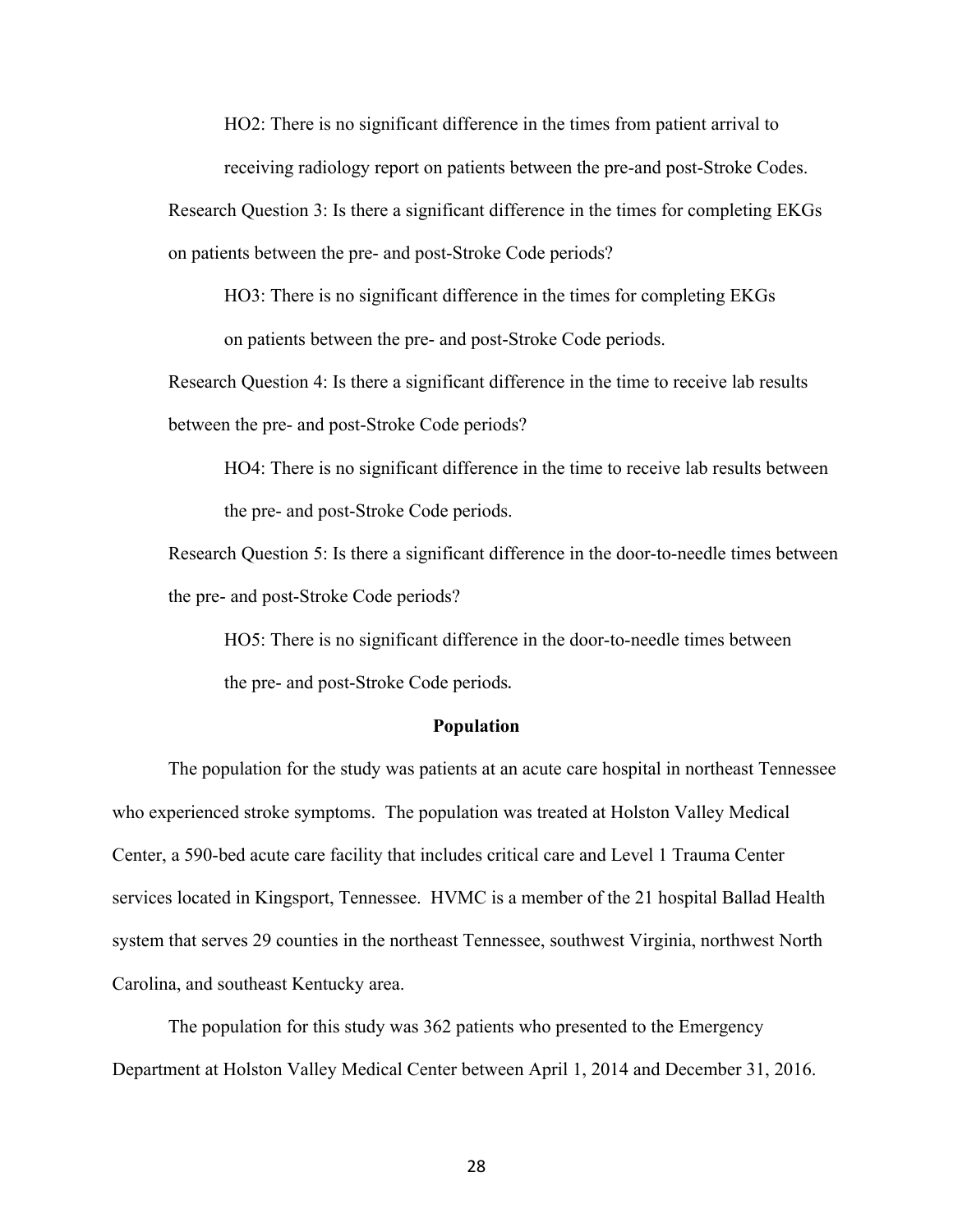During this pre-Stroke Code period (April 1, 2014 to December 31, 2014) 21 patients were administered IV-tPA. A second population group included 341 patients presenting to the Emergency Department from September 1, 2015 to December 31, 2016. Of that group, 69 patients were administered IV-tPA between September 1, 2015 and December 31, 2016 (after the Stroke Code was initiated).

## **Informed Consent**

Although the patient information is confidential no patient identifiers were collected as a part of this study. This was a retrospective chart review and consent was not required.

#### **Data Collection Procedures**

Times and data collected for pre- and post-Stroke Code patients were extracted upon reviewing health care providers' charting by the Holston Valley Medical Center Stroke Coordinator and manually entered into an Excel spread sheet. Only data pertaining to the process of stroke diagnoses and tPA administration were included in this study. The times were pertinent information in the process of diagnosing a stroke and the time tPA was administered. The data collected were: the time of patient arrival to the Emergency Department, the time the Emergency Department physician assessed the patient, the time it took the patient from arrival to Emergency Department physician assessment, the time CT scan was ordered, the time CT scan was resulted, the time a chest x-ray was ordered, the time the chest x-ray was resulted, the time it took from patient arrival to radiology imaging resulted, the time complete blood count (CBC), basic metabolic panel (BMP), and PT/INR were ordered, the time CBC, BMP, and PT/INR were resulted, the time an EKG was ordered, the time the EKG was completed, the time from patient arrival to completion of EKG, the time IV tPA was ordered, the time IV tPA was initiated, and the time from patient arrival to initiation of IV tPA.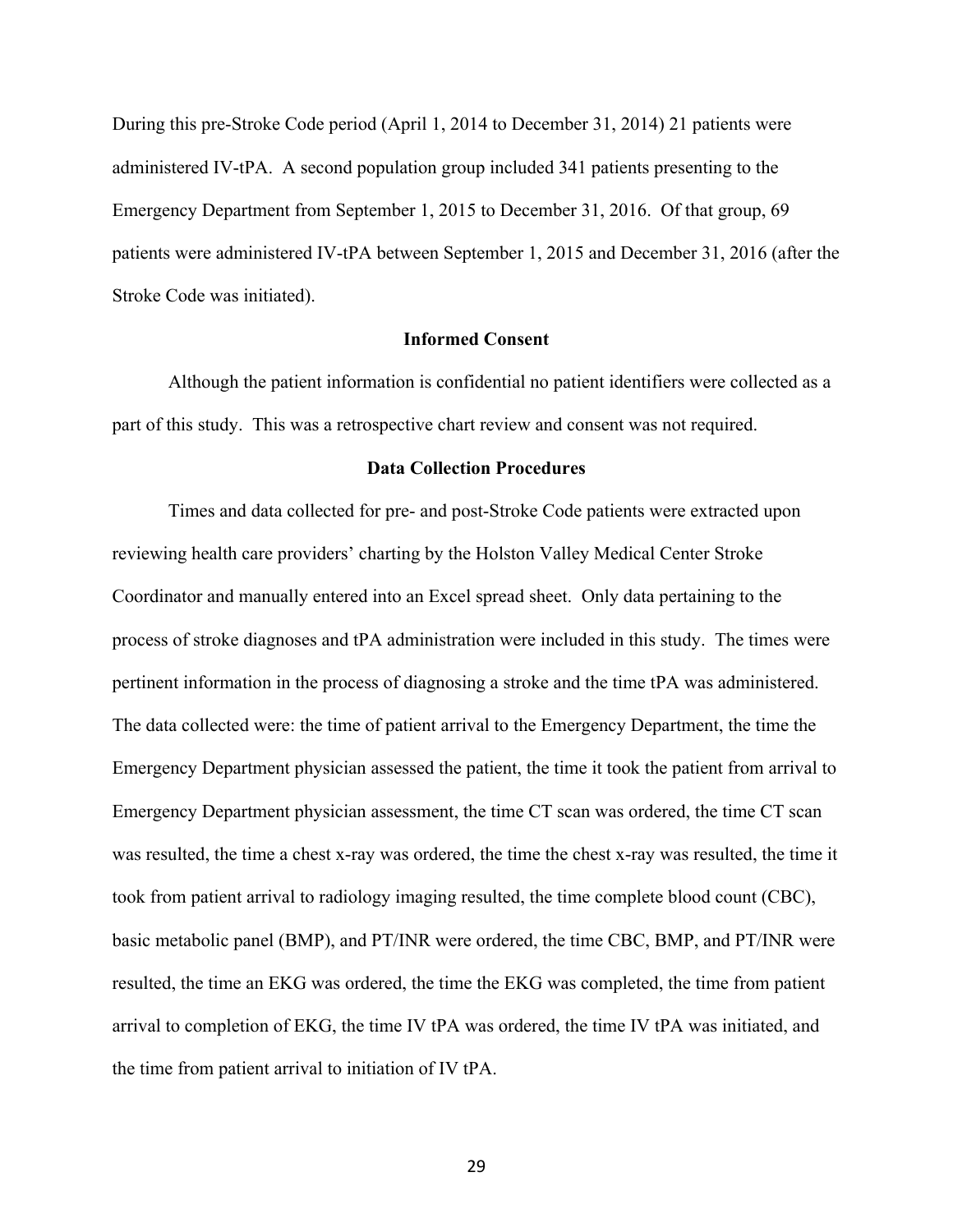#### **Data Analysis Procedures**

The data were analyzed using IBMs Statistical Package for the Social Sciences (SPSS) Version 25. Descriptive statistics and independent samples *t*-tests were used to evaluate data in an effort to answer the study's research questions. A 95% confidence level was selected for the study (alpha  $< 0.05$ ).

Independent samples *t*-tests were used to assess the null hypotheses for Research Questions 1 - 6. SPSS was used to calculate means, standard deviations, and *f* values for items related to MD evaluation, completing imaging procedures, completing EKGs, receiving lab results, interpreting CT images, and door-to-needle times in pre and post-Stroke Code periods. Therefore, the initiation of a Stroke Code was evaluated to determine if it is a viable option in acute care settings to reduce diagnostic times to prepare the patient for treatment.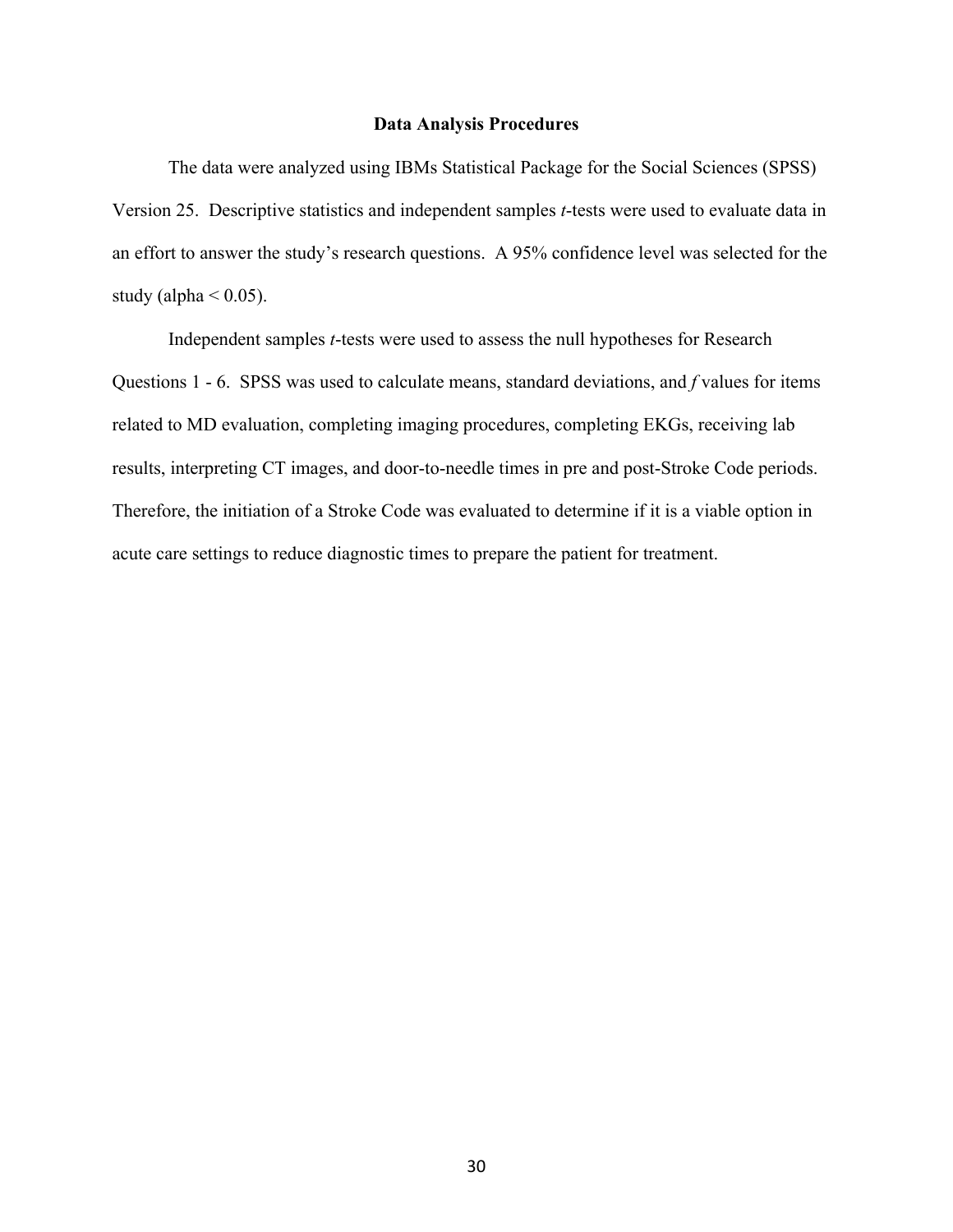#### CHAPTER 4

#### **FINDINGS**

"Acute stroke care implemented with "Stroke Code" (SC) or similar strategies is reported in several studies to enhance IV-tPA administration and reduce door-to-needle (DTN) time" (Chen et al., 2014, p.1). The purpose of this study was to determine if the initiation of a Stroke Code in an acute care hospital reduced the door-to-needle time for patients affected by a stroke. The study also sought to determine which protocols within the Stroke Code process were effective and which, if any, ineffective in decreasing the time from diagnosis to treatment. Times and data collected for pre-Stroke Code patients were extracted upon reviewing health care providers' charting by the Holston Valley Medical Center Stroke Coordinator and manually entered into an Excel spread sheet. Only data pertaining to the process of stroke diagnoses and tPA administration were included in this study. The times were pertinent information in the process of diagnosing a stroke and the time tPA was administered.

"Code stroke was implemented at the Royal Melbournce Hospital (RMH) in July 2007 and involves emergency triage, assessment by an emergency physician, ordering of investigations and prompt referral to the stoke team. . ." (Tai et al., 2012, p. 1316). In order to conduct this study, four different aspects of a Stroke Code were included and their impact on the door-to-needle times before and after implementation of a Stroke Code was evaluated. The last item evaluated in this study was the global measure of effectiveness, the difference between the door-to-needle times before and after a Stroke Code was used.

I analyzed times that were collected at different moments during the process of diagnosing and treating stroke during the time periods prior to Stroke-Code implementation and after Stroke-Code implementation and the following questions guided this study: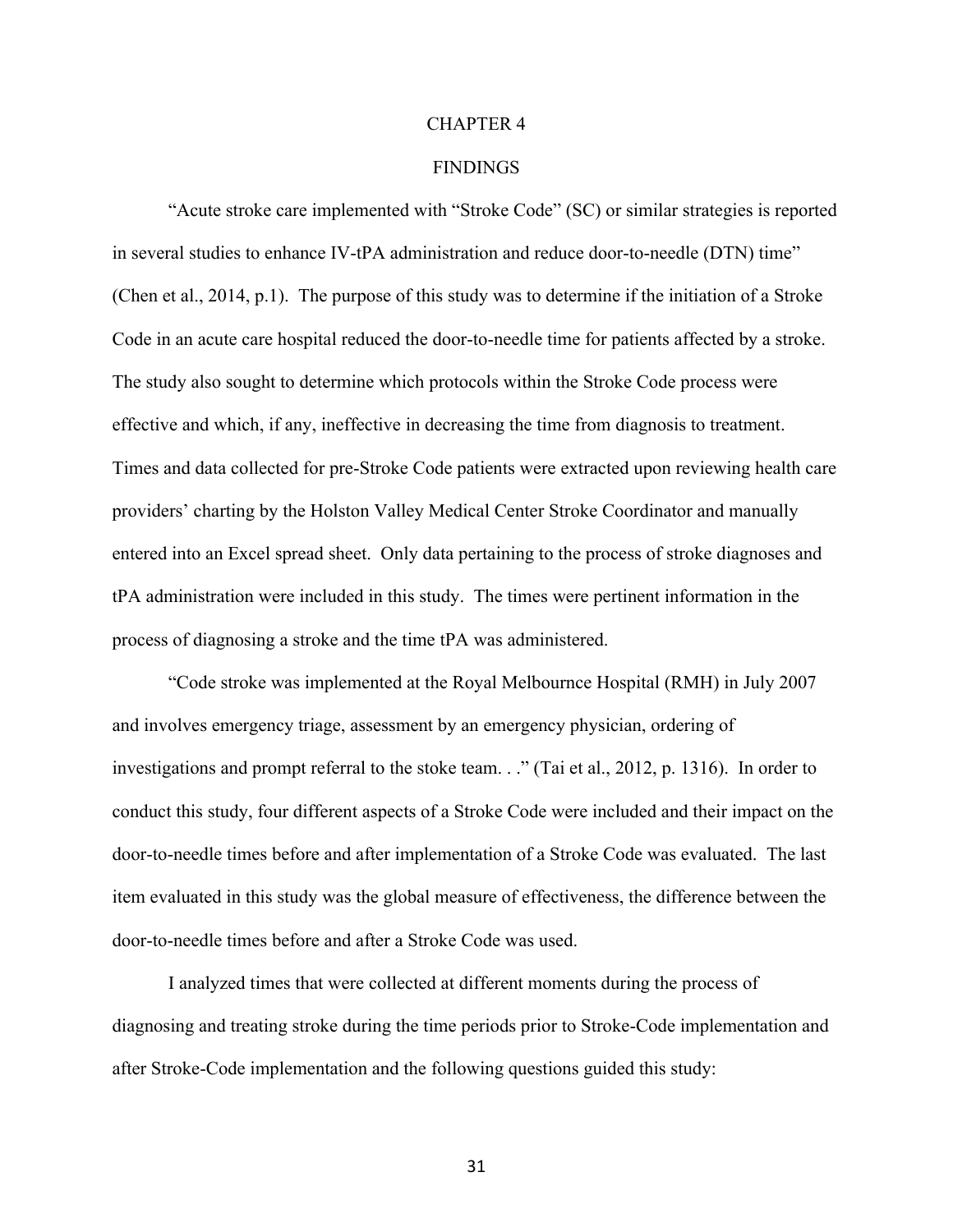Question 1: Is there a significant difference in the time from patient arrival to physician assessment between pre- and post-Stroke Code periods

Question 2: Is there a significant difference in the times from patient arrival to receiving radiology reports on patients between the pre- and post-Stroke Code periods?

Question 3: Is there a significant difference in times of patient arrival to receiving lab results between the pre- and post-Stroke Codes?

Question 4: Is there a significant difference in times of patient arrival to completing an EKG on patients during designated pre- and post-Stroke Code periods?

Question 5: Is there a significant difference in the door-to-needle times between pre- and post-Stroke Code periods?

#### **Population**

The population of the study was 703 patients at an acute care hospital in northeast Tennessee who experienced stroke symptoms. The patients were treated at Holston Valley Medical Center (HVMC) in Kingsport Tennessee, a 590-bed acute care facility that includes critical care and at the time of the study included Level 1 Trauma Center services. HVMC is a member of the 21 hospital Ballad Health system that serves 29 counties in the northeast Tennessee, southwest Virginia, northwest North Carolina, and southeast Kentucky area.

The population for this study included two groups. The first group was 362 patients who presented to the Emergency Department at Holston Valley Medical Center between April 1, 2014 and December 31, 2016. During this pre-Stroke Code period (April 1, 2014 to December 31, 2014) 21 patients were administered IV-tPA. The second group included 341 patients presenting to the Emergency Department from September 1, 2015 to December 31, 2016. Of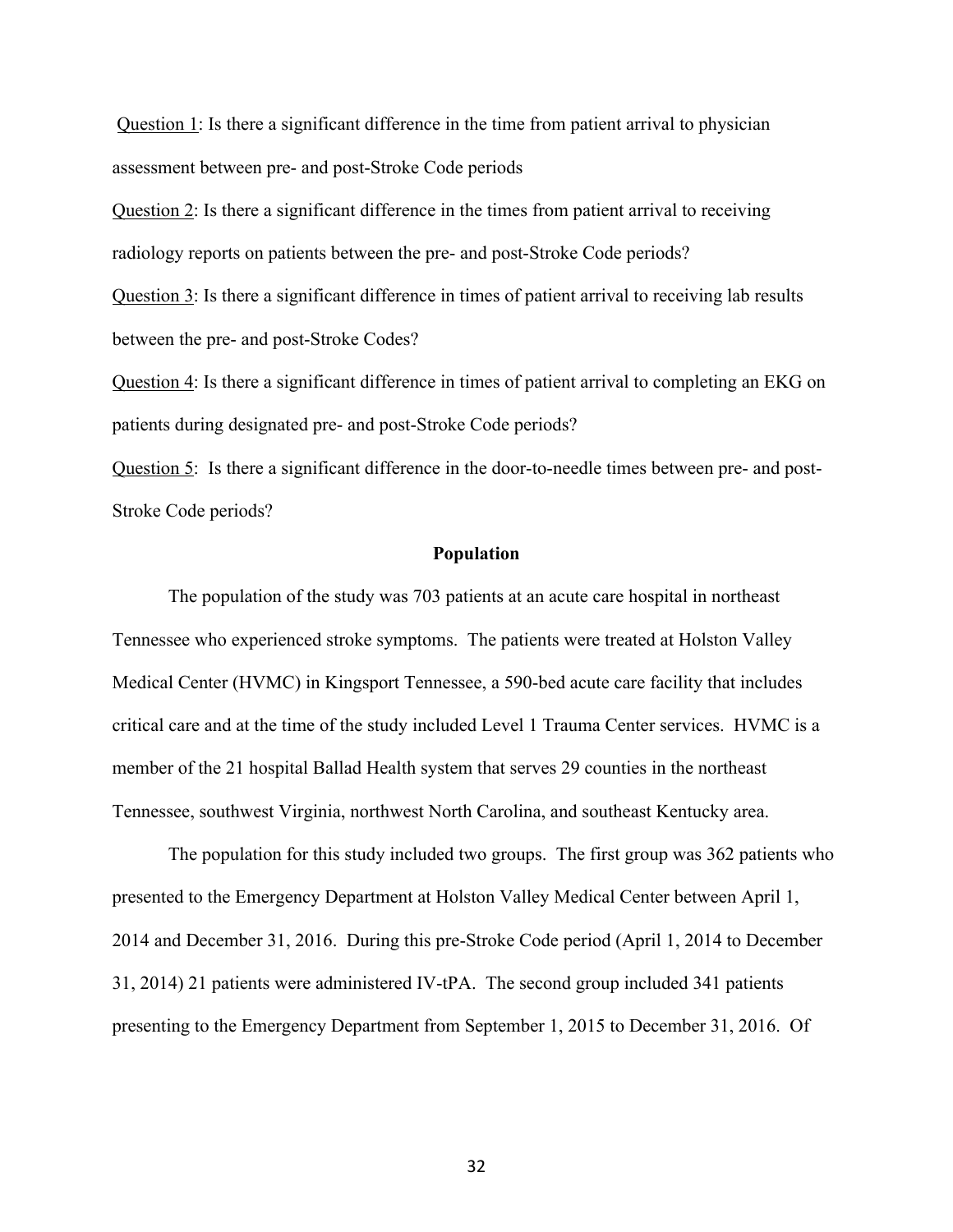that group, 69 patients were administered IV-tPA between September 1, 2015 and December 31, 2016 (after the Stroke Code was initiated).

## **Analysis of the Data**

#### **Research Question 1: Physician Assessment**

Research question 1 was stated as follows: Is there a significant difference in the time from patient arrival to physician assessment between pre- and post-Stroke Code periods? An independent samples *t* test was used to determine if there was a significant difference in times related to physician assessment pre and post stroke code implementation. At a 95% confidence interval (alpha =.05) the results indicated a significant difference between the times, *t*  $(19.317)=3.65, p<0.1$ . The mean time for physician assessment prior to the initiation of the stroke code protocol was 11.6 minutes and the mean time post implementation dropped to 4.3 minutes. The 95% confidence interval for the mean difference was wide and ranged between 3.13 and 11.55 minutes (Table 1).

## **Table 1**

*Time from Patient Arrival to Physician Assessment Between pre- and post-Stroke Code Periods*

|                 | Prior to Stroke Code | Post Stroke Code |
|-----------------|----------------------|------------------|
| ${\bf N}$       | 19                   | 317              |
| Mean            | 11.63                | 4.29             |
| Std. Deviation  | 8.269                | 6.302            |
| Std. Error Mean | 1.980                | .354             |
| $\mathbf t$     | 4.817                | 3.649            |
| df              | 334                  | 19.168           |
|                 |                      | (continued)      |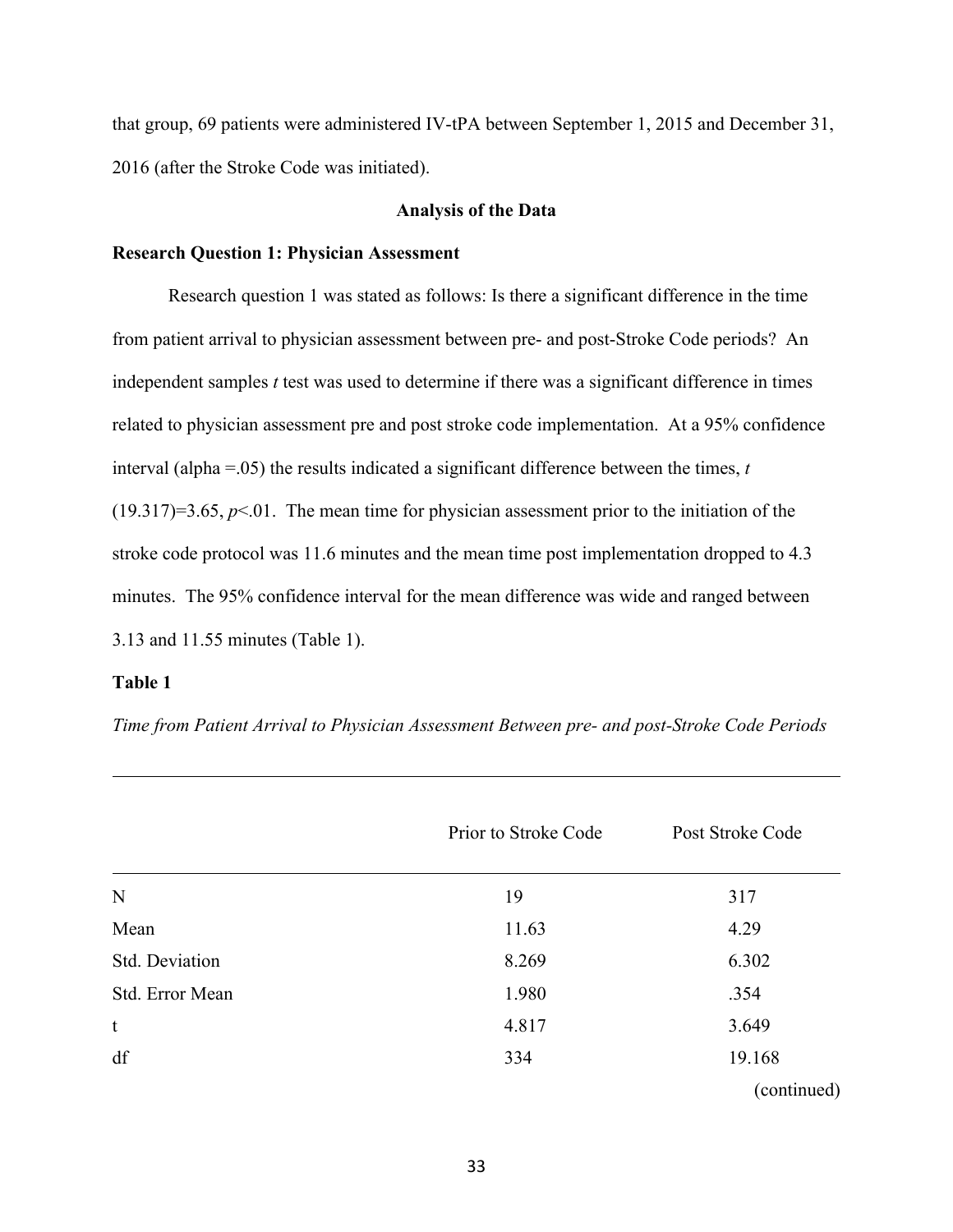| $Sig. (2-tailed)$     | .000  | .002  |
|-----------------------|-------|-------|
| Mean Difference       | 7.388 | 7.338 |
| Std. Error Difference | 1.523 | 2.011 |

## **Research Question 2: Radiology Reports**

Research question 2 was stated as follows: Is there a significant difference in the times from patient arrival to receiving radiology reports on patients between the pre- and post-Stroke Code periods? An independent samples t test was used to determine if there was a significant difference in times related to radiology arrival pre and post stroke code implementation. At a 95 % confidence interval (alpha  $= 0.05$ ) the results indicated a significant difference between the times  $t(19.279)=3.93, p<0.1$ . The mean time for patient arrival to receiving radiology results prior to the initiation of the stroke code protocol was 77.3 minutes and the mean time post implementation dropped to 26.5 minutes. The 95% confidence interval for the mean difference was wide and ranged between 23.65 and 77.93 minutes (Table 2).

## **Table 2**

*Times from Patient Arrival to Receiving Radiology Reports on Patients Between the pre- and post-Stroke Code Periods*

|                 | Prior to Stroke Code | Post Stroke Code |
|-----------------|----------------------|------------------|
| N               | 19                   | 279              |
| Mean            | 77.26                | 26.47            |
| Std. Deviation  | 56.228               | 13.493           |
| Std. Error Mean | 12.899               | .808             |
| t               | 11.239               | 3.930            |
|                 |                      | (continued)      |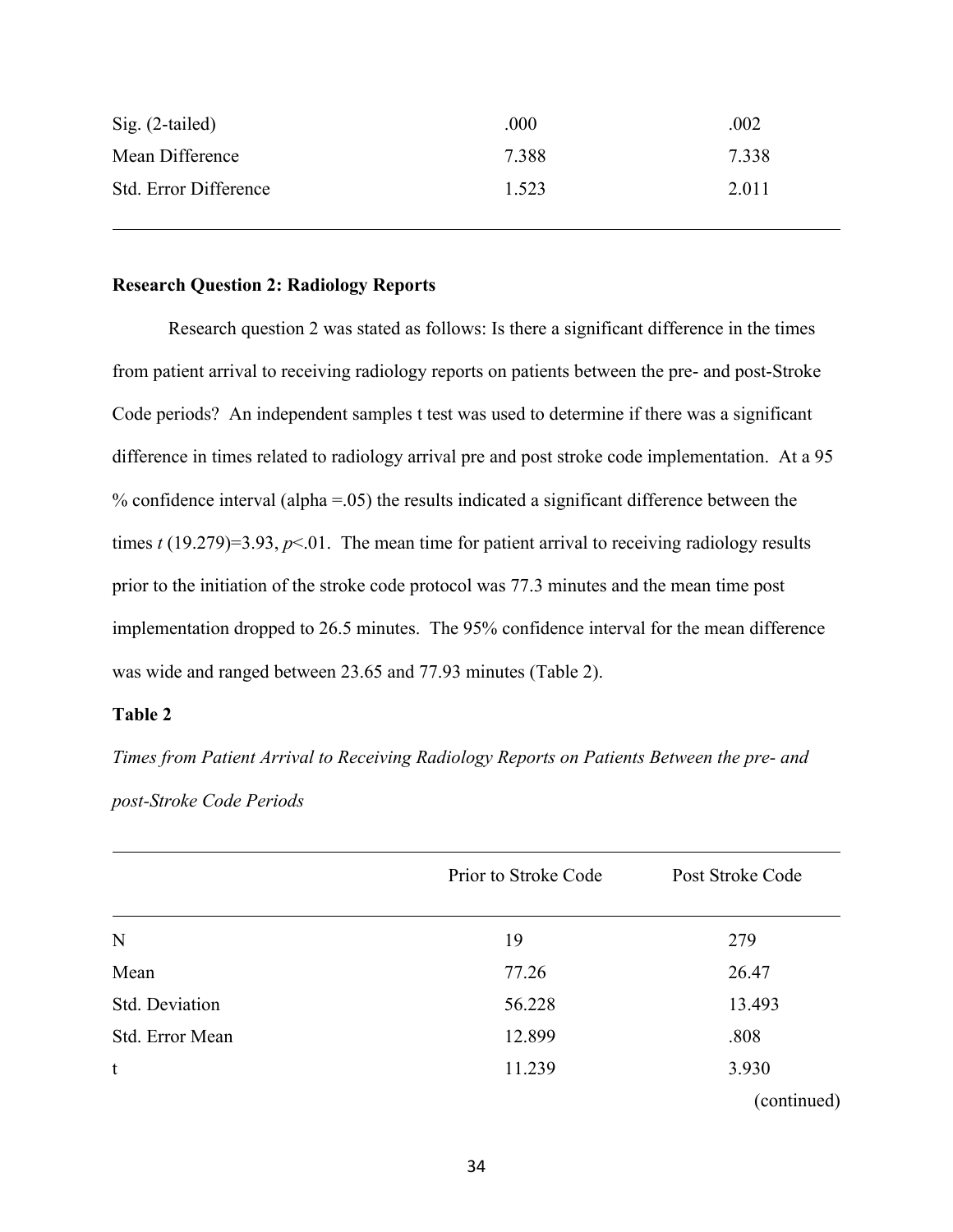| df                    | 296    | 18.141 |
|-----------------------|--------|--------|
| $Sig. (2-tailed)$     | .000   | .001   |
| Mean Difference       | 50.790 | 50.790 |
| Std. Error Difference | 4.519  | 12.925 |

## **Research Question 3: Lab Results**

Research question 3 was stated as follows: Is there a significant difference in times of patient arrival to receiving lab results between the pre- and post-Stroke Codes? An independent samples *t* test was used to determine if there was a significant difference in times related to receipt of laboratory results pre and post stroke code implementation. At a 95% confidence interval (alpha =.05) the results indicated a significant difference between the times *t* (21.286)=3.74, *p*<.01. The mean time for receipt of laboratory results prior to the initiation of the stroke code protocol was 74.2 minutes and the mean time post implementation dropped to 43.0 minutes. The 95% confidence interval for the mean difference was wide and ranged between 13.86 and 48.73 minutes (Table 3).

## **Table 3**

| Times of Patient Arrival to Receiving Lab Results Between the pre- and post-Stroke Code |  |
|-----------------------------------------------------------------------------------------|--|
|                                                                                         |  |

|                 | Prior to Stroke Code | Post Stroke Code |
|-----------------|----------------------|------------------|
| N               | 21                   | 286              |
| Mean            | 74.24                | 42.95            |
| Std. Deviation  | 38.098               | 16.839           |
| Std. Error Mean | 8.314                | .996             |
| t               | 7.293                | 3.737            |
|                 |                      | (continued)      |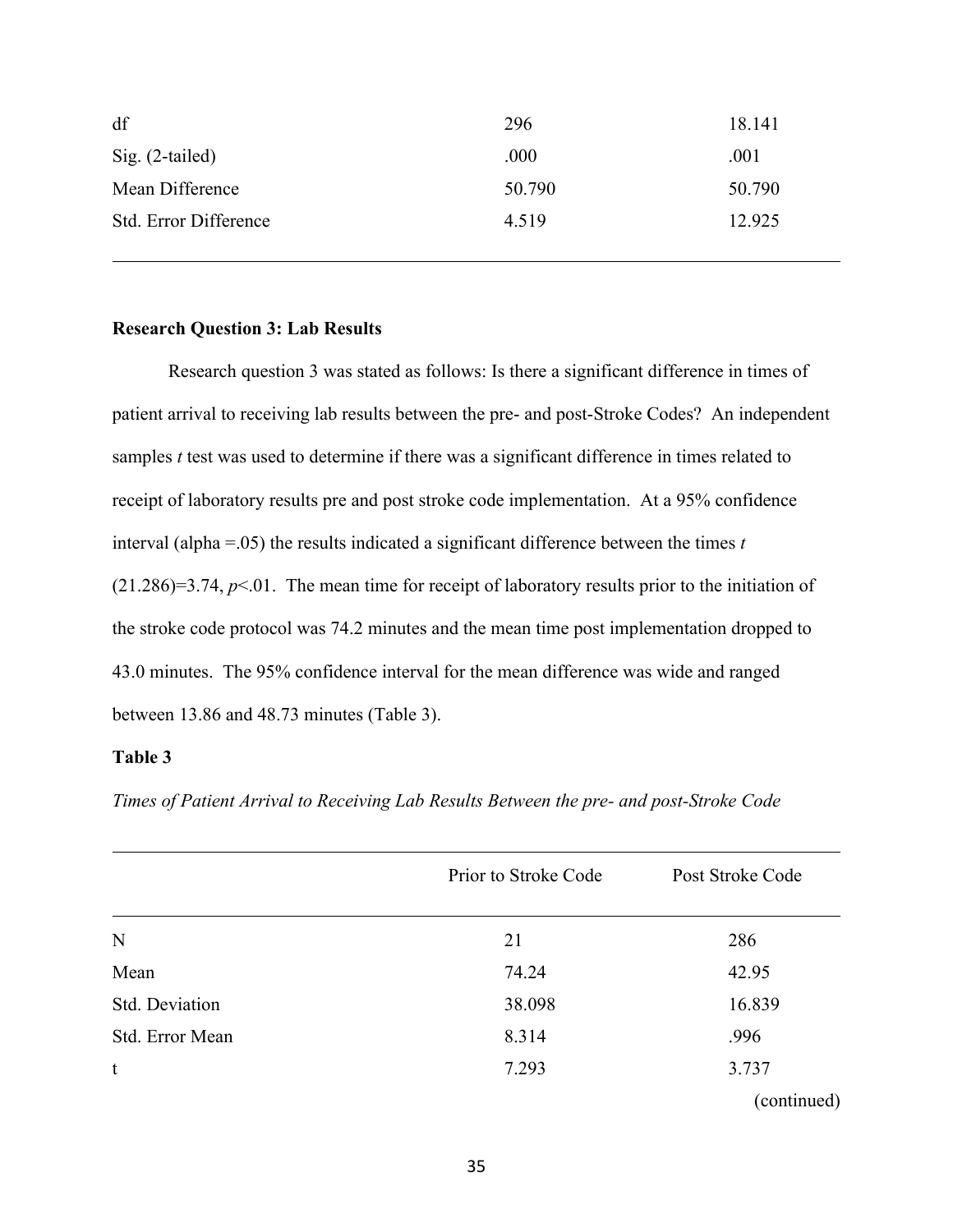| df                    | 305    | 20.578 |
|-----------------------|--------|--------|
| $Sig. (2-tailed)$     | .000   | .001   |
| Mean Difference       | 31.291 | 31.291 |
| Std. Error Difference | 4.291  | 8.373  |

## **Research Question 4: Completing an EKG**

Research question 4 was stated as follows: Is there a significant difference in times of patient arrival to completing an EKG on patients during designated pre- and post-Stroke Code periods? An independent samples *t* test was used to determine if there was a significant difference in times related to arrival to EKG pre and post stroke code implementation. At a 95% confidence interval (alpha =.05) the results did not indicate a significant difference between the times *t* (21.275)=-1.61, *p*=.18. The mean time for arrival to EKG prior to the initiation of the stroke code protocol was 29.90 minutes and the mean time post implementation rose to 39.51 minutes. The 95% confidence interval for the mean difference was wide and ranged between 2.46 and -21.66 minutes (Table 4).

## **Table 4**

*Times of Patient Arrival to Completing an EKG on Patients During Designated pre- and post-Stroke Code Periods*

|                | Prior to Stroke Code | Post Stroke Code |
|----------------|----------------------|------------------|
| N              | 21                   | 275              |
| Mean           | 29.90                | 39.51            |
| Std. Deviation | 26.372               | 27.116           |
|                |                      | (continued)      |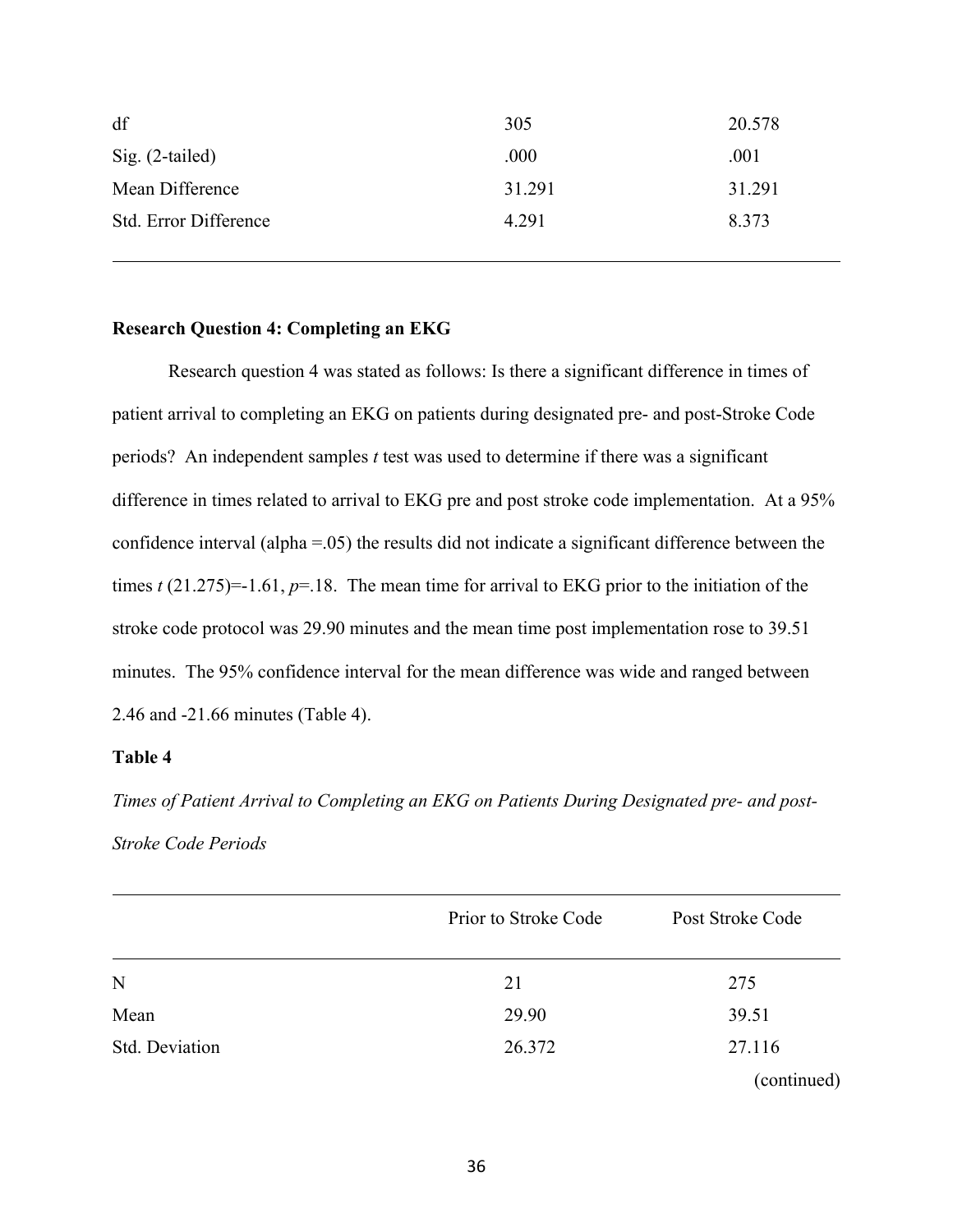| 5.755    | 1.635    |
|----------|----------|
| $-1.567$ | $-1.605$ |
| 294      | 23.349   |
| .118     | .122     |
| $-9.604$ | $-9.604$ |
| 6.128    | 5.983    |
|          |          |

## **Research Question 5: Door-to-Needle Times**

Research question 5 was stated as follows: Is there a significant difference in the door-toneedle times between pre-and post-Stroke Code periods? An independent samples *t* test was used to determine if there was a significant difference in times related to tPA administration pre and post stroke code implementation. At a 95 % confidence interval (alpha =  $.05$ ) the results indicated a significant difference between the times *t* (20.67)=4.16, *p*<.01. The mean time for tPA administration prior to the initiation of the stroke code protocol was 98 minutes and the mean time post implementation dropped to 62.6 minutes. The 95% confidence interval for the mean difference was wide and ranged between 17.8 and 52.8 minutes (Table 5).

## **Table 5**

*Door-to-Needle Times Between pre- and post-Stroke Code Periods*

|                | Prior to Stroke Code | Post Stroke Code |
|----------------|----------------------|------------------|
| N              | 20                   | 67               |
| Mean           | 97.95                | 62.63            |
| Std. Deviation | 35.787               | 23.176           |
|                |                      | (continued)      |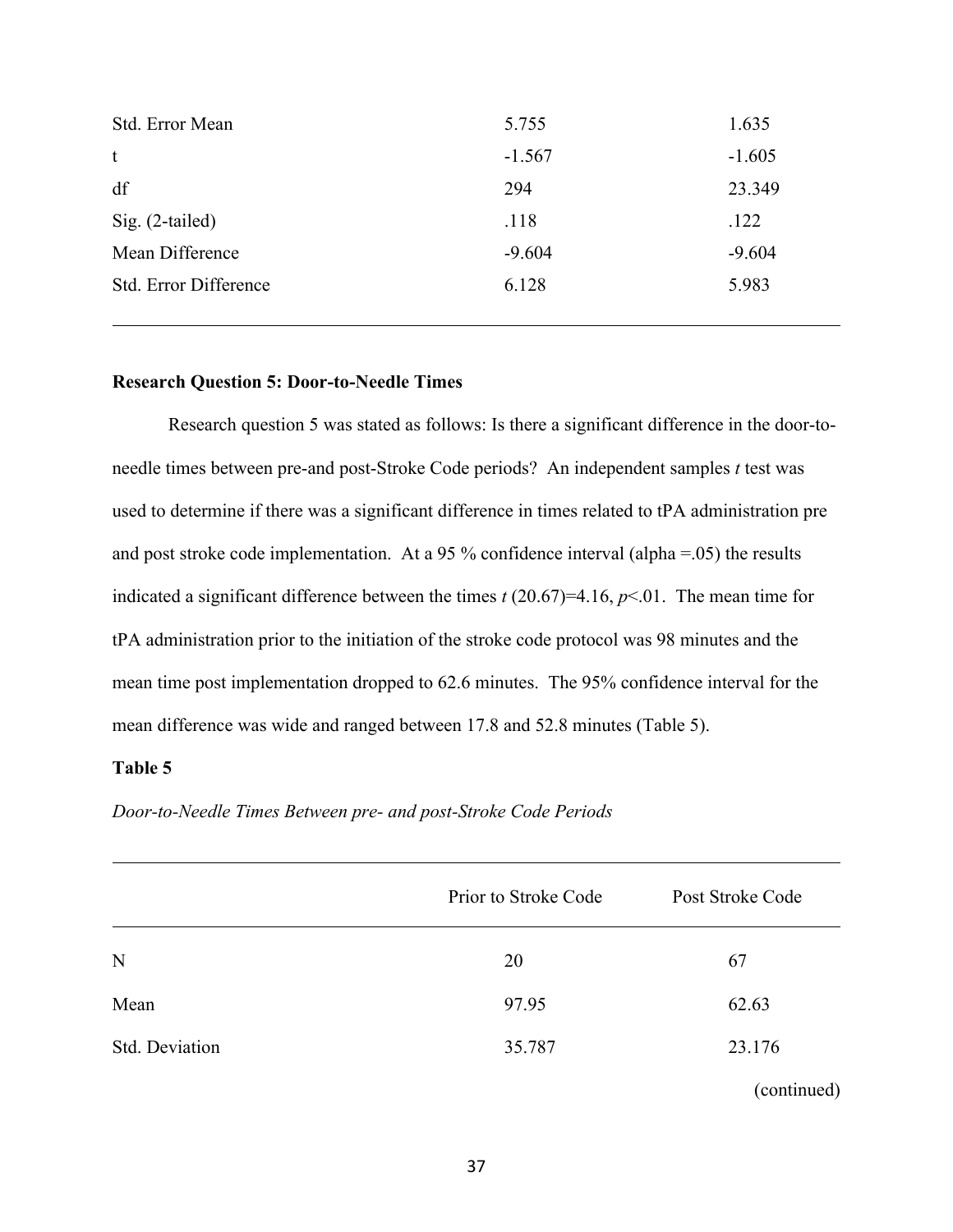| Std. Error Mean       | 8.002  | 2.831  |
|-----------------------|--------|--------|
| t                     | 5.227  | 4.161  |
| df                    | 85     | 23.947 |
| Sig. (2-tailed)       | .000   | .000   |
| Mean Difference       | 35.323 | 35.323 |
| Std. Error Difference | 6.757  | 8.488  |

#### **Summary**

This study found that there were decreases and increases in the times of different time frames involved in treating patients with a stroke pre- and post-Stroke Code. The physician assessment times were found to significantly decrease from a mean of 11.63 minutes to 4.29 minutes  $(p<0.01)$  after the implementation of a Stroke Code. The radiology result times were found to significantly decrease from a mean of 77.26 minutes to 26.47 minutes  $(p<0.01)$  after the implementation of a Stroke Code. The receiving of lab results were found to significantly decrease from a mean of 74.24 minutes to 42.95 minutes  $(p<0.01)$  after the implementation of a Stroke Code. The overall door-to-needle times were found to significantly decrease from a mean of 97.25 minutes to 62.63 minutes (*p*<.01) after the implementation of a Stroke Code. However, the time from arrival to EKG results were found to significantly increase from 29.90 minutes to 39.51 minutes (*p*<.18) after the implementation of a Stroke Code.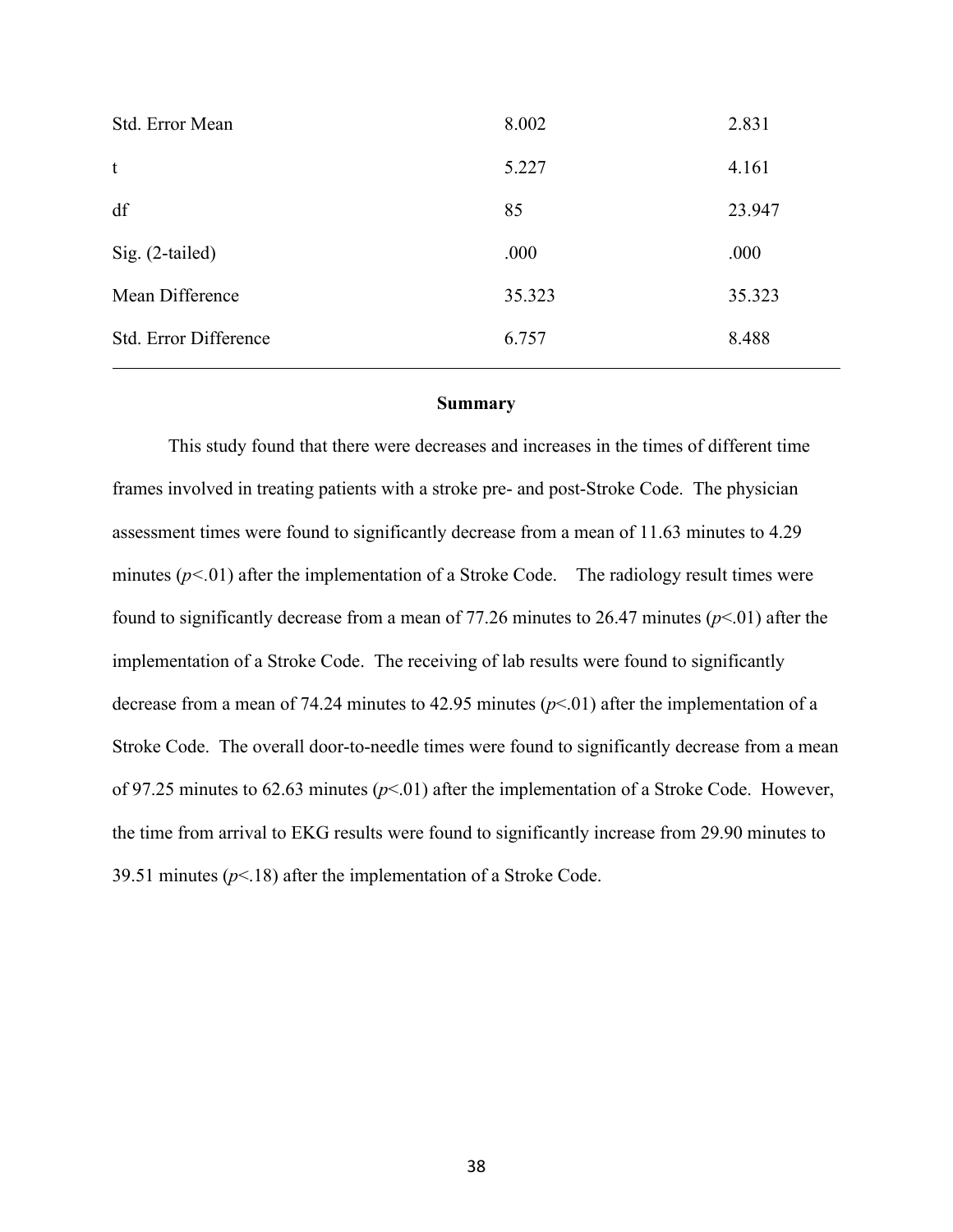#### CHAPTER 5

#### CONCLUSIONS, DISSCUSSION, AND RECOMMENDATIONS

The focus of this study was to determine if the implementation of a Stoke Code in an Emergency Department would affect the times of diagnostic procedures and have an impact on the overall door-to-needle times. Different times were analyzed from the patient's arrival until physician assessment, receiving radiological reports, lab results were received and when an EKG was completed. Specifically, the door-to-needle times were studied to see if IV-tPA administration times were affected by following a Stroke Code's protocols.

#### **Conclusions**

Conclusions were based on the analysis of data collected from an Emergency Department implementing Stroke Code protocols in an effort to reduce door-to-needle times for tPA administration. Different organizations may conduct Stroke Code policy and procedure in a different manner, this study evaluated the processes at a single institution. However, the purpose of a Stroke Code is to reduce the door-to-needle times for patients being medically treated for an acute stroke. The study evaluated the following segments of the overall process and found:

- 1. The time from patient arrival until physician assessment were decreased after a Stroke Code was implemented.
- 2. The time from patient arrival until radiological results were received decreased after a Stroke Code was implemented.
- 3. The time from patient arrival until lab results were received decreased after a Stroke Code was implemented.
- 4. The time from patient arrival until an EKG was completed increased after a Stroke was implemented.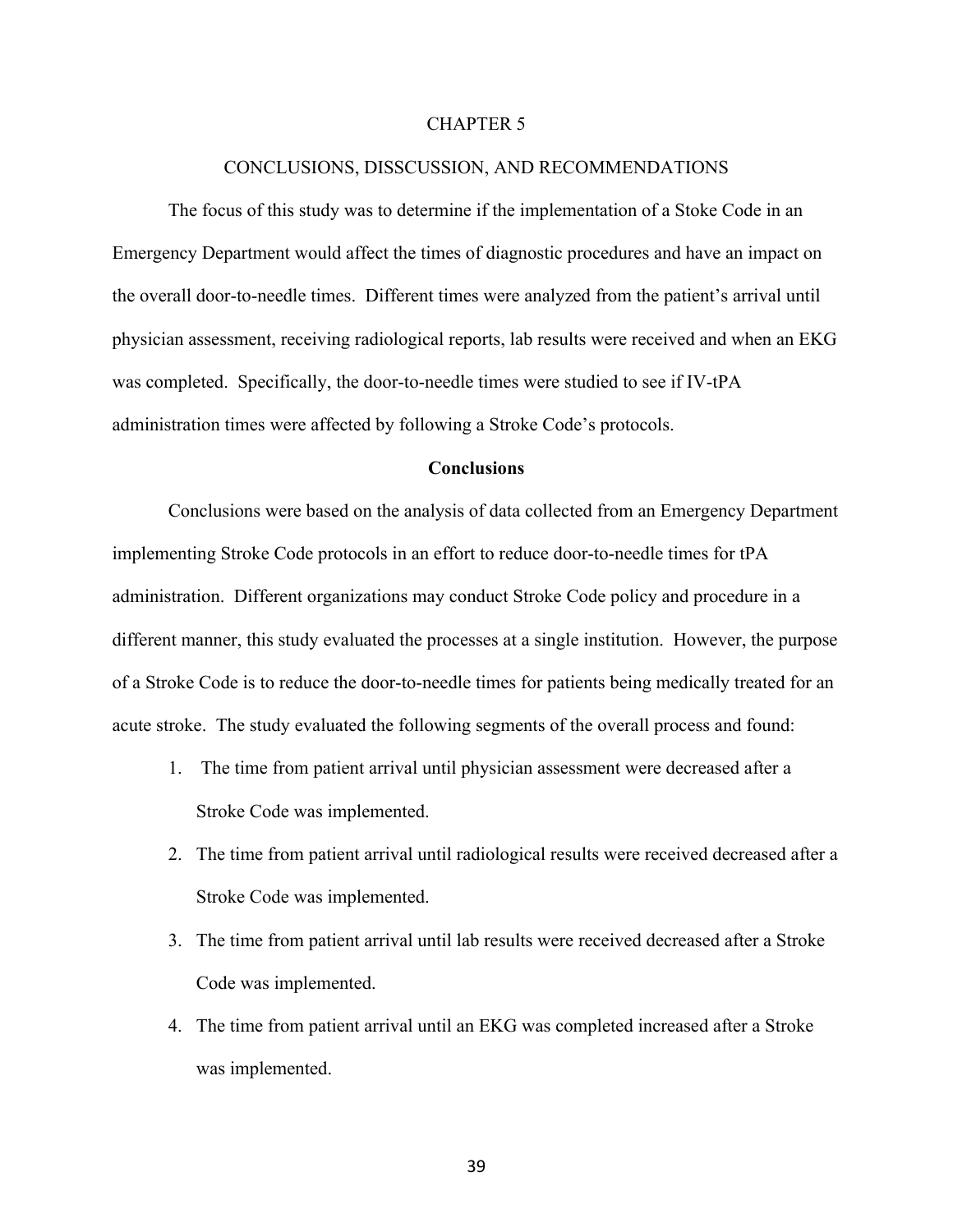5. The door-to-needle times were decreased once a Stroke Code was implemented.

#### **Discussion**

The collective idea of a Stroke Code is to reduce the overall door-to-needle times. This decreases the time before treatment initiation for patients being affected by acute stroke. In order to determine if IV-tPA should be administered, several diagnostic test must be performed in order to diagnose a stroke. Reducing the times of diagnostic testing should reduce overall doorto-needle times and the results of this study showed that. Being able to reduce the times can be altered by using a pre-determined protocol set in place once a stroke is suspected.

In the population studied, pre-assessment tools were used by Emergency Medical Services in order to alert the Emergency Department that a suspected stroke was in route. This allows the Emergency Department physician to meet Emergency Medical Services upon patient's arrival and to perform an initial patient assessment. Prior to Stroke Code, the physician would assess the patient with no pre-notification system in place.

Since the ED physician was present upon patient arrival, he/she was able to order radiological imaging and have the patient sent directly to the CT imaging suite. The radiology department ensured that the Stroke Code patient was priority and they were immediately placed on the diagnostic table to receive imaging procedures. Prior to Stroke Code, the patient was placed in queue to be the next available patient that would have the imaging procedure.

Laboratory staff was also notified of the activation of a Stroke Code. Laboratory staff was present at bed side to draw blood for laboratory testing while the physician was performing initial assessments and to physically transport the samples to the laboratory where testing would be completed with results inputted to the Laboratory Information System that was interfaced to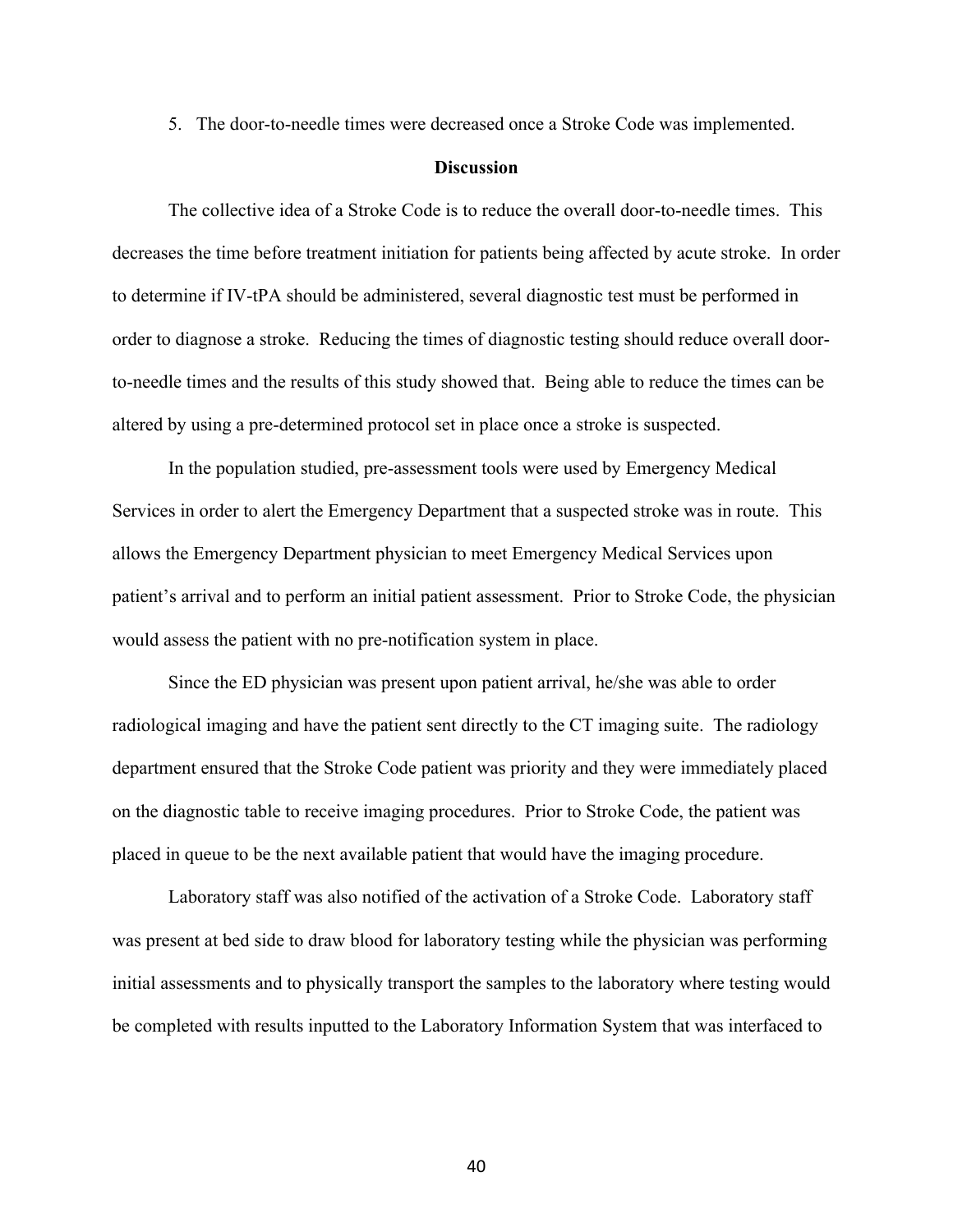the patient's medical records. Prior to Stroke Code, the patient was placed in queue to where blood samples would be tested, and results were inputted into the patient's medical records.

Prior to Stroke Code, EKGs were performed on patients if the Emergency Department physician ordered them on patients suspected of stroke. EKGs were resulted by the Emergency Department physician in a queue system in order of patient priority. After the Stroke Code was implemented, Emergency Medical Services performed an EKG before the patient arrived at the Emergency Department. The EKG was available for the physician to interpret before the patient arrived. Another EKG was performed after the patient's arrival at the discretion of the physician. It is assumed that having a second EKG after the patient's arrival was not prioritized in the data present in the pre-Stroke Code data. This could have resulted in the increase in time of EKG completion in the post-Stroke Code result with a mean of 29.90 minutes in the pre-Stroke Code data and a mean of 39.51 minutes in the post-Stroke Code data (Table 4).

IV-tPA was administered based on physician discretion once diagnostic stroke tests were completed. The study did not conduct research of the success of IV-tPA treating stroke or to determine anything beyond the time when IV-tPA was administered to the patient. Times before and after Stroke Code implementation were analyzed to evaluate the difference in door-to-needle times.

This study shows similar results regarding door-to-needle times that other studies, referenced in this research, resulted. Sattin et al., (2006) discuss "expedited code stroke protocol avoids delays for test that we believe contribute little to the evaluations of the patient's suitability for thrombolysis. . ." (p. 2938). Having protocols to eliminate delays between diagnostic test decreases the time to administer IV-tPA. Chen et al., (2014) found a correlation between doorto-CT time and median DTN time. The researchers found median door-to-CT time in the pre-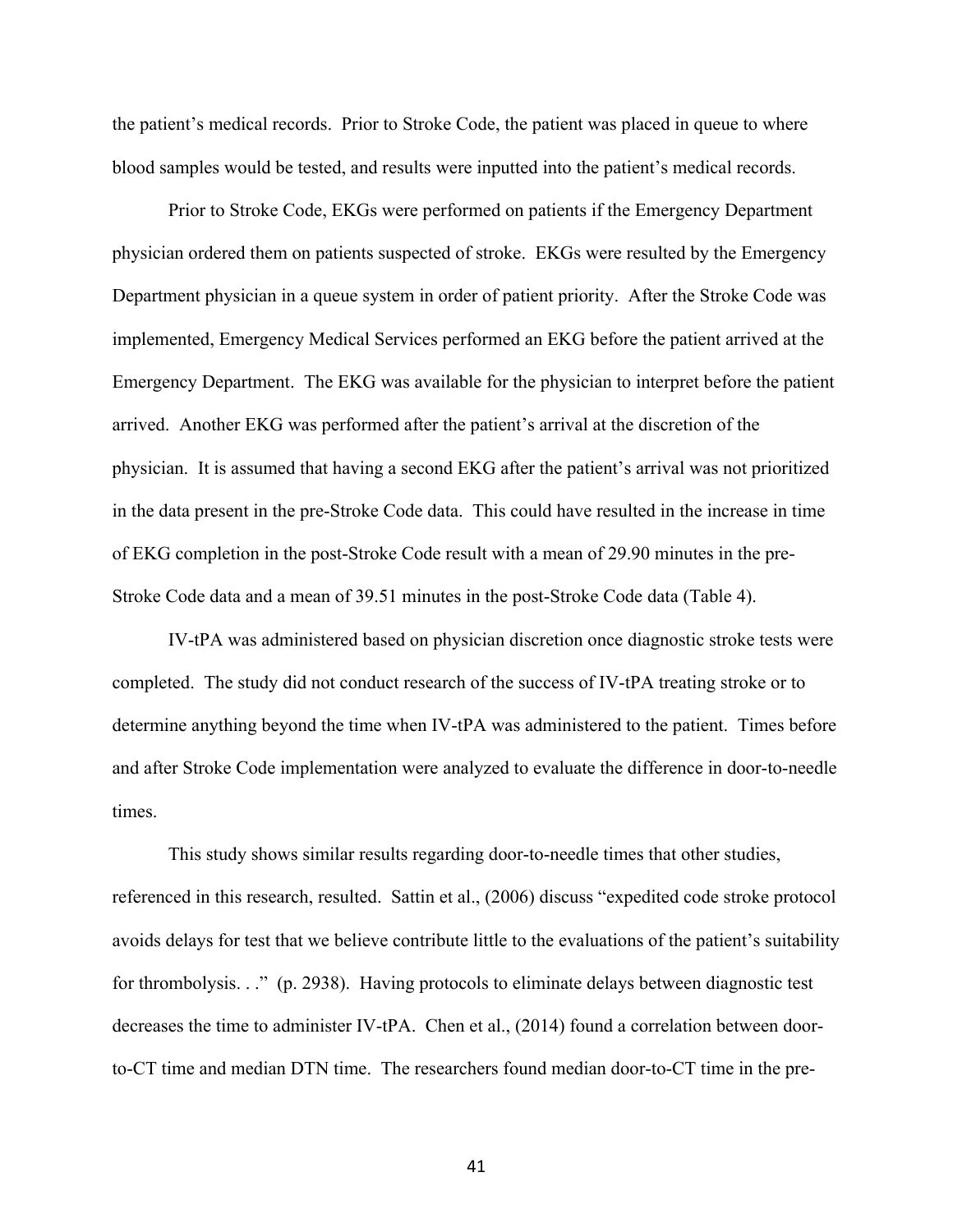Stroke Code era to be 24 minutes and reducing to 11 minutes in the Stroke Code era. They also found median door-to-needle time to be 88 minutes in the pre-Stroke Code era and reducing to 41 minutes in the Stroke Code era, a 37-minute (54%) reduction in time (Chen et al., 2014, p. 5). This confirms that reducing time to perform diagnostic testing has a correlation with reducing door-to-needle times.

## **Recommendations for Further Study**

Further research could answer the following questions:

- 1. Are Stroke Codes more productive over time? Is there a difference in door-to-needle times after one year versus five years of implementation of Stroke Code? Organizations could use these results to determine if adjustments need to be made in order to achieve their targeted door-to-needle times.
- 2. What protocols in Stroke Codes are most affective in decreasing door-to-needle times? Understanding which protocols reduce door-to-needle times the most could allow protocols to be altered to lessen overall door-to-needle times.
- 3. How does this study's results compare to similar studies? Comparing other researchers' results could substantiate the validity of this study's findings.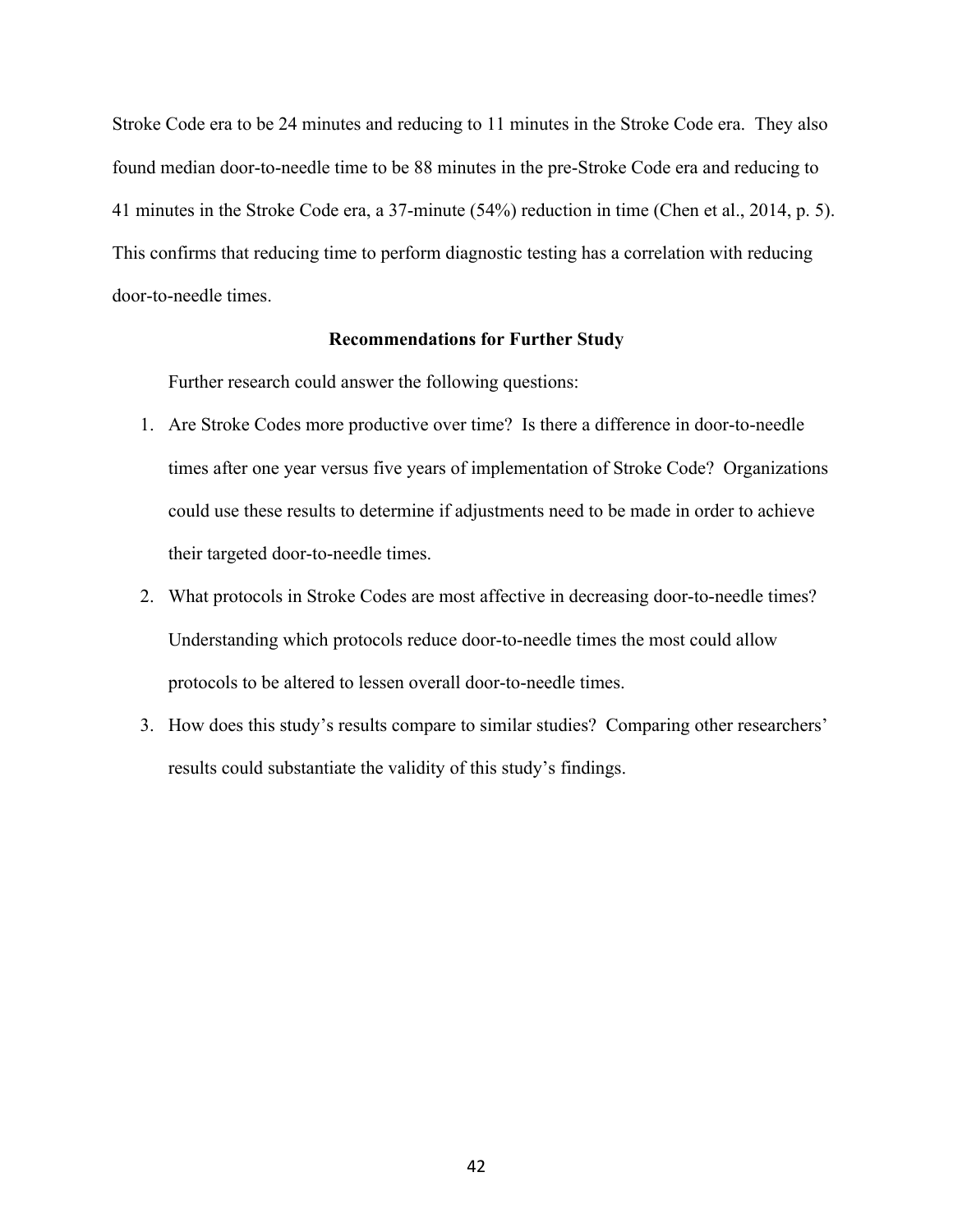#### REFERENCES

- Advani, R., Naess, H., & Kurz, M. (2017). The golden hour of acute ischemic stroke. *Scandinavian Journal of Trauma, Resuscitation and Emergency Medicine, 25*(54)*,* 1-5. doi:10.1186/s13049-017-0398-5
- Benavente, L., Villanueva, M.J., Vega, P., Casado, I., Vidal, J. A., Castano, B., … Calleja, S. (2016). Code stroke in asturias. *Neurologia, 31*(3), 143-148. doi: 10.1016/j.nrleng.2015.07.007
- Chalela, J. A, Kidwell, C. S., Nentwich, L. M., Luby, M., Butman, J. A., Demchuk, A. M., … Warach, S. (2007). Magnetic resonance imaging and computed tomography in emergency assessment of patients with suspected acute stroke: a prospective comparison. *The Lancet, 369*(9588), 293-298. doi:10.1016/S0140-6736(07)60151-2
- Chen, C., Tang, S., Tsai, L., Hsieh, M., Yeh, S., Huang, K., Jeng, J. (2014). Stroke code improves intravenous thrombolysis administration in acute ischemic stroke. *PLOS ONE, 9*(8), 1-8*.* doi:10.1371/journal.pone.0104862
- Friendl, D. M., Strauss, D. G., Underhill, K. K., Goldstein, L. B. (2009). Lack of impact of paramedic training and use of the Cincinnati prehospital stroke scale on stroke patient identification and on-scene time. *Stroke, 40*(3), 754-756. doi:10.1161/STROKEAHA.108.531285
- Hacke, W, Kaste, M., Bluhmki, E., Brozman, M., Davalos, A., Guidetti, D., … Toni, D. (2008) Thrombolysis with alteplase 3 to 4.5 hours after acute ischemic stroke. *The New England Journal of Medicine, 359*(13), 1317-1329*.* doi:10.1056/NEJMoa0804656
- Husseini, N., & Goldstein, L. (2013). "Code stroke": Hospitalized versus emergency department patients. *Journal of Stroke and Cerebrovascular Diseases, 22*(4), 345-348.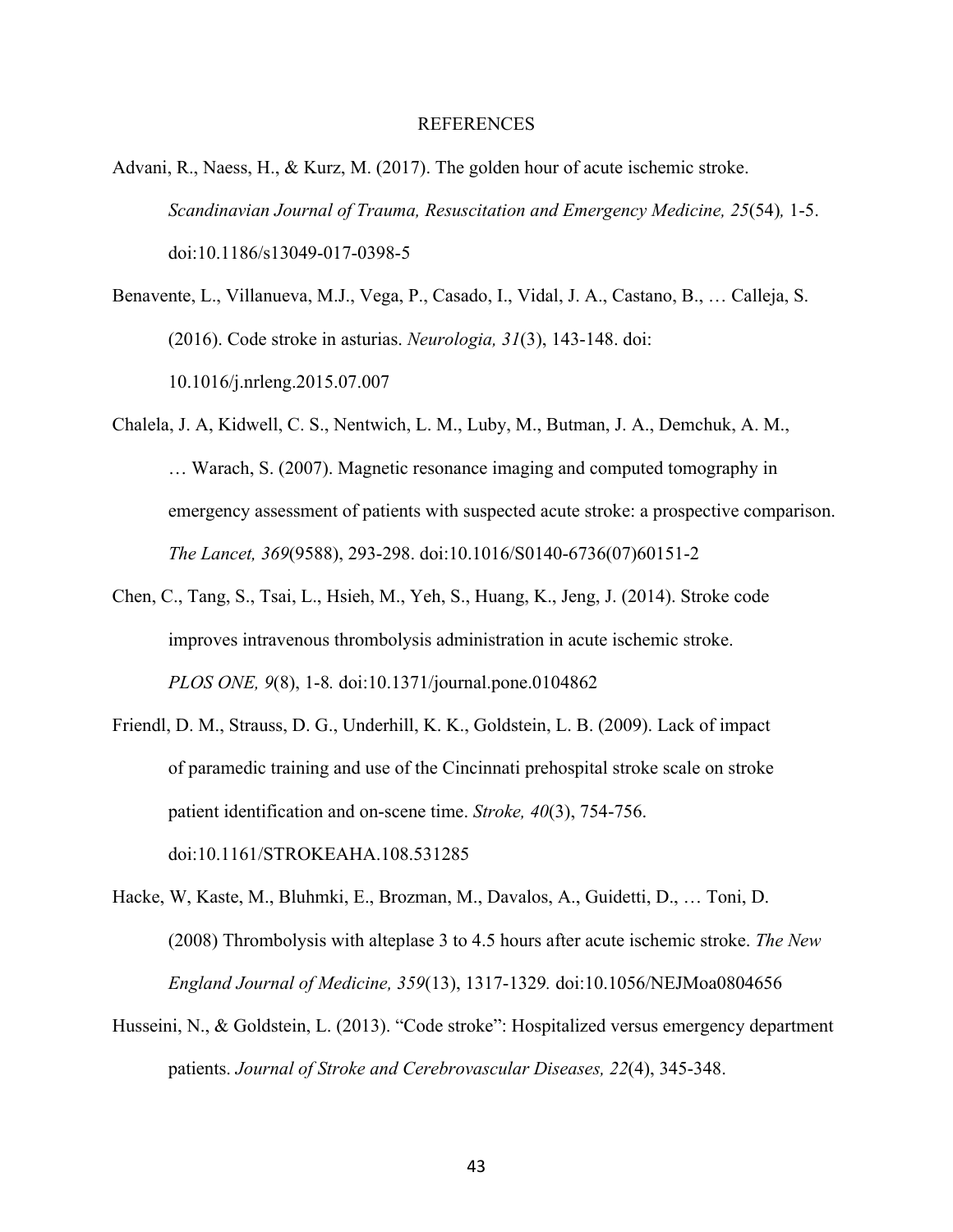doi:10.1016/j.jstrokecerebrovasdis.2011.09.012

- Josephson, A. S., Hills, N. K., & Claiborne Johnston, S. (2006). NIH stroke scale reliability in ratings from a large sample of clinicians. *Cerebrovascular Diseases, 22,* 389-395*.* doi:10.1159/000094857
- Kim, D., Nah, H., Park, H., Choi, J., Kang, M., Huh, J., & Cha, J. (2016). Impact of prehospital intervention on delay time to thrombolytic therapy in a stroke center with systemized stroke code programs. *Journal of Stroke and Cerebrovascular Diseases, 25*(7), 1665- 1670. doi:10.1016/j.jstrokecerebrovasdis.2016.02.011
- Kothari, R. U., Pancioli, A., Liu, T., Brott, T., & Broderick, J. (1999). Cincinnati prehospital stroke scale: Reproducibility and validity. *Annals of Emergency Medicine, 33*(4), 373- 378. doi:10.1016/S0196-0644(99)70299-4
- Puolakka, T., Strbain, D., Harve, M., Kuisma, & Lindsberg, P. (2016). Prehospital phase of the stroke chain of survival: A prospective observational study. *Journal of the American Heart Association, 5*(5)*.* doi:10.1161/JAHA.115.002808
- Sattin, J., Olson, S. E., Liu, L., Raman, R., & Lyden, P. (2006). An expedited code stroke protocol is feasible and safe, 37(12), 2935-2939. doi: 10.1161/01.str.0000249057.44420.4b
- Tai, Y. J., Weir, L., Hand, P., Davis, S., & Yan, B. (2012). Does a 'code stroke' rapid access protocol decrease door-to-needle time for thrombolysis? *Internal Medicine Journal, 42*(12), 1316-1324*.* doi:10.1111/j.1445-5994.2011.02709.x
- Vera, R., Lago, A., Fuentes, B., Gallego, J., Tejada, I., Casoda, I., … Masjuan, J. (2010) In-hospital stroke: A multi-centre prospective registry. *European Journal of Neurology, 18*(1), 170-176*.* doi:10.1111/j.1468-1331.2010.03105.x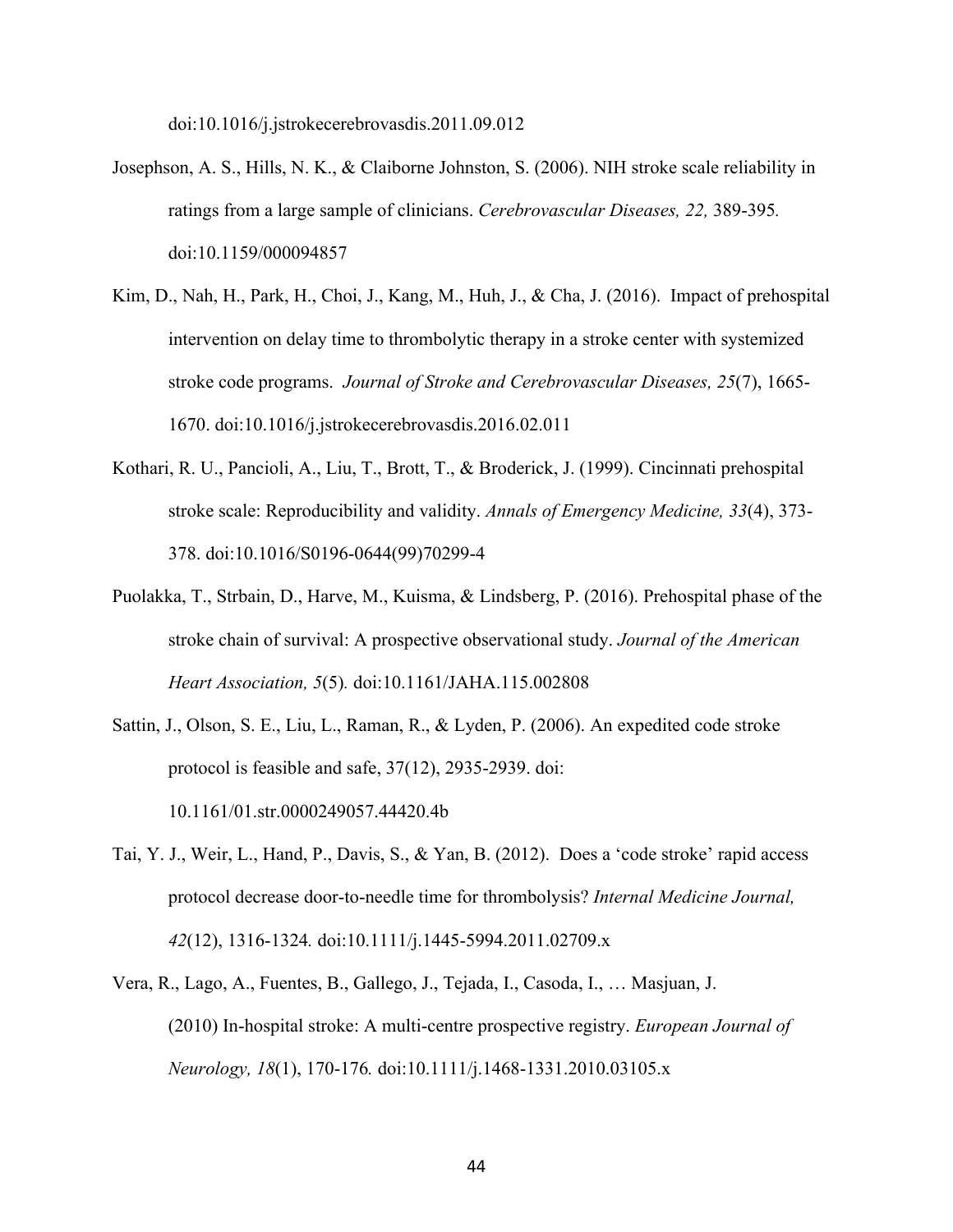- Wintermark, M., Albers, G., Alexandrov, A., Alger, J., Bammer, R., Baron, J., … Warach, S. (2008). Acute stroke imaging research roadmap. *Stroke, 39*(5), 1621-1628*.* doi: 10.1161/STROKEAHA.107.512319
- Wojner, A., Morgenstern, L., Alexandro A., Rodriguez, D., Pressed, D., Grotto, J. (2003). Paramedic and emergency department care of stroke: baseline data from a citywide performance improvement study. *American Journal of Critical Care, 12*(5), 411*.* Retrieved from http://ajcc.aacnjournals.org/content/12/5/411.full.pdf+html
- Yoo, J. Song, D., Baek, J. H., Lee, K., Jung, Y., Cho, H. J., … Heo, J. H. (2016). Comprehensive code stroke program to reduce repercussion delay for in-hospital stroke patients. *International Journal of Stroke, 11*(6), 656-662. doi:10.1177/1747493016641724